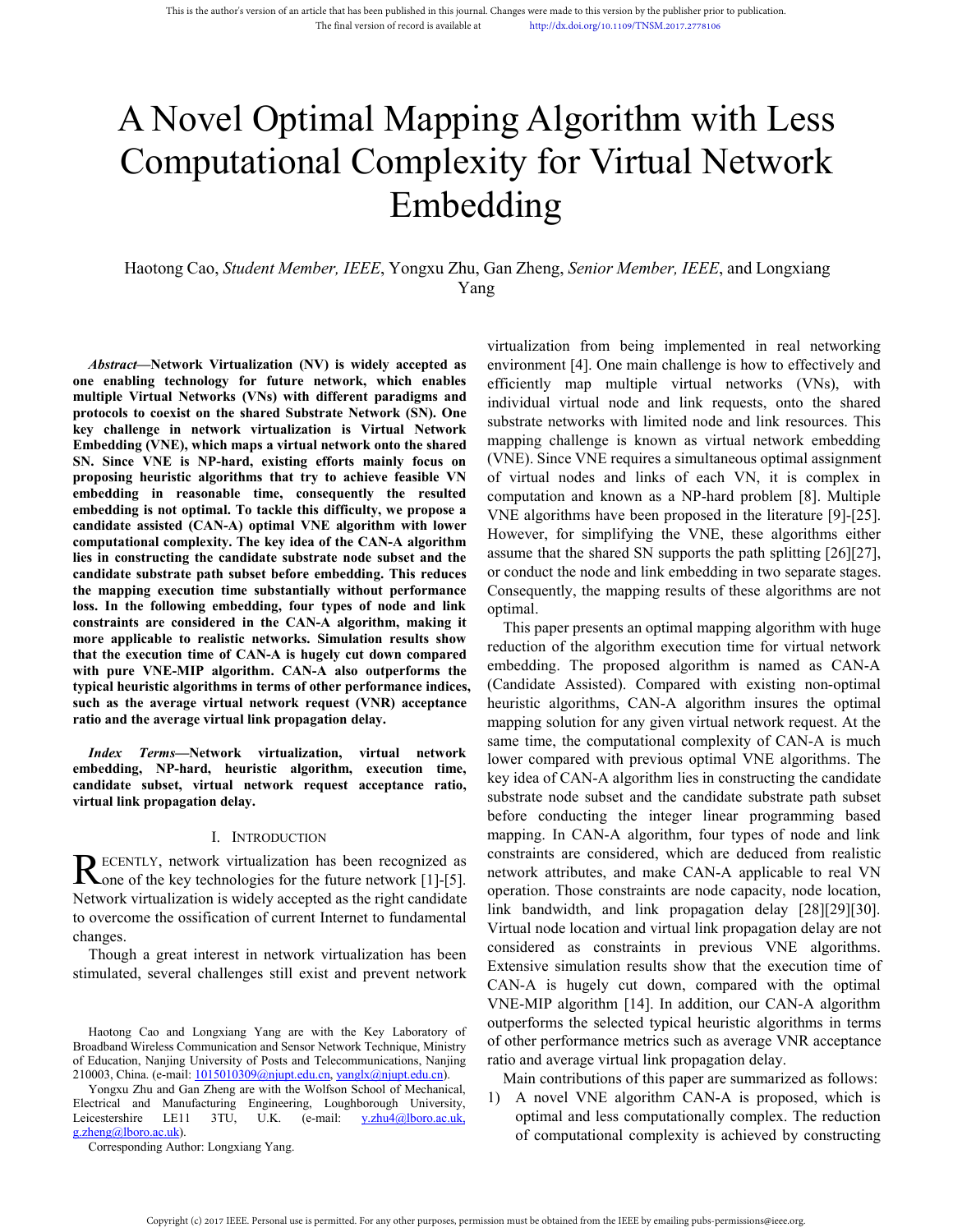This is the author's version of an article that has been published in this journal. Changes were made to this version by the p<br>
The final version of record is available at http://dx.doi.org/10.1109/TNSM.<br>
The final version This is the author's version of an article that has been published in this journal. Changes were made to this version by the pub<br>The final version of record is available at http://dx.doi.org/10.1109/TNSM.201<br>two substrate This is the author's version of an article that has been published in this journal. Changes were made to this version by the publis<br>
The final version of record is available at<br>
the published in the published in the publis This is the author's version of an article that has been published in this journal. Changes were made to this version by the publishe<br>
The final version of record is available at<br>
the philophore integer linear programming This is the author's version of an article that has been published in this journal. Changes were made to this version by the publis<br>
The final version of record is available at<br>
the polytoperation of record is available a This is the author's version of an article that has been pu<br>
The final version of<br>
The final version of<br>
The final version of<br>
two substrate candidate subsets, one for subst<br>
the other one for substrate paths. The volum<br>
s This is the author's version of an article that has been published in this journal. Changes were made to this version<br>
2) The final version of record is available at<br>
two substrate candidate subsets, one for substrate nod This is the author's version of an article that has been published in this journal. Changes were made to this version by the published in the published as constraints in the publication of record is available at the publi

- This is the author's version of an article that has been published in this journal. Changes were made to this version by the published The final version of record is available at the period in the final version of record The tinal version of record is available at http://dx.dol.org/10.1109/TNs<br>two substrate candidate subsets, one for substrate nodes, Other complex network is<br>the other one for substrate paths. The volume of each node/link two substrate candidate subsets, one for substrate nodes, Other complex networt<br>the other one for substrate paths. The volume of each node / link failure [24][<br>subset is much smaller than the corresponding full set. can b two substrate candidate subsets, one for substrate nodes, Other complex network the other one for substrate paths. The volume of each node / link failure [24][33] subset is much smaller than the corresponding full set. ca two substrate candidate subsets, one for substrate nodes, Other complex network<br>the other one for substrate paths. The volume of each node / link failure [24][3]<br>subset is much smaller than the corresponding full set. can the other one for substrate paths. The volume of each node / link failure [24][33]]<br>
subset is much smaller than the corresponding full set. can be extended on the base<br>
Afterwards, integer linear programming based approa subset is much smaller than the corresponding full set.<br>
Afterwards, integer linear programming based approach is<br>
scenario.<br>
applied to calculate the optimal mapping within the<br>
reduced subsets.<br>
The virtual node locatio Afterwards, integer linear programming based approach is<br>
secreatio.<br>
applied to calculate the optimal mapping within the<br>
reduced subsets.<br>
The virtual linde locations and the virtual link propagation<br>
In the early stage applied to calculate the optimal mapping within the<br>
reduced subsets.<br>
The virtual node locations and the virtual link propagation In the early stage of VNE<br>
The virtual node locations and the virtual link propagation In reduced subsets.<br>
The virtual note locations and the virtual link propagation and the carly stage of<br>
delays are formulated as constraints in the CAN-A algorithm we<br>
algorithm, which are not considered as constraints in f 2) The virtual node locations and the virtual link propagation<br>
algorithms or short embedding execution<br>
delays are formulated as constraints in the CAN-A algorithms are heuristic [6], c<br>
algorithms in the meroids are con delays are formulated as constraints in the CAN-A algorithms are heuristic [6], co<br>algorithm, which are not considered as constraints in for short embedding execution tin<br>previous papers. With the increase of delay sensit algorithm, which are not considered as constraints in for short embedding execution<br>previous papers. With the increase of delay sensitive typical heuristic algorithms in<br>services [28][29] on the network, strict and guaran previous papers. With the increase of delay sensitive typical heuristic algorithms in services [28][29] on the network, strict and guaranteed Zhu *et al.* [9] proposes a one transmission delay is needed for this kind of n services [28][29] on the network, strict and guaranteed<br>transmission delay is needed for this kind of new services. The goal of this heuristic algo:<br>We formulate the link propagation delay as a constraint substrate nodes
- transmission delay is needed for this kind of new services. The goal of this heuristic algot<br>We formulate the link propagation delay as a constraint substrate nodes and links, wi<br>into CAN-A algorithm, so as to the mapped We formulate the link propagation delay as a constraint substrate nodes<br>into CAN-A algorithm, so as to the mapped virtual substrate resoure<br>network provides delay guaranteed services to meet future Assumptions maservice r network provides delay guaranteed services to meet future Assumptions made in this algo<br>service requirements. Location constraint in VNE is not applicable.<br>Algorithm makes VNE applicable to engineering networks. In refere service requirements. Location constraint is a natural networking environment. Theref<br>attribute of network node. Location constraint in VNE is not applicable.<br>Il appriment makes VNE applicable to engineering networks. In r attribute of network node. Location constraint in VNE is not applicable.<br>
algorithm makes VNE applicable to engineering networks. In reference [10], a typical<br>
Four sub-algorithms of CAN-A are proposed and Yu et al., appli algorithm makes VNE applicable to engineering networks. In reference [10], a typical h<br>
Four sub-algorithms of CAN-A are proposed and Yu *et al.*, applies the greedy n<br>
evaluated in our paper. Each sub-algorithm adopts an<br>
- Four sub-algorithms of CAN-A are proposed and Yu *et al.*, applies the greedy revaluated in our paper. Each sub-algorithm adopts an ode mapping in the first step objective function to optimize specific performance index. evaluated in our paper. Each sub-algorithm adopts an node mapping in the first step.<br>
objective function to optimize specific performance index. multi-commodity flow approach<br>
Four objectives are: total substrate cost func objective function to optimize specific performance index. multi-commodity flow approx<br>
Four objectives are: total substrate cost function CF, total the link mapping in the second<br>
virtual link propagation clares that subs Four objectives are: total substrate cost function CF, total<br>
the link mapping in the second<br>
virtual link propagation delay function LDF, substrate cost and<br>
relieve substrate ink loading<br>
and load balancing function CLBF virtual link propagation delay function LDF, substrate cost<br>
and load balancing function CLBF, substrate cost and<br>
virtual link propagation delay function CLDF, a level of res<br>
respectively.<br>
Extensive simulations are cond and load balancing function **CLBF**, substrate cost and relieve substrate link loading. Ho<br>virtual link propagation delay function **CLDF**, a level of resource fragmenta<br>respectively.<br>Extensive simulations are conducted in virtual link propagation delay function **CLDF**, a level of resource frage respectively.<br>
4) Extensive simulations are conducted in our paper. The capacity and link bandwidt<br>
computational complexity of CAN-A is compared w respectively.<br>
4) Extensive simulations are conducted in our paper. The capacity and link bandwidth<br>
computational complexity of CAN-A is compared with the town<br>
pure mixed integer programming (MIP) algorithm, which incre 4) Extensive simulations are conducted in our paper. The capacity and link bandwidth are computational complexity of CAN-A is compared with the no restriction of the VNE solution in the simulation results indicate that th

computational complexity of CAN-A is compared with the<br>pure mixed integer programming (MIP) algorithm, which<br>increases, computational cor<br>is widely accepted as the optimal VNE algorithm. The<br>simulation results indicate th pure mixed integer programming (MIP) algorithm, which<br>
is widely accepted as the optimal VNE algorithm. The<br>
simulation results indicate that the complexity of CAN-A<br>
is reduced hugely compared with VNE-MIP algorithm. In is widely accepted as the optimal VNE algorithm. The Abacktracking algorithm based<br>
simulation results indicate that the complexity of CAN-A proposed in reference [11]. Reference the acceptance and werage virtual link pro simulation results indicate that the compl<br>is reduced hugely compared with VNE-M<br>addition, simulation results validate tha<br>acceptance ratio and average virtual link p<br>of CAN-A outperform typical heuristic alg<br>The rest of t ion results validate that average VNR cannot and average virtual link propagation delay<br>
II. From typical heuristic algorithms.<br>
interform typical heuristic algorithms.<br>
interform typical heuristic algorithms.<br>
interform I acceptance ratio and average virtual link propagation delay<br>
of CAN-A outerform typical heuristic algorithms.<br>
The rest of this paper is organized as follows. Section II with the size of VNR exten<br>
manarizes the related wo of CAN-A outperform typical heuristic algorithms.<br>
The rest of this paper is organized as follows. Section II with the size of VNR extend<br>
summarizes the related work. In Section III, virtual network substrate network is l The rest of this paper is organized as follows. Section II with the size of vive such<br>summarizes the related work. In Section III, virtual network is limited<br>embedding problem formulation, notations, embedding process and

summarizes the related work. In Section III, virtual network substrate relivers in more and performance metrics are presented. Section IV details the Therefore, this backtracking a cAN-A algorithm Simulations of CAN-A agai embedding problem formulation, notations, embedding process<br>and performance metrics are presented. Section IV details the<br>CAN-A algorithm. Simulations of CAN-A against typical<br>heuristic algorithms and pure MIP algorithm ar and performance metrics are presented. Section IV details the<br>
CAN-A agreement (NNE implementation.<br>
CAN-A agreement typical<br>
NNE implementation.<br>
heuristic algorithms and pure MIP algorithm are illustrated in<br>
Section V. CAN-A algorithm. Simulations of CAN-A against typical<br>
beuristic algorithms and pure MIP algorithm are illustrated in<br>
Section V. Finally, conclusion and future work are described in<br>  $\begin{array}{ll}\n\text{The second part is a function of the first term of a function of the first term of a function of the first term of$ meuristic algorithms and pure MIP algorithm are illustrated in Cheing *et al.* [12] proposes exercion V. Finally, conclusion and future work are described in a proposed the node capacity and joint matter splittable or unsp surveys. The mode capacity and joint link the mode capacity and joint link that splittable or unseptittable proposed in the literature. This section only discusses VNE algorithms have been predicte optimal node and link mapping of II. RELATED WORK<br>
II. RELATED WORK<br>
Inalism and the simulation unique serves the contained as an unsplittable flow problem [27], aims<br>
inched. However, referen<br>
to realize optimal node and link mapping of each given VN<br>
in II. RELATED WORK<br>
VNE, formulated as an unsplittable flow problem [27], aims<br>
to realize optimal node and link mapping of each given vNN<br>
is multaneously. Numerous VNE algorithms have been<br>
proposed in the literature. This

Changes were made to this version by the publisher prior to publication.<br>
http://dx.doi.org/10.1109/TNSM.2017.2778106<br>
Other complex network scenarios (e.g. occasional substrate<br>
node / link failure [24][33][34], multiple Changes were made to this version by the publisher prior to publication.<br>
http://dx.doi.org/10.1109/TNSM.2017.2778106<br>
Other complex network scenarios (e.g. occasional substrate<br>
node / link failure [24][33][34], multiple Changes were made to this version by the publisher prior to publication.<br>
http://dx.doi.org/10.1109/TNSM.2017.2778106<br>
Other complex network scenarios (e.g. occasional substrate<br>
node / link failure [24][33][34], multiple scenario. Changes were made to this version by the publisher prior to publication.<br> *http://dx.doi.org/10.1109/TNSM.2017.2778106*<br> **Other complex network scenarios (e.g. occasional substrate**<br>
node / link failure [24][33][34], multi

hanges were made to this version by the publisher prior to publication.<br>
http://dx.doi.org/10.1109/TNSM.2017.2778106<br>
ther complex network scenarios (e.g. occasional substrate<br>
ode / link failure [24][33][34], multiple sha Changes were made to this version by the publisher prior to publication.<br>
http://dx.doi.org/10.1109/TNSM.2017.2778106<br>
Other complex network scenarios (e.g. occasional substrate<br>
node / link failure [24][33][34], multiple Changes were made to this version by the publisher prior to publication.<br>
http://dx.doi.org/10.1109/TNSM.2017.2778106<br>
Other complex network scenarios (e.g. occasional substrate<br>
node / link failure [24][33][34], multiple http://dx.doi.org/10.1109/TNSM.2017.2778106<br>
Other complex network scenarios (e.g. occasional substrate<br>
node / link failure [24][33][34], multiple shared SNs [37][38])<br>
can be extended on the basis of fundamental VNE netw

ther complex network scenarios (e.g. occasional substrate<br>ode / link failure [24][33][34], multiple shared SNs [37][38])<br>un be extended on the basis of fundamental VNE network<br>enario.<br>Typical Heuristic VNE Algorithms<br>In th Other complex network scenarios (e.g. occasional substrate<br>node / link failure [24][33][34], multiple shared SNs [37][38])<br>can be extended on the basis of fundamental VNE network<br>scenario.<br>A. Typical Heuristic VNE Algorith Other complex network scenarios (e.g. occasional substrate<br>node / link failure [24][33][34], multiple shared SNs [37][38])<br>can be extended on the basis of fundamental VNE network<br>scenario.<br>A. Typical Heuristic VNE Algorith node / link failure [24][33][34], multiple shared SNs [37][38])<br>can be extended on the basis of fundamental VNE network<br>scenario.<br>A. Typical Heuristic VNE Algorithms<br>In the early stage of VNE research, most proposed VNE<br>al can be extended on the basis of fundamental VNE network<br>scenario.<br>A. Typical Heuristic VNE Algorithms<br>In the early stage of VNE research, most proposed VNE<br>algorithms are heuristic [6], compromising global optimality<br>for scenario.<br>
A. Typical Heuristic VNE Algorithms<br>
In the early stage of VNE research, most proposed VNE<br>
algorithms are heuristic [6], compromising global optimality<br>
for short embedding execution time. This *subsection* in A. Typical Heuristic VNE Algorithms<br>In the early stage of VNE research, mo<br>algorithms are heuristic [6], compromising<br>for short embedding execution time. This *sult*<br>typical heuristic algorithms in the literature.<br>Zhu *et Iypical Heuristic VNE Algorithms*<br>In the early stage of VNE research, most proposed VNE<br>gorithms are heuristic [6], compromising global optimality<br>r short embedding execution time. This *subsection* introduces<br>pical heur In the early stage of VNE research, most proposed VNE<br>algorithms are heuristic [6], compromising global optimality<br>for short embedding execution time. This *subsection* introduces<br>typical heuristic algorithms in the liter algorithms are heuristic [6], compromising global optimality<br>for short embedding execution time. This *subsection* introduces<br>typical heuristic algorithms in the literature.<br>Zhu *et al.* [9] proposes a one-stage VNE heuri

for short embedding execution time. This *subsection* introduces<br>typical heuristic algorithms in the literature.<br>Zhu *et al.* [9] proposes a one-stage VNE heuristic algorithm.<br>The goal of this heuristic algorithm is to ac typical heuristic algorithms in the literature.<br>
Zhu *et al.* [9] proposes a one-stage VNE heuristic algorithm.<br>
The goal of this heuristic algorithm is to achieve low load on<br>
substrate nodes and links, with the assumptio Zhu *et al.* [9] proposes a one-stage VNE heuristic algorithm.<br>The goal of this heuristic algorithm is to achieve low load on<br>substrate nodes and links, with the assumption of infinite<br>substrate resources and no constrain The goal of this heuristic algorithm is to achieve low load on substrate nodes and links, with the assumption of infinite substrate resources and no constraints of virtual node location. Assumptions made in this algorithm substrate nodes and links, with the assumption of infinite<br>substrate resources and no constraints of virtual node location.<br>Assumptions made in this algorithm are not applicable in real<br>networking environment. Therefore, substrate resources and no constraints of virtual node location.<br>Assumptions made in this algorithm are not applicable in real<br>networking environment. Therefore, this heuristic algorithm [9]<br>is not applicable.<br>In referenc Assumptions made in this algorithm are not applicable in real<br>networking environment. Therefore, this heuristic algorithm [9]<br>is not applicable.<br>In reference [10], a typical heuristic algorithm, proposed by<br>Yu *et al.*, a networking environment. Therefore, this heuristic algorithm [9]<br>is not applicable.<br>In reference [10], a typical heuristic algorithm, proposed by<br>Yu *et al.*, applies the greedy method to implement the virtual<br>node mapping is not applicable.<br>
In reference [10], a typical heuristic algorithm, proposed by<br>
Yu *et al.*, applies the greedy method to implement the virtual<br>
node mapping in the first step. Dijkstra's algorithm [32] and<br>
multi-comm In reference [10], a typical heuristic algorithm, proposed by<br>u *et al.*, applies the greedy method to implement the virtual<br>ode mapping in the first step. Dijkstra's algorithm [32] and<br>ulti-commodity flow approaches [27] Yu *et al.*, applies the greedy method to implement the virtual mode mapping in the first step. Dijkstra's algorithm [32] and multi-commodity flow approaches [27] are used to deal with the link mapping in the second step. mode mapping in the first step. Dijkstra's algorithm [32] and<br>multi-commodity flow approaches [27] are used to deal with<br>the link mapping in the second step. Yu *et al.* also introduces<br>the concept of path splitting to acc multi-commodity flow approaches [27] are used to deal with<br>the link mapping in the second step. Yu *et al.* also introduces<br>the concept of path splitting to accept more proposed VNRs and<br>relieve substrate link loading. How

the link mapping in the second step. Yu *et al.* also introduces<br>the concept of path splitting to accept more proposed VNRs and<br>relieve substrate link loading. However, this algorithm leads to<br>a level of resource fragmenta the concept of path splitting to accept more proposed VNRs and<br>relieve substrate link loading. However, this algorithm leads to<br>a level of resource fragmentation that is unfeasible for<br>accepting VNRs with large sizes. Only relieve substrate link loading. However, this algorithm leads to<br>a level of resource fragmentation that is unfeasible for<br>accepting VNRs with large sizes. Only constraints of node<br>capacity and link bandwidth are considered a level of resource fragmentation that is unfeasible for accepting VNRs with large sizes. Only constraints of node capacity and link bandwidth are considered. In addition, there is no restriction of the VNE solution space. accepting VNRs with large sizes. Only constraints of node<br>capacity and link bandwidth are considered. In addition, there is<br>no restriction of the VNE solution space. If the size of SN<br>increases, computational complexity i capacity and link bandwidth are considered. In addition, there is<br>no restriction of the VNE solution space. If the size of SN<br>increases, computational complexity increases exponentially.<br>A backtracking algorithm based on no restriction of the VNE solution space.<br>increases, computational complexity increas<br>A backtracking algorithm based on sub-gra<br>proposed in reference [11]. Reference [11]<br>map virtual nodes and links per VN, taking a<br>capac creases, computational complexity increases exponentially.<br>A backtracking algorithm based on sub-graph isomorphism is<br>oposed in reference [11]. Reference [11] manages to online<br>ap virtual nodes and links per VN, taking con A backtracking algorithm based on sub-graph isomorphism is<br>proposed in reference [11]. Reference [11] manages to online<br>map virtual nodes and links per VN, taking constraints of node<br>capacity and link bandwidth into consid proposed in reference [11]. Reference [11] manages to online<br>map virtual nodes and links per VN, taking constraints of node<br>capacity and link bandwidth into consideration. Other node and<br>link constraints, such as node loca map virtual nodes and links per VN, taking constraints of node<br>capacity and link bandwidth into consideration. Other node and<br>link constraints, such as node location requirement, are not<br>considered. The computation comple capacity and link bandwidth into consideration. Other node and<br>link constraints, such as node location requirement, are not<br>considered. The computation complexity exponentially grows<br>with the size of VNR extending. In add link constraints, such as node location requirement, are not considered. The computation complexity exponentially grows with the size of VNR extending. In addition, the scale of substrate network is limited. The execution

considered. The computation complexity exponentially grows<br>with the size of VNR extending. In addition, the scale of<br>substrate network is limited. The execution time grows<br>exponentially with the substrate network scale ex ith the size of VNR extending. In addition, the scale of bbstrate network is limited. The execution time grows ponentially with the substrate network scale expanding. herefore, this backtracking algorithm is not applicabl substrate network is limited. The execution time grows<br>exponentially with the substrate network scale expanding.<br>Therefore, this backtracking algorithm is not applicable to real<br>VNE implementation.<br>Cheng *et al.* [12] pro exponentially with the substrate network scale expanding.<br>Therefore, this backtracking algorithm is not applicable to real<br>VNE implementation.<br>Cheng *et al.* [12] proposes a topology-aware node mapping<br>approach that uses t

Therefore, this backtracking algorithm is not applicable to real<br>VNE implementation.<br>Cheng *et al.* [12] proposes a topology-aware node mapping<br>approach that uses the *Markov Random Walk model* to measure<br>the node capacit VNE implementation.<br>
Cheng *et al.* [12] proposes a topology-aware node mapping<br>
approach that uses the *Markov Random Walk model* to measure<br>
the node capacity and joint link bandwidth. The virtual links, no<br>
matter spli Cheng *et al.* [12] proposes a topology-aware node mapping<br>approach that uses the *Markov Random Walk model* to measure<br>the node capacity and joint link bandwidth. The virtual links, no<br>matter splittable or unsplittable, approach that uses the *Markov Random Walk model* to measure the node capacity and joint link bandwidth. The virtual links, no matter splittable or unsplittable, are then mapped to substrate paths either using k-shortest p the node capacity and joint link bandwidth. The virtual links, no<br>matter splittable or unsplittable, are then mapped to substrate<br>paths either using k-shortest path or multi-commodity flow<br>method. However, reference [12] matter splittable or unsplittable, are then mapped to substrate<br>paths either using k-shortest path or multi-commodity flow<br>method. However, reference [12] will lead to the problem of<br>resource fragmentation in the long run, paths either using k-shortest path or multi-commodity flow<br>method. However, reference [12] will lead to the problem of<br>resource fragmentation in the long run, same to ref. [10].<br>The algorithm proposed in [14], based on th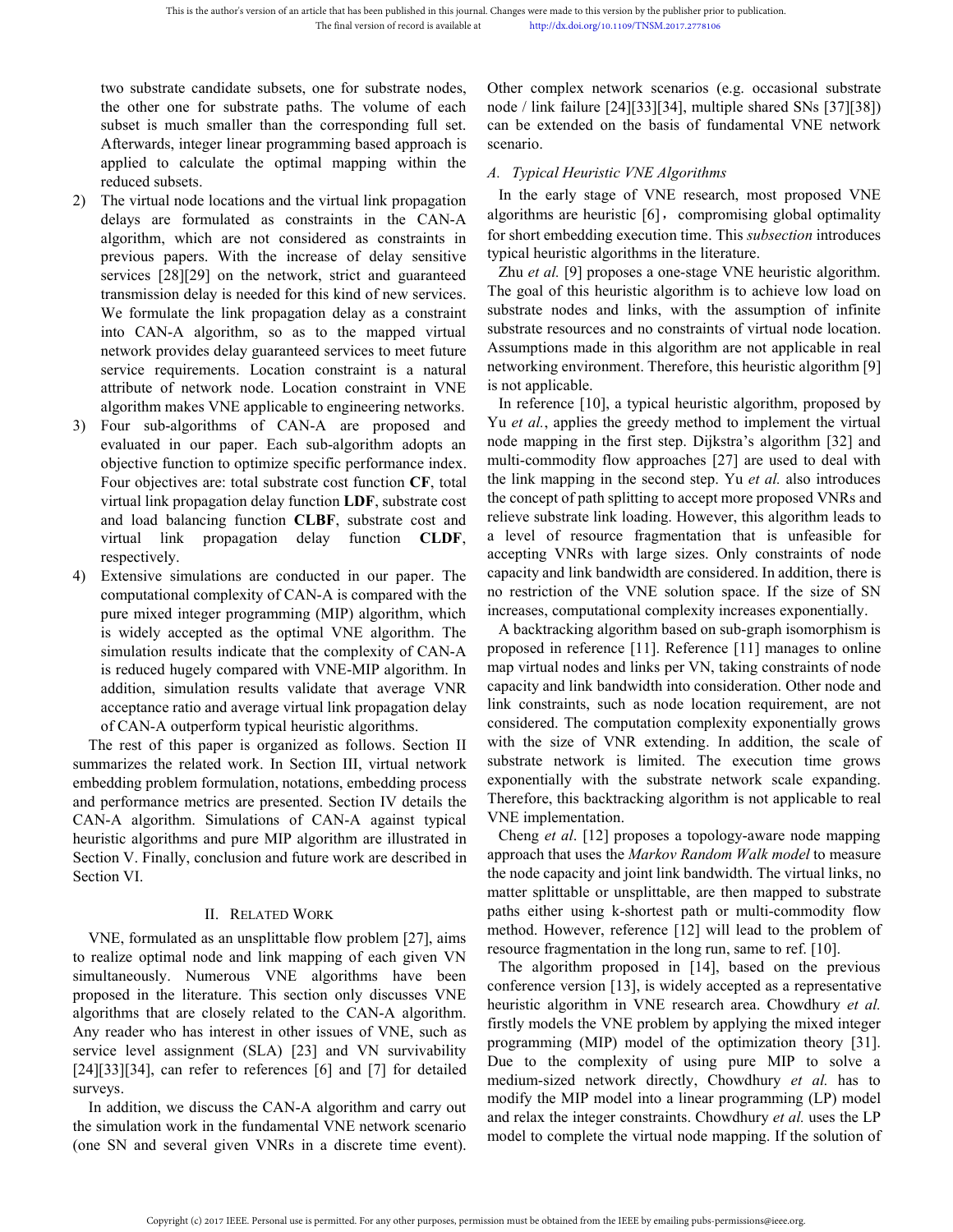This is the author's version of an article that has been published in this journal. Changes were made to this version by the publisher The final version of record is available at the publisher the publisher and the final v This is the author's version of an article that has been published in this journal. Changes were made to this version by the publisher and the final version of record is available at http://dx.doi.org/10.1109/TNSM.2017.<br>
L This is the author's version of an article that has been published in this journal. Changes were made to this version<br>
The final version of record is available at<br>
LP model is feasible, the virtual links are assigned to Wh This is the author's version of an article that has been published in this journal. Changes were made to this version by the published and link mapping, the final version of record is available at http://dx.doi.org/10.1109 This is the author's version of an article that has been published in this journal. Changes were made to this version by the published The final version of record is available at http://dx.doi.org/10.1109/TNSM.2017.2:<br>
LP This is the author's version of an article that has been published in this journal. Changes were made the red in the final version of record is available at the public in red corresponding substrate paths by using Dijkstr This is the author's version of an article that has been published in this journal. Changes were made to this version by the The final version of record is available at the public of the conditional of the conditional of t This is the author's version of an article that has been published in this journal. Changes were made to this version by the publism in the final version of record is available at the publism of the VIV and the VIV and the

This is the author's version of an article that has been published in this journal. Changes were made to this version by the publishes The final version of record is available at the thermal interpolation of record is ava The final version of record is available at http://dx.doi.org/10.1109/TNSM.2017.<br>
LP model is feasible, the virtual links are assigned to While in reference [19], prese<br>
corresponding substrate paths by using Dijkstra's a LP model is feasible, the virtual links are assigned to While in reference [19], preser corresponding substrate paths by using Dijkstra's algorithm [32] algorithm is proposed to solve V or multi-commodity flow [27] approa LP model is feasible, the virtual links are assigned to While in reference [19], p corresponding substrate paths by using Dijkstra's algorithm [32] algorithm is proposed to solor multi-commodity flow [27] approach. Though LP model is feasible, the virtual links are assigned to While in reference [19], corresponding substrate paths by using Dijkstra's algorithm [32] algorithm is proposed to so r multi-commodity flow [27] approach. Though Ch corresponding substrate paths by using Dijkstra's algorithm [32] algorithm is proposed to solve<br>or multi-commodity flow [27] approach. Though Chowdhury are to minimize the VNR map<br>*et al.* coordinates node and link mappin or multi-commodity flow [27] approach. Though Chowdhury are to minimize the VNR mappin<br> *et al.* coordinates node and link mapping, the algorithm in [14] load balancing. Two node and lis<br>
is not an efficient and effective *et al.* coordinates node and link mapping, the algorithm in [14] load balancing. Two node and<br>is not an efficient and effective VNE algorithm, in terms of requirement and virtual link pro<br>average VNR acceptance ratio in is not an efficient and effective VNE algorithm, in terms of requirement and virtual link prop<br>
Mixmoire da. [20], developed from [21] and [22], is another propagation delay constraint variation of [14] to solve the VNE p average VNR acceptance ratio in the long term.<br>
but not analyzed. Node locat<br>
Mijumbi et al. [20], developed from [21] and [22], is another<br>
variation of [14] to solve the VNE problem. Node and link<br>
is simulation work, e Mijumbi *et al.* [20], developed from [21] and [22], is another propagation delay constrained variation of [14] to solve the VNE problem. Node and link simulation work, either. Geneonstraints considered are node capacity variation of [14] to solve the VNE problem. Node and link simulation work, either. Gener<br>constraints considered are node capacity and link bandwidth. In an exact algorithm and fights the<br>pure MIP model [14]. Relaxing the constraints considered are node capacity and link bandwidth. In<br>the first step, [20] formulates the VNE problem by using the<br>ordinuous values, the MIP model is relaxed into a LP model in the ordinuous values, the MIP mode *B. Representative Exact VNE Algorithms* and the exact algorithms when the policial is related into a LP model. higeominous values, the MIP model and getting the node mapping wersults, the shortest path is selected again [ In addition, the rapid development of VNE algorithms, some interest with solving the rapid development of UNE algorithms and the rapid development of the rapid development of the rapid development of the rapid development With solving the LP model and getting the node mapping<br>
results, the shortest path is selected again [32]. The authors then<br>
derive the corresponding dual MIP model. The dual model is<br>
c. Summary<br>
derive the corresponding The algorithms<br>
Figure 12 and the selected pain and MIP model. The dual model is<br>
used to ensure the selected paths legitimate. The VN<br>
used to ensure the selected paths legitimate. The VN<br>
used to ensure the selected path *subsection* discusses some representative exact VNE algorithms in the line and suitable in the selected paths legitimate. The VN To summarize, because VN used to ensure the selected paths legitimate. The VN assignment whi

algorithms in the literature. Software tools (GLPK [35], and expect to most enter the selected paths legitimate. The VN assignment which consumes less substrate resources is procedure. The time complexity decreases a lot, assignment which consumes less substrate resources is<br>
preferred. The time complexity decreases a lot, compared with for simplification, such as VNI<br>
solving the pure MIP model directly. However, the VNR substrate resource preferred. The time complexity decreases a lot, compared with<br>solving the pure MIP model directly. However, the VNR<br>substrateceptance ratio of this heuristic algorithm can not behave well<br>in the long term, compared with th From the mean variety and the proposed in the two separate the maximum of this neutron of this heuristic algorithm can not behave well anddition, most heuristic algorithm ceptance ratio of this heuristic algorithm can not Example and of this heuristic algorithm can not behave well<br>acceptance ratio of this heuristic algorithms and orchane and orchane stages, using  $\beta$ <br>and orchane ratio of this heuristic algorithms<br>B. Representative Exact V in the long term, compared with the heuristics [12][14]. The two separate stages, usin node mapping stage and lightstra's algorithms with the rapid development of VNE algorithms, some approach. For exact VNE are a subsect

in a Representative Exact VNE Algorithms<br>
With the rapid evelopment of VNE algorithms, some<br>
researchers also have turned to the exact algorithm research [7] MIP/ILP model and aim<br>
to find the optimal embedding of each giv B. Representative Exact VNE Algorithms<br>
With the rapid development of VNE algorithms, some<br>
researchers also have turned to the exact dgorithm research [7] MP/ILP model and aim to embed<br>
to find the optimal embedding of e With the rapid development of VNE algorithms, some approach. For exact VNE algority<br>researchers also have turned to the exact algorithm research [7] MIP/ILP model and aim to embe<br>to find the optimal embedding of each give researchers also have turned to the exact algorithm research [7] MIP / ILP model and aim to em<br>to find the optimal embedding of each given VNR. This possible, thus leading to large<br>subsection discusses some representative to find the optimal embedding of each given VNR. This possible, thus leading to large *subsection* discusses some representative exact VNE general, only node capacity and glorithms in the literature. Software tools (GLPK subsection discusses some representative exact VNE general, only node capacity and<br>algorithms in the literature. Software tools (GLPK [35], considered in previous VNE r<br>CPLEX [36]) and suitable model (restricted LP model) algorithms in the literature. Software tools (GLPK [35], considered in previous VNE rc CPLEX [36]) and suitable model (restricted ILP model) are constraints are not considered an commonly used in this exact VNE algorithm t CPLEX [36]) and suitable model (restricted ILP model) are constraints are not consi<br>commonly used in the exact VNE algorithms. The CAN-A propose<br>Houdi *et al.* [15] proposes an exact algorithm to map one VN algorithm is a commonly used in the exact VNE algorithms. The CAN-A proposed<br>
Houdi et al. [15] proposes an exact algorithm to map one VN WVE algorithms mainly i<br>
across multiple SNs, fighting for the minimization of VN algorithm is a c Houdi *et al.* [15] proposes an exact algorithm to map one VN VNE algorithms mainly<br>across multiple SNs, fighting for the minimization of VN algorithm is a combi<br>provision cost. However, the cost metric is not defined cle implementation. orision cost. However, the cost metric is not defined clearly construction) and exact (integ<br>[15]. The authors use the *max-flow and min-cut method* to approach) algorithm. The heuris<br>lit one VN into several sub-VNs firstl in [15]. The authors use the *max-flow and min-cut method* to approach) algorithm. The heurists plit one VN is is equal to the number of SNs. Then the LP model is number of SNs and sub-VNs in the allowing variables, whis split one VN into several sub-VNs firstly. The number of candidate substrate nodes ansub-VNs is equal to the number of SNs. Then the LP model is number of binary variables, we adopted to map each part of the VN to each co sub-VNs is equal to the number of SNs. Then the LP model is<br>adopted to map each part of the VN to each corresponding SN. programming based approach, w<br>Though splitting a VN reduces the complexity, [15] restricts the leads

Though splitting a VN reduces the complexity, [15] restricts the leads to the huge reduction of a<br>solution space and can not find the optimal embedding of the optimal VN embedding will be<br>VN in the end. The topology and r solution space and can not find the optimal embedding of the optimal VN embedding v<br>VN in the end. The topology and resource information of all solution space. Secondly, t<br>substrate networks, often unknown in practical net VN in the end. The topology and resource information of all solution space. Secondly, the substrate networks, often unknown in practical networking mapping of the given VNR in environment, are assumed to be available in [ substrate networks, often unknown in practical networking mapping of the given VNR in o<br>environment, are assumed to be available in [15]. Therefore, an important stage in VNE since<br>this algorithm is not applicable to the environment, are assumed to be available in [15]. Therefore, an important stage in VNE sir<br>this algorithm is not applicable to the real networking the following link mapping. C<br>implementation.<br>In Betroce et al. [16], a va this algorithm is not applicable to the real networking the following link mapping. Complementation.<br>
to better resource utilization<br>
constraint of all (16), a variation of reference [14], adds the stages into one stage w implementation. to better resource utilization [<br>Betero *et al.* [16], a variation of reference [14], adds the stages into one stage which will<br>constraint of allowing more than one virtual node per VN to network resource e Betero *et al.* [16], a variation of reference [14], adds the stages intconstraint of allowing more than one virtual node per VN to network remap onto the same substrate node and uses the MIP model [14] link constraint to

anges were made to this version by the publisher prior to publication.<br>
http://dx.doi.org/10.1109/TNSM.2017.2778106<br>
While in reference [19], presented by Melo *et al.*, a pure ILP<br>
gorithm is proposed to solve VNE problem Changes were made to this version by the publisher prior to publication.<br>
http://dx.doi.org/10.1109/TNSM.2017.2778106<br>
While in reference [19], presented by Melo *et al.*, a pure ILP<br>
algorithm is proposed to solve VNE pro Changes were made to this version by the publisher prior to publication.<br>
http://dx.doi.org/10.1109/TNSM.2017.2778106<br>
While in reference [19], presented by Melo *et al.*, a pure ILP<br>
algorithm is proposed to solve VNE pro Changes were made to this version by the publisher prior to publication.<br>
http://dx.doi.org/10.1109/TNSM.2017.2778106<br>
While in reference [19], presented by Melo *et al.*, a pure ILP<br>
algorithm is proposed to solve VNE pr Changes were made to this version by the publisher prior to publication.<br>
http://dx.doi.org/10.1109/TNSM.2017.2778106<br>
While in reference [19], presented by Melo *et al.*, a pure ILP<br>
algorithm is proposed to solve VNE pro Changes were made to this version by the publisher prior to publication.<br>
http://dx.doi.org/10.1109/TNSM.2017.2778106<br>
While in reference [19], presented by Melo *et al.*, a pure ILP<br>
algorithm is proposed to solve VNE pro Changes were made to this version by the publisher prior to publication.<br>
http://dx.doi.org/10.1109/TNSM.2017.2778106<br>
While in reference [19], presented by Melo *et al.*, a pure ILP<br>
algorithm is proposed to solve VNE pr Changes were made to this version by the publisher prior to publication.<br>
http://dx.doi.org/10.1109/TNSM.2017.2778106<br>
While in reference [19], presented by Melo *et al.*, a pure ILP<br>
algorithm is proposed to solve VNE pr Changes were made to this version by the publisher prior to publication.<br>
http://dx.doi.org/10.1109/TNSM.2017.2778106<br>
While in reference [19], presented by Melo *et al.*, a pure ILP<br>
algorithm is proposed to solve VNE pr http://dx.doi.org/10.1109/TNSM.2017.2778106<br>
While in reference [19], presented by Melo *et al.*, a pure ILP<br>
algorithm is proposed to solve VNE problem. The aims of [19]<br>
are to minimize the VNR mapping cost and achieve s While in reference [19], presented by Melo *et al.*, a pure ILP algorithm is proposed to solve VNE problem. The aims of [19] are to minimize the VNR mapping cost and achieve substrate load balancing. Two node and link con While in reference [19], presented by Melo *et al.*, a pure ILP<br>algorithm is proposed to solve VNE problem. The aims of [19]<br>are to minimize the VNR mapping cost and achieve substrate<br>load balancing. Two node and link cons While in reference [19], presented by Melo *et al.*, a pure<br>algorithm is proposed to solve VNE problem. The aims of<br>are to minimize the VNR mapping cost and achieve subs<br>load balancing. Two node and link constraints, node *C.* Summarize, because VNE problem and propositions are to minimize the VNR mapping cost as load balancing. Two node and link constrated in the requirement and virtual link propagation dbut not analyzed. Node location con designal metallies. Two note and link constraints, node location<br>quirement and virtual link propagation delay, are mentioned,<br>t not analyzed. Node location constraint and virtual link<br>pagation delay constraint are not cond requirement and virtual link propagation delay, are mentioned,<br>but not analyzed. Node location constraint and virtual link<br>propagation delay constraint are not conducted in the<br>simulation work, either. Generally speaking, For simplification, such as VNRs known in advance, infinite substrate resolution work, either. Generally speaking, reference [19] is an exact algorithm and fights for the substrate load balancing, only considering node cap

propagation delay constraint are not conducted in the<br>simulation work, either. Generally speaking, reference [19] is<br>an exact algorithm and fights for the substrate load balancing,<br>only considering node capacity and link b Fruction, which is entired to the substrate [19] is<br>simulation work, either. Generally speaking, reference [19] is<br>an exact algorithm and fights for the substrate load balancing,<br>only considering node capacity and link ba an exact algorithm and fights for the substrate load balancing,<br>an exact algorithm and fights for the substrate load balancing,<br>only considering node capacity and link bandwidth constraints.<br>The computation complexity of p not provide mapping and computation and interest and the proposedering node capacity and link bandwidth constraints.<br>The computation complexity of pure ILP algorithm [19] is very high. Therefore, the pure ILP algorithm can The computation complexity of pure ILP algorithm [19] is very<br>The computation complexity of pure ILP algorithm [19] is very<br>high. Therefore, the pure ILP algorithm can not be applied in<br>the real networking environment.<br>C. bigh. Therefore, the pure ILP algorithm can not be applied in<br>the real networking environment.<br>C. Summary<br>To summarize, because VNE problem is NP-hard, previous<br>VNE heuristic algorithms make some unrealistic assumptions<br>to the real networking environment.<br>
C. *Summary*<br>
To summarize, because VNE problem is NP-hard, previous<br>
VNE heuristic algorithms make some unrealistic assumptions<br>
for simplification, such as VNRs known in advance, infinit *C. Summary*<br> *C. Summary*<br>
To summarize, because VNE problem is NP-hard, previous<br>
VNE heuristic algorithms make some unrealistic assumptions<br>
for simplification, such as VNRs known in advance, infinite<br>
substrate resourc C. Summary<br>To summarize, because VNE problem is NP-hard, previous<br>VNE heuristic algorithms make some unrealistic assumptions<br>for simplification, such as VNRs known in advance, infinite<br>substrate resources and ignoring vir To summarize, because VNE problem is NP-hard, previous<br>VNE heuristic algorithms make some unrealistic assumptions<br>for simplification, such as VNRs known in advance, infinite<br>substrate resources and ignoring virtual node or VNE heuristic algorithms make some unrealistic assumptions<br>for simplification, such as VNRs known in advance, infinite<br>substrate resources and ignoring virtual node or link constraint.<br>In addition, most heuristic algorithm Tre implification, such as VNRs known in advance, infinite<br>bstrate resources and ignoring virtual node or link constraint.<br>addition, most heuristic algorithms solve the VNE problem<br>two separate stages, using greedy method substrate resources and ignoring virtual node or link constraint.<br>In addition, most heuristic algorithms solve the VNE problem<br>in two separate stages, using greedy method or LP model in<br>node mapping stage and optimizing th In addition, most heuristic algorithms solve the VNE problem<br>in two separate stages, using greedy method or LP model in<br>node mapping stage and optimizing the link mapping by<br>Dijkstra's algorithm [32] or multi-commodity flo in two separate stages, using greedy method or LP model in<br>node mapping stage and optimizing the link mapping by<br>Dijkstra's algorithm [32] or multi-commodity flow [27]<br>approach. For exact VNE algorithms, most of them use p

adopted to map each part of the VN to each corresponding SN. programming based approach, w<br>Though splitting a VN reduces the complexity, [15] restricts the leads to the huge reduction of a<br>solution space and can not find t node mapping stage and optimizing the link mapping by Dijkstra's algorithm [32] or multi-commodity flow [27] approach. For exact VNE algorithms, most of them use pure MIP / ILP model and aim to embed proposed VNRs as many Dijkstra's algorithm [32] or multi-commodity flow [27]<br>approach. For exact VNE algorithms, most of them use pure<br>MIP/ILP model and aim to embed proposed VNRs as many as<br>possible, thus leading to large algorithm execution t approach. For exact VNE algorithms, most of them use pure MIP / ILP model and aim to embed proposed VNRs as many as possible, thus leading to large algorithm execution time. In general, only node capacity and link bandwidt MIP / ILP model and aim to embed proposed VNRs as many as possible, thus leading to large algorithm execution time. In general, only node capacity and link bandwidth constraints are considered in previous VNE research. Oth possible, thus leading to large algorithm execution time. In general, only node capacity and link bandwidth constraints are considered in previous VNE research. Other node and link constraints are not considered and formul general, only node capacity and link bandwidth constraints are considered in previous VNE research. Other node and link constraints are not considered and formulated.<br>The CAN-A proposed in this paper differs from previous considered in previous VNE research. Other node and link<br>constraints are not considered and formulated.<br>The CAN-A proposed in this paper differs from previous<br>VNE algorithms mainly in four aspects. First of all, the CAN-A<br> constraints are not considered and formulated.<br>The CAN-A proposed in this paper differs from previous<br>VNE algorithms mainly in four aspects. First of all, the CAN-A<br>algorithm is a combination of heuristic (candidate subset The CAN-A proposed in this paper differs from previous<br>VNE algorithms mainly in four aspects. First of all, the CAN-A<br>algorithm is a combination of heuristic (candidate subset<br>construction) and exact (integer linear progra VNE algorithms mainly in four aspects. First of all, the CAN-A<br>algorithm is a combination of heuristic (candidate subset<br>construction) and exact (integer linear programming based<br>approach) algorithm. The heuristic part con algorithm is a combination of heuristic (candidate subset<br>construction) and exact (integer linear programming based<br>approach) algorithm. The heuristic part contributes to selecting<br>candidate substrate nodes and paths ahead construction) and exact (integer linear programming based<br>approach) algorithm. The heuristic part contributes to selecting<br>candidate substrate nodes and paths ahead. Therefore, the<br>number of binary variables, which are use approach) algorithm. The heuristic part contributes to selecting<br>candidate substrate nodes and paths ahead. Therefore, the<br>number of binary variables, which are used in integer linear<br>programming based approach, will be la candidate substrate nodes and paths ahead. Therefore, the number of binary variables, which are used in integer linear programming based approach, will be largely cut down. This leads to the huge reduction of algorithm exe number of binary variables, which are used in integer linear<br>programming based approach, will be largely cut down. This<br>leads to the huge reduction of algorithm execution time. The<br>optimal VN embedding will be found among programming based approach, will be largely cut down. This<br>leads to the huge reduction of algorithm execution time. The<br>optimal VN embedding will be found among the restricted<br>solution space. Secondly, the CAN-A conducts n leads to the huge reduction of algorithm execution time. The<br>optimal VN embedding will be found among the restricted<br>solution space. Secondly, the CAN-A conducts node and link<br>mapping of the given VNR in one stage. The nod optimal VN embedding will be found among the restricted<br>solution space. Secondly, the CAN-A conducts node and link<br>mapping of the given VNR in one stage. The node mapping is<br>an important stage in VNE since it determines th solution space. Secondly, the CAN-A conducts node and link<br>mapping of the given VNR in one stage. The node mapping is<br>an important stage in VNE since it determines the efficiency of<br>the following link mapping. Coordinating mapping of the given VNR in one stage. The node mapping is<br>an important stage in VNE since it determines the efficiency of<br>the following link mapping. Coordinating both stages will lead<br>to better resource utilization [14]. an important stage in VNE since it determines the efficiency of<br>the following link mapping. Coordinating both stages will lead<br>to better resource utilization [14]. CAN-A combines both<br>stages into one stage which will furth the following link mapping. Coordinating both stages will lead<br>to better resource utilization [14]. CAN-A combines both<br>stages into one stage which will further enhance the substrate<br>network resource efficiency. Next, apar to better resource utilization [14]. CAN-A combines both stages into one stage which will further enhance the substrate network resource efficiency. Next, apart from general node and link constraints (node capacity and lin stages into one stage which will further enhance the substrate<br>network resource efficiency. Next, apart from general node and<br>link constraints (node capacity and link bandwidth), virtual<br>node location and virtual link prop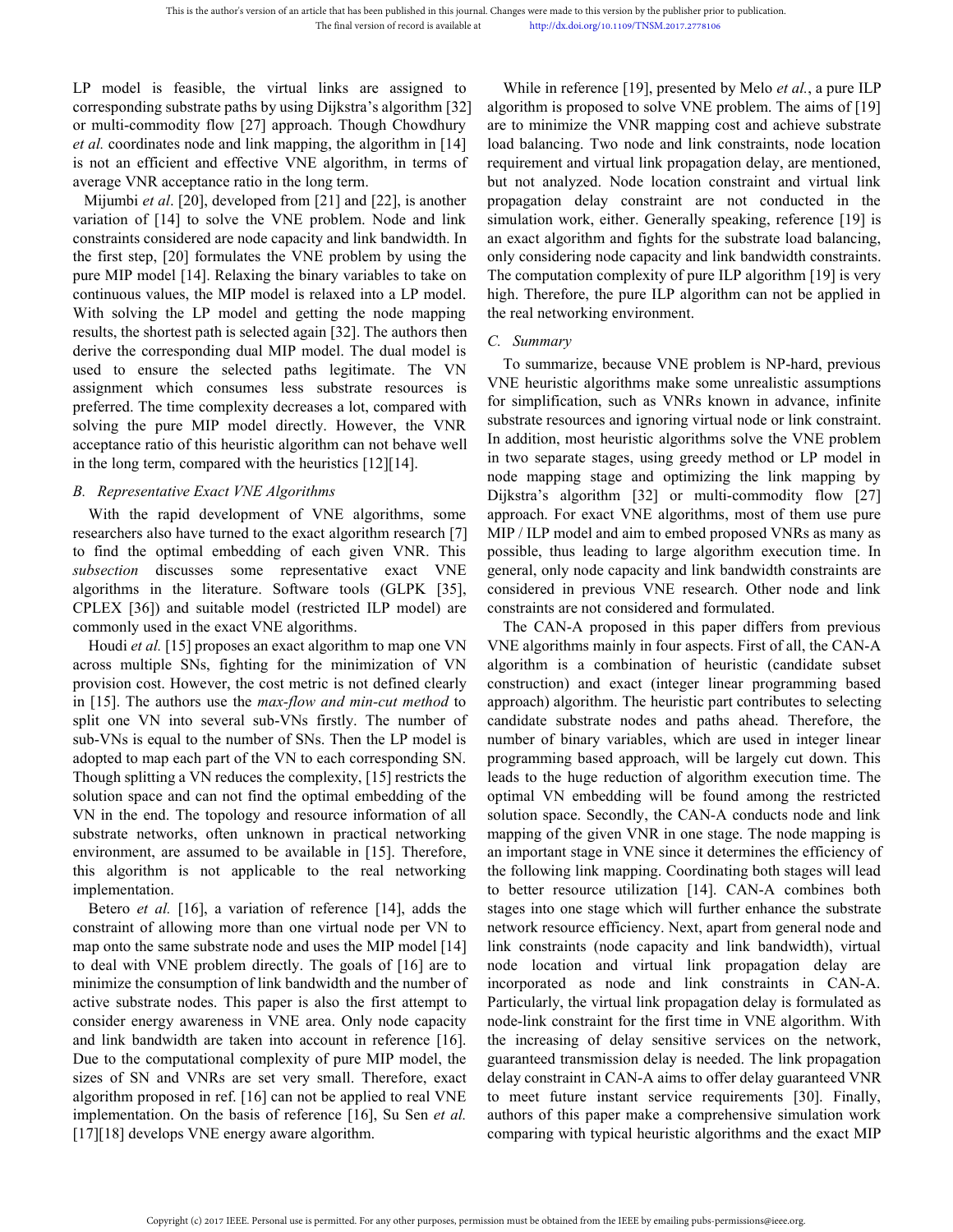This is the author's version of an article that has been pub<br>The final version of 1<br>algorithm. The efficiency and effectiveness of the<br>algorithm are validated.<br>III. NETWORK MODEL AND VNE PROBLEM DESC<br>This section elaborate

This is the author's version of an article that has been published in this journal. Changes were made to this version of an article that be the case of the case of the case of the case of the case of the case of the case o This is the author's version of an article that has been published in this journal. Changes were made to this version by the final version of record is available at http://dx.doi.org/10.1109/TNS|<br>algorithm. The efficiency This is the author's version of an article that has been published in this journal. Changes were made to this version by<br>
The final version of record is available at<br>  $\frac{htpz//dx.do:org/10.1109/TN}{htpz//dx.do:org/10.1109/TN}$ <br> **algori** This is the author's version of an article that has been published in this journal. Changes were made to this version by the publish<br>
The final version of record is available at<br>  $\text{http://dx.do.org/10.1109/TNSM.2017.27}$ <br>
algorithm This is the authors version of an article that has been published in this journal. Changes were made to this version by the publisher The final version of record is available at  $\frac{1}{2}$  http://dx.doi.org/10.1109/TNSM.20 algorithm. The efficiency and effectiveness of the CAN-A  $Dis(loc(m), Loc(M)) \le$ <br>algorithm are validated.<br>III. NETWORK MODEL AND VNE PROBLEM DESCRIPTION<br>This section elaborates on the VNE network model and VNE<br>request modes in the s algorithm. The efficiency and effectiveness of the CAN-A  $Dis(loc(m), Loc(M))$ <br>algorithm are validated.<br>III. NETWORK MODEL AND VNE PROBLEM DESCRIPTION<br>This section elaborates on the VNE network model and VNE<br>problem description. The algorithm. The efficiency and effectiveness of the CAN-A  $\prod_{10}^{10}$ <br>algorithm are validated.<br>III. NETWORK MODEL AND VNE PROBLEM DESCRIPTION<br>This section elaborates on the VNE network model and VNE<br>problem description. T III. NETWORK MODEL AND VNE PROBLEM DESCRIPTIC<br>This section elaborates on the VNE network model and  $\gamma$ <br>problem description. The substrate network and virtual netwequest models are described firstly. The main index nota<br>t III. NETWORK MODEL AND VNE PROBLEM DESCRIPTION<br>
This section elaborates on the VNE network model and VNE<br>
bolem description. The substrate network and virtual network<br>
vorkenest nodes are described firstly. The main index This section elaborates on the VNE network model and VNE<br>problem description. The substrate network and virtual network<br>request models are described firstly. The main index notations<br>throughout this paper are listed in Ta NE network model and VNE<br>
network and virtual network<br>
y. The main index notations<br>
able I. The measurements of<br>
in the following *subsection*.<br>
so f VNR is presented. For a<br>
embedding process in the<br>
polotted. Finally, s This section elaborates on the VFE hetwork instead and vFC<br>problem description. The substrate network and virtual network<br>request models are described firstly. The main index notation<br>throughout this paper are listed in T

provident understanding of the stock of all substrate links, each substrate node *m*, loc(*m*), is defined on *x* and *y* coordinates in this paper. With expect to due and  $m$ , loc(*m*), is defined on *x* and *y* coordina capacity,  $\mathbf{C}_{m}^{s}$ , and the node location, loc(*m*). The location of It this paper are listed in Table I. The measurements of<br>
resources are introduced in the following *subsection*.<br>
S., the embedding process of VNR is presented. For a<br>
derstanding of the VNR embedding process in the<br>
UNE network resources are introduced in the following *subsection*.<br>
Afterwards, the embedding process of VNR is presented. For a<br>
better understanding of the VNR embedding process in the<br>
VNE system, a diagram is also ploted Afterwards, the embedding process of VNR is presented. For a<br>
better understanding of the VNR embedding process in the<br>
VNE system, a diagram is also plotted. Finally, several<br>
important VNE performance metrics are define better understanding of the VNR embedding process in the<br>VNE system, a diagram is also plotted. Finally, several<br>important VNE performance metrics are defined.<br>*A. Network Model Description*<br>1) *Substrate network*: The su *mn* has a finite bandwidth  $B_{mn}^s$  and a predefined link model as a<br>
and the solution of the set of the set of the set of the set of the set of the set of the set of the set of the set of the set of the set of the set of the set of the set of the set of the set of the set of th VNE system, a diagram is also ploted. Final<br>important VNE performance metrics are defined.<br>*A. Network Model Description*<br>1) *Substrate network*: The substrate network is m<br>weighted undirected graph  $G^S = (N^S, L^S)$ , where **S** and the substrate network is modeled as a computed. The substrate network is modeled as a ded graph  $G^S = (N^S, L^S)$ , where  $N^S$  is the set of Fig. 1. One Substrate Network and and  $L^S$  is the set of all substrate li A. Network Model Description<br>1) Substrate network: The substrate network is moveighted undirected graph  $G^S = (N^S, L^S)$ , where  $N^S$  is<br>all substrate nodes and  $L^S$  is the set of all substrate li<br>substrate node  $m \in N^S$  escription<br> *k*: The substrate network is modeled as a<br>
graph  $G^s = (N^s, L^s)$ , where  $N^s$  is the set of<br>  $L^s$  is the set of all substrate links. Each<br>  $\in N^s$  is characterized by its node<br>  $\in N^s$  is characterized by it Solution IV: The Substrate network is modeled as a<br>
Solution, In a set of all substrate links. Each<br>
Sequests<br>
characterized by its node<br>
characterized by its node<br>
characterized by its node<br>
characterized by its node<br>
of Substrate network in the substrate network is modeled as a<br>
weighted undirected graph G<sup>S</sup>=(N<sup>S</sup>, L<sup>S</sup>), where N<sup>S</sup> is the set of Fig. 1. One<br>
weighted undirected graph G<sup>S</sup>=(N<sup>S</sup>, L<sup>S</sup>), where N<sup>S</sup> is the set of Fig. 1. *x* parameterinom: In solution tends and the set of all substrate heats of all substrate hodes and L<sup>S</sup> is the set of all substrate links. Each  $\frac{R}{2}$  Requests substrate nodes and L<sup>S</sup> is the set of all substrate links  $P_{mn}$  is one path selected from the *mn* path set,  $P_{mn}^S$  In this  $MN$   $MN$   $Virtual Lin$ *Substrate metwore.* It is usual tetwor of increased and  $\mathbf{I} \times \mathbf{B}^n$ , where  $\mathbf{N}^{\text{S}}$  is the set of Fig. 1. One Substrate Network is the durinceted graph  $G^{\text{S}} = (\mathbb{N}^{\text{S}}, \mathbb{L}^{\text{S}})$ , where  $\mathbb{N}^{\text{S$ substrate node  $m \in \mathbb{N}^s$  is characterized by its node<br>capacity,  $C_m^s$ , and the node location,  $\log(m)$ . The location of<br>substrate node  $m$ ,  $\log(m)$ , is defined on  $x$  and  $y$  coordinates in<br>this paper. With respect to s capacity,  $C_m^s$ , and the node location, loc(*m*). The location of<br>substrate node *m*, loc(*m*), is defined on *x* and *y* coordinates in<br>this paper are listed in Table<br>this paper. With respect to substrate links, each su substrate node *m*, loc(*m*), is defined on *x* and *y* coordinates in<br>this paper. With respect to substrate links, each substrate lin<br>*mn* has a finite bandwidth  $B_{mn}^s$  and a predefined lin<br>propagation delay  $D_{mn}^s$ . this paper. With respect to substrate links, each substrate link<br> **mn** has a finite bandwidth  $B_{mn}^s$  and a predefined link<br>
propagation delay  $D_{mn}^s$ . Due to the nature of undirected graph of<br>
SN, the value of  $B_{mn}^s$ propagation delay  $\mathbf{D}_{mn}^*$ . Due to the nature of undirected graph of<br>
SN, the value of  $\mathbf{B}_{mn}^s$  is equal to  $\mathbf{B}_{nm}^s$ . In addition, the set of all<br>
substrate paths in the SN is denoted by notation  $\mathbf{P}^s$ . T propagation delay  $\mathbf{J}_{mn}^{\text{max}}$ . Due to the nature of undirected graph of  $Q_N$ ,  $E$   $f$ <br>
SN, the value of  $\mathbf{B}_{mn}^{\text{S}}$  is equal to  $\mathbf{B}_{mn}^{\text{S}}$ . In addition, the set of all  $m, n$  Sun<br>
substrate paths in the SN SN, the value of  $\mathbf{B}_{mn}^s$  is equal to  $\mathbf{B}_{mn}^s$ . In addition, the set of all  $m, n$ <br>
substrate paths in the SN is denoted by notation  $\mathbf{P}^s$ . The  $\mathbf{P}_{mn}^s$  is<br>
the set of all paths between end nodes  $m$  and



| better understanding of the VNR embedding process in the<br>VNE system, a diagram is also plotted. Finally, several                                                                                                  | 10                                                                |                                                         | 25<br>$\mathbf{c}$                                                                              | 60 |
|----------------------------------------------------------------------------------------------------------------------------------------------------------------------------------------------------------------------|-------------------------------------------------------------------|---------------------------------------------------------|-------------------------------------------------------------------------------------------------|----|
| important VNE performance metrics are defined.                                                                                                                                                                       |                                                                   | 13                                                      | 70                                                                                              |    |
| A. Network Model Description<br>1) Substrate network: The substrate network is modeled as a                                                                                                                          |                                                                   | Virtual Network Request 2                               | Substrate Network                                                                               |    |
| weighted undirected graph $G^S = (N^S, L^S)$ , where $N^S$ is the set of<br>all substrate nodes and $Ls$ is the set of all substrate links. Each<br>substrate node $m \in \mathbb{N}^s$ is characterized by its node | Fig. 1. One Substrate Network and Two Virtual Network<br>Requests |                                                         |                                                                                                 |    |
| capacity, $C_m^S$ , and the node location, loc( <i>m</i> ). The location of                                                                                                                                          | paper are listed in Table I.                                      |                                                         | 3) <i>VNE Notations</i> : The main notations used throughout this                               |    |
| substrate node $m$ , loc $(m)$ , is defined on x and y coordinates in<br>this paper. With respect to substrate links, each substrate link                                                                            | Table I<br><b>VNE NOTATIONS</b>                                   |                                                         |                                                                                                 |    |
| <i>mn</i> has a finite bandwidth $B_{mn}^s$ and a predefined link                                                                                                                                                    |                                                                   | G(N <sup>s</sup> ,L <sup>s</sup> )<br>Substrate Network |                                                                                                 |    |
| propagation delay $\mathbf{D}_{mn}^S$ . Due to the nature of undirected graph of                                                                                                                                     | $G(N^V,L^V)$                                                      | Virtual Network                                         |                                                                                                 |    |
| SN, the value of $\mathbf{B}_{mn}^s$ is equal to $\mathbf{B}_{nm}^s$ . In addition, the set of all                                                                                                                   | m, n                                                              | Substrate Nodes                                         |                                                                                                 |    |
| substrate paths in the SN is denoted by notation $\mathbf{P}^{\mathbf{S}}$ . The $\mathbf{P}_{mn}^{\mathbf{S}}$ is                                                                                                   | mn, nm                                                            | <b>Substrate Links</b>                                  |                                                                                                 |    |
| the set of all paths between end nodes $m$ and $n$ without any loop.                                                                                                                                                 | M, N                                                              | Virtual Nodes                                           |                                                                                                 |    |
| $P_{mn}$ is one path selected from the <i>mn</i> path set, $P_{mn}^S$ In this<br>paper, each single substrate link is assumed to have one unit                                                                       | MN,<br>NM                                                         |                                                         | Virtual Links                                                                                   |    |
| time link propagation delay. That is to say, the link propagation<br>delay of one selected path $D_{mn}$ can be seen as the number of                                                                                | $\mathbf{P}_{mn}^{\mathrm{S}}$                                    |                                                         | Set of Paths that start from source node $m$ to<br>end node $n$                                 |    |
| substrate links in the substrate path <i>mn</i> .                                                                                                                                                                    | $P_{mn}$                                                          |                                                         | One Selected Path from the path set $P_{mn}^S$                                                  |    |
| The right part of Fig. 1 shows a substrate network. The<br>numbers on the links are available link bandwidth, and numbers                                                                                            | $\mathbf{C}_m^{\mathbf{S}}$                                       |                                                         | Node Capacity of Substrate Node m                                                               |    |
| in rectangles are available node capacity. For simplicity, the<br>location of each substrate node is omitted in this figure.                                                                                         | $C_M^V$                                                           |                                                         | Node Capacity Requirement of Virtual Node<br>M                                                  |    |
| 2) Virtual network request: A virtual network request is<br>modeled as a weighted undirected graph $G^V=(N^V, L^V)$ , where                                                                                          | loc(m)                                                            |                                                         | Location of Substrate Node $m$ on $x$ and $y$<br>coordinates                                    |    |
| $N^V$ is the set of all virtual nodes of the VNR, and $L^V$ is the set of<br>all virtual links of the VNR. Each virtual node $M$ is<br>characterized by the required node capacity, $C_{\mu}^{V}$ , and the          | Loc(M)                                                            |                                                         | Location Requirement of Virtual Node $M$ on<br>$x$ and $y$ coordinates                          |    |
| desired virtual node location, $Loc(M)$ . The maximum allowed<br>location deviation of virtual node $M$ is $LR(M)$ . Expression 1                                                                                    | $\mathbf{B}_{nm}^{\mathrm{S}}$                                    |                                                         | Link Bandwidth of the Substrate Link mn                                                         |    |
| shows the location deviation relationship between virtual node<br>$M$ and its candidate substrate node $m$ . The location deviation                                                                                  | $B_{mn}$                                                          |                                                         | Link Bandwidth of one selected Substrate<br>Path <i>mn</i>                                      |    |
| must be within the radius $LR(M)$ of M. With respect to each<br>virtual link MN, it has a required bandwidth $B_{\mu\nu}^{V}$ and maximum                                                                            | $B_{MN}^V$                                                        |                                                         | Link Bandwidth Requirement of the Virtual<br>Link MN                                            |    |
| allowed link propagation delay $\mathbf{D}_{\text{av}}^{\text{V}}$ .                                                                                                                                                 | $\mathbf{D}_{nn}^{\mathrm{S}}$                                    |                                                         | Link Propagation Delay of the Substrate<br>Link mn                                              |    |
| The left part of Fig. 1 presents two virtual network requests.<br>The numbers over the links are required link bandwidth. The<br>numbers in rectangles are node capacity demands of virtual                          | $\mathbf{D}_{\!nm}$                                               |                                                         | Link Propagation Delay of one Selected<br>Substrate Path <b>mn</b> from the path set $P_{mn}^S$ |    |
| nodes. The location requirement of any virtual node is set as a<br>pair of real numbers on $x$ and $y$ coordinates, along with its<br>required location deviation $LR(M)$ .                                          | $D_{MN}^V$                                                        |                                                         | Link Propagation Delay Requirement of<br>Virtual Link MN                                        |    |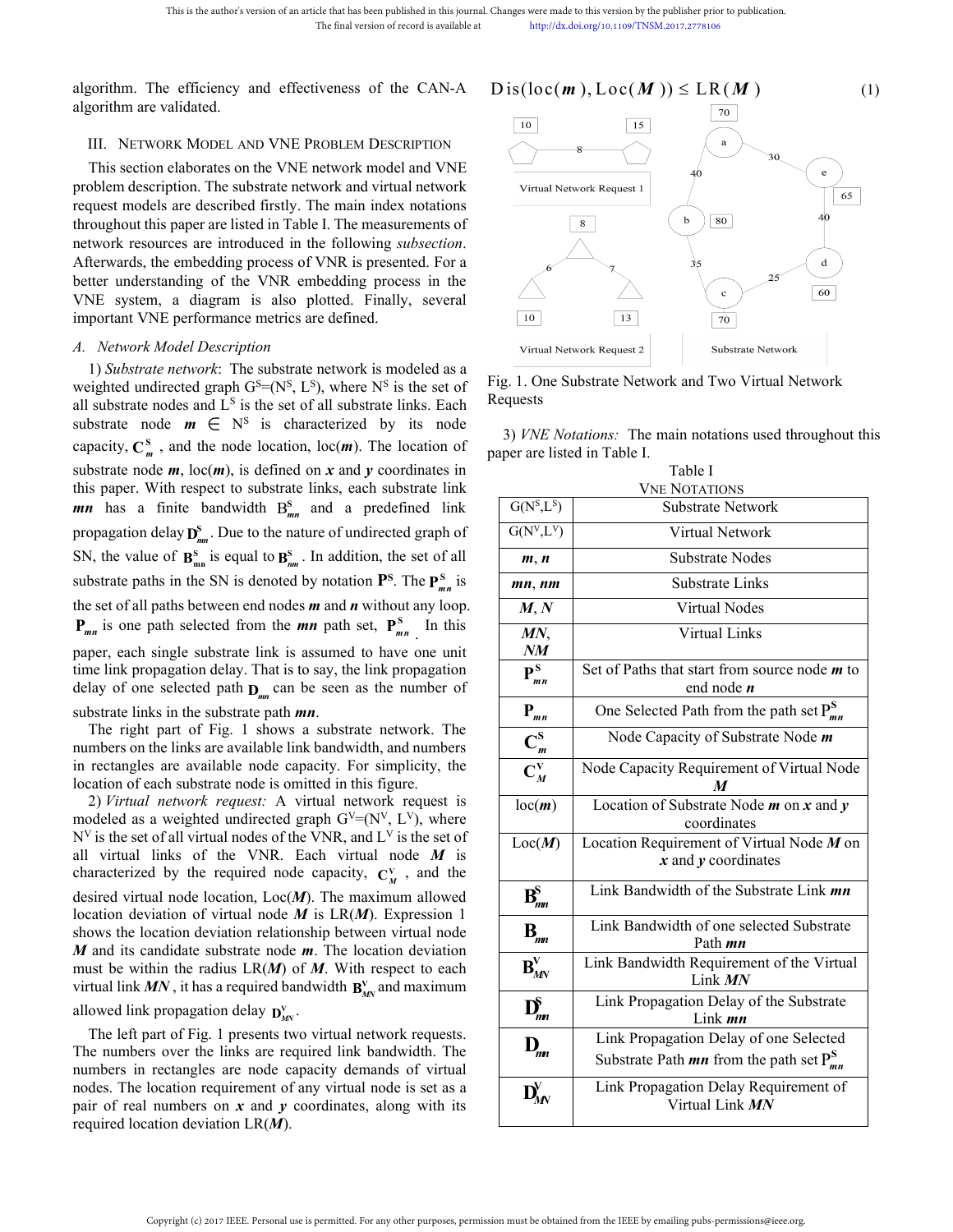This is the author's version of an article that has been published in this journal. Chapter of the final version of record is available at<br> *B. Measurements of Network Resources* vir<br>
In VNE, to quantify the resource usa This is the author's version of an article that has been published in this journal. Changes were made to this version by the photon of record is available at the http://dx.doi.org/10.1109/TNSM.<br>
Measurements of Network Re This is the author's version of an article that has been published in this journal. Changes were made to this version by the published in the final version of record is available at the http://dx.doi.org/10.1109/TNSM.20.<br>  $\mathbf{R}^{\mathbf{S}}(\mathbf{m})$  is defined as follows: This is the author's version of an article that has been published in this journal. Changes were made<br> *Measurements of Network Resources* wittual node *i*<br> *M M M* (*i m* (*x*) is defined as follows:<br> *M*  $\uparrow$  *M* 

$$
\mathbf{R}^{S}(\boldsymbol{m}) = \mathbf{C}_{\boldsymbol{m}}^{S} - \sum_{M \uparrow \boldsymbol{m}} \mathbf{C}_{M}^{V} \tag{2}
$$

This is the author's version of an article that has been published in this journal. Changes were made to the three of the final version of record is available at the published in the published in the published in the publ The final version of record is available at<br>
the prigolatology to 1109/TNSM2017.<br>
B. Measurements of Network Resources<br>
In VNE, to quantify the resource usage of substrate nodes,<br>
the remaining or available node capacity Where *MN* and the section of a substrate hode<br>
where  $M$ <sup>n</sup>  $m$  denotes that the virtual node *M* is mapped on the same VNR is mapped (<br>
where *M1 m* denotes that the virtual node *M* is mapped onto the same VNR is map **Example of the substrate link** *mn* after conducting the models of the substrate particle flow) is defined as follows:<br> **Example 2** and the virtual node *M* is mapped onto the guarantees no interference of the sum-<br>
subs

$$
\mathbf{R}^{S}(mn) = \mathbf{B}_{mn}^{S} - \sum_{MN \uparrow mn} \mathbf{B}_{MN}^{V}
$$
 (3) 
$$
\mathbf{D}_{M_{N}(M)M_{N}(N)} \leq \mathbf{D}_{MN}^{V}
$$

This is the author's version of an article that has been published in this journal. Changes were made to the final version of record is available at<br>
B. Measurements of Network Resources<br>
B. Measurements of Network Resour This is the author's version of an article that has been polisided in this journal. Changes were made to this version by the polisident The final version of record is woulable at the political root of the PMN may between As the second in the virtual ink per VNR may occupy<br>
So the second of the second of the secondary of the secondary of the secondary of the secondary of the secondary of the secondary of the secondary of the secondary of t **Note that the substrate interval in the substrate path and the substrate path after the substrate paths and the more substrate node <b>m**.<br>
Similarly, the available bandwidth of each substrate link is  $\frac{\text{function } M_1(1) \cdot \text{U}$ where  $M_1^*$  m denotes that the virtual node  $M$  is mapped onto the guarantees no interfer<br>substrate node  $m$ .<br>Similarly, the available bandwidth of each substrate link is function  $M_L()$ :  $L^{\vee} \rightarrow P$ <br>determined by the ba where  $M_1$  m accounts that the VINE assignment. Expression 3<br>
substrate in the VINE assignment. Expression 3<br>
subject to<br>
below shows the definition of available bandwidth before the VN mapping and the<br>
below shows the d Similarly, the available bandwidth of each substrate link is function  $\vec{M}_{\text{L}}(Y) \simeq P^S$  for all determined by the bandwidth before the VN mapping and the  $M_{\text{L}}(M, N) \simeq P^S(M_N(M), M)$  consumed bandwidth after the VNE a Summary, are available bandwidth of one substrate in the is given by<br>
determined by the bandwidth before the VN mapping and the<br>
below shows the definition of available link bandwidth.<br>  $\mathbf{B}_{MN}^V \leq \mathbf{R}^s (\mathbf{P}_{M_N}(M)M_N$ follows: *Measurements of Nerwork Resources*<br>
virtual node *M*. During the node m<br>
virtual node *M*. During the node measurements of Nerwork Resources<br>
measurements of a substrate nodes, expressions must be fulfilled at the smooth **P**. Measurements of Network Resources<br>
in VNE, to quantily the resource usage of substrate nodes, expressions must be fulfilled<br>
the remaining or variable hold capacity of a substrate node<br>
the same VNR is mapper<br> **P**<sup>2</sup> *m*  $m = \mathbf{B}_{mn}^S - \sum_{n=1}^{N} \mathbf{B}_{mn}^V$ <br>*m*  $m = \mathbf{B}_{mn}^S - \sum_{M,N \in \mathbb{N}} \mathbf{B}_{MN}^V$ <br>*m*  $m = \mathbf{B}_{mn}^S - \sum_{M,N \in \mathbb{N}} \mathbf{B}_{MN}^V$ <br>*MN*†*mn* denotes that virtual link *MN* passes<br>te link *mn* after conducting the embedding o<br>c **EXACTE SUBSURE SET ALL SET UP AN EXECUTE SUBSEX SUBSEX AND THE SUBSEX SUBSEX SUBSEX AND THE SUBSEX SUBSEX SUBSEX SUBSEX AND MINOR OF THE SUBSEX ONE OF ONE SUBSEX ONE OF THE AND THE SUBSEX ONE OF THE AND THE SUBSEX ONE OF** Where *MN* | *mn* lanks that virtual link *MN* passes through the<br>substrate link *mn* after conducting the embedding of the VNR.<br>As known in VNE, every virtual link per VNR may occupy<br>one or more substrate paths after two substrate link **mn** after conducting the embedding of the VNR.<br>
As known in VNE, every virtual link per VNR may occupy<br>
one or more substrate paths after two end nodes of the virtual<br>
link are mapped. Though no link aggre As known in VNE, every virtual link per VNR may occupy<br>
or the selected substrate p<br>
or more substrate path and the virtual dink agregation assumption<br>  $\frac{M}{N}$ ; expression 8 is to ensubstrate path  $MN$ <br>
celected substrat one or more substrate paths after two end nodes of the virtual<br>
link are mapped. Though no link aggregation assumption<br>
(splittable flow) in this paper, one substrate path may<br>
accommodate one or more substrate links. On

$$
\mathbf{R}^{\mathbf{S}}(\mathbf{P}_{mn}) = \min_{ab \in \mathbf{P}_{mn}} \mathbf{R}^{\mathbf{S}}(ab)
$$
 (4)

(splittable flow) in this paper, one substrate path may<br>
accommodate one or more substrate links. On these basis, the<br>
available bandwidth of one substrate path **mn** is given by<br>
all the modelding component, e<br>
follows:<br> accommodate one or more substrate links. On these basis, the<br>
available bandwidth of one substrate path **mn** is given by link embedding comp<br>
follows:<br>  $\mathbf{R}^s(\mathbf{P}_{mn}) = \min_{ab \in \mathbf{P}_{mn}} \mathbf{R}^s(ab)$  (4)<br>
where one selected s available bandwidth of one substrate path **mn** is given by this emocdang component, exp<br>
follows:<br>  $\mathbf{R}^s(\mathbf{P}_{mn}) = \min_{ab \in \mathbf{P}_{mn}} \mathbf{R}^s(ab)$  (4)<br>
where one selected single substrate path **mn** is made up of one<br>
or more follows:<br> **R**<sup>S</sup> ( $P_{mn}$ ) =  $\lim_{ab \in P_{mn}}$  **R**<sup>S</sup> (ab) (4) (4) (3)<br>
where one selected single substrate path *mn* is made up of one<br>
or more substrate links, the substrate link *ab* included.<br> *C. Embedding Process of VNR*<br> where one selected single substrate path **mn** is mad<br>or more substrate links, the substrate link **ab** include<br>C. Embedding Process of VNR<br>When a VNR arrives, the SN will firstly determi<br>to accept the VNR or not, according When a VNR arrives, the SN will firstly determine who accept the VNR or not, according to the available net resources of the SN. If the VNR is accepted, the SN will re one specific VNE algorithm for embedding the VNR and When a VNR arrives, the SN will intsty determine when<br>
accept the VNR on to, according to the available network<br>
sources of the SN. If the VNR is accepted, the SN will refer to<br>
e specific VNE algorithm for embedding the From the VNR of not, according to the avalable network<br>
resources of the SN. If the VNR is accepted, the SN will refer to<br>
one specific VNE algorithm for embedding the VNR and spare<br>
enough substrate resources to fulfill one specific VNE algorithm for embedding the VNR and spare<br>enough substrate resources to fulfill all resource requirements<br>of the VNR. When the VNR expires, the allocated resources are<br>returned to SN again. For a better u one specific VNE algorithm for embedding the VNR and spare<br>
enough substrate resources to fulfill all resource requirements<br>
of the VNR. When the VNR expires, the allocated resources are<br>
returned to SN again. For a bette

mbedding, the embedding process of one VNR is der<br>ig. 2 on the right.<br>In general, the embedding of a VNR onto the share<br>nade up of two components: the component that deals<br>napping of virtual nodes, and the component that

.

$$
M_{\mathrm{N}}(M) \in \mathrm{N}^{\mathrm{S}}
$$

$$
M_N(M) = M_N(N), \text{if and only if } M=N
$$
  
subject to  

$$
C_N^V \le R^S(M_N(M))
$$
 (5)

$$
Dis(loc(M_{\nu}(M)), Loc(M)) \le LR(M)
$$
 (6)

mapping of virtual nodes, and the component that ensures the<br>
mapping of virtual links.<br>
1) *Virtual Node Embedding*: Each virtual node of the same<br>
NNR must be assigned to a different substrate node of SN. The<br>
assignmen requirement of any virtual node *M* expression 6 aims to ensume that<br>
symphomy can be a significant substrate node of SN. The<br>
NNR must be assignments of all virtual nodes are determined by a<br>
node-mapping function  $M_N$ (The *Fig. 2.* The Diagrameter of all virtual node of the same<br>
VNR must be assigned to a different substrate node of SN. The<br>
assignments of all virtual nodes are determined by a<br>
mode-mapping function  $M_N()$ :  $N^N \rightarrow N^S$ . VNR must be assigned to a different substrate node of SN. The<br>assignments of all virtual nodes are determined by a<br>mode-mapping function  $M_N()$ :  $N^V \rightarrow N^S$ .<br> $M_N(M) \in N^S$ <br> $M_N(M) = M_N(N)$ , if and only if  $M = N$ <br>subject to<br> $C_M^V \le \$ assignments of all virtual nodes are determined by a<br>
mode-mapping function  $M_N(x) : N^V \rightarrow N^S$ .<br>  $M_N(M) \in N^S$ <br>  $M_N(M) = M_N(N)$ , if and only if  $M = N$ <br>  $\cup_{N \leq N} N = N^S$ .<br>  $\cup_{N \leq N} N = N^S$ <br>  $\cup_{N \leq N} N = N^S$ <br>  $\cup_{N \leq N} N = N^S$ <br>  $\cup_{N \$ node-mapping function  $M_N$ ( $S$ ) :  $N^V \rightarrow N^S$ .<br>  $M_N(M) = M_N(N)$ , if and only if  $M = N$ <br>
subject to<br>  $C_M^V \le R^S(M_N(M))$ , Loc $(M)$ )  $\le LR(M)$ <br>
Dis $(10c(M_N(M)))$ , Loc $(M)$ )  $\le LR(M)$ <br>
Dis $(10c(M_N(M)))$ , Loc $(M)$ )  $\le LR(M)$ <br>
rearression 5 aims to ens

(unsplittable flow) between two substrate nodes. Both substrate nodes have hosted two virtual nodes of the virtual link. This guarantees no interference among virtual links. The link This is the author's version of an article that has been published in this journal. Changes were made to this version by the publisher<br>
The final version of record is available at<br>  $\frac{1}{2}$  *Neasurements of Network Resou* This is the author's version of an article that has been published in this journal. Changes were made to this version by the publis<br>
The final version of record is available at<br>
In VNE, to quantify the resources<br>
In VNE, This is the author's version of an article that has been published in this journal. Changes were made to this version by the publisher<br>
The final version of record is available at<br>
the trenaining or available node capacit *B. Measurements of Network Resources*<br>
In VNE, to quantify the resources usage of substrate nodes, expressions must be fulfilled at the<br>
the remaining or available node capacity of a substrate node<br>  $\mathbb{R}^s(m)$  is defin Changes were made to this version by the publisher prior to publication.<br>
http://dx.doi.org/10.1109/TNSM.2017.2778106<br>
virtual node *M*. During the node embedding component, both<br>
expressions must be fulfilled at the same Changes were made to this version by the publisher prior to publication.<br>
http://dx.doi.org/10.1109/TNSM.2017.2778106<br>
virtual node *M*. During the node embedding component, both<br>
expressions must be fulfilled at the same anges were made to this version by the publisher prior to publication.<br>
http://dx.doi.org/10.1109/TNSM.2017.2778106<br> **Complemending**: In this paper, each virtual link of<br>
2) *Virtual Link Embedding*: In this paper, each vi Changes were made to this version by the publisher prior to publication.<br>
http://dx.doi.org/10.1109/TNSM.2017.2778106<br>
virtual node  $M$ . During the node embedding component, both<br>
expressions must be fulfilled at the same Changes were made to this version by the publisher prior to publication.<br>
http://dx.doi.org/10.1109/TNSM.2017.2778106<br>
virtual node *M*. During the node embedding component, both<br>
expressions must be fulfilled at the same Changes were made to this version by the publisher prior to publication.<br>
http://dx.doi.org/10.1109/TNSM.2017.2778106<br>
virtual node *M*. During the node embedding component, both<br>
expressions must be fulfilled at the same Changes were made to this version by the publisher prior to publication.<br>
http://dx.doi.org/10.1109/TNSM.2017.2778106<br>
virtual node *M*. During the node embedding component, both<br>
expressions must be fulfilled at the same Changes were made to this version by the publisher prior to publication.<br>
http://dx.doi.org/10.1109/TNSM.2017.2778106<br>
virtual node *M*. During the node embedding component, both<br>
expressions must be fulfilled at the same Changes were made to this version by the publisher prior to publication.<br>
http://dx.doi.org/10.1109/TNSM.2017.2778106<br>
virtual node *M*. During the node embedding component, both<br>
expressions must be fulfilled at the same function  $M_L$ ():  $L^V \rightarrow P^S$  for all virtual links of the VNR. The publisher prior to publication.<br>
NSM.2017.2778106<br>
the node embedding component, both<br>
lled at the same time.<br> *ding*: In this paper, each virtual link of<br>
pped onto a single substrate path<br>
en two substrate nodes. Bo virtual node *M*. During the node embedding c<br>xypressions must be fulfilled at the same time.<br>2) Virtual Link Embedding: In this paper, each<br>he same VNR is mapped onto a single<br>(unsplittable flow) between two substrate no Changes were made to this version by the publisher prior to publication.<br>
http://dx.doi.org/10.1109/TNSM.2017.2778106<br>
virtual node *M*. During the node embedding component, both<br>
expressions must be fulfilled at the same were made to this version by the publisher prior to publication.<br>
http://dx.doi.org/10.1109/TNSM.2017.2778106<br>
node *M*. During the node embedding component, bs<br>
ions must be fulfilled at the same time.<br>
irtual Link Embed *V During the node embedding component, both expressions must be fulfilled at the same time.<br>
2) <i>Virtual Link Embedding*: In this paper, each virtual link of the same VNR is mapped onto a single substrate path (unsplit 2) Virtual Link Embedding: In this paper, each virtual link of<br>the same VNR is mapped onto a single substrate path<br>(unsplitable flow) between two substrate nodes. Both substrate<br>nodes have hosted two virtual nodes of the the same VNK is mapped onto a single substrate path<br>
(unsplittable flow) between two substrate nodes. Both substrate<br>
nodes have hosted two virtual nodes of the virtual link. This<br>
guarantees no interference among virtual

$$
M_{\text{L}}(M,N) \, \subseteq \, \text{P}^{\text{S}}(M_{\text{N}}(M),\,M_{\text{N}}(N))
$$

$$
\mathbf{B}_{MN}^{\mathbf{V}} \leq \mathbf{R}^{\mathbf{S}}(\mathbf{P}_{M_N(M)M_N(N)}) \tag{7}
$$

$$
\mathbf{D}_{M_N(M)M_N(N)} \le \mathbf{D}_{MN}^V \tag{8}
$$

(unsplittable flow) between two substrate nodes. Both substrate<br>nodes have hosted two virtual nodes of the virtual link. This<br>guarantees no interference among virtual links. The link<br>embedding is implemented according to modes have hosted two virtual nodes of the virtual link. This<br>guarantees no interference among virtual links. The link<br>embedding is implemented according to the link-mapping<br>function  $M_1$ ( $Y: L^y \rightarrow P^S$  for all virtual lin guarantees no interterence among virtual links. The link<br>embedding is implemented according to the link-mapping<br>function  $M_L(M, N) \subseteq P^S(M_N(M), M_N(N))$ <br>subject to<br> $M_M(M, N) \subseteq P^S(M_N(M), M_N(N))$ <br> $\mathbf{B}_{MN}^V \leq \mathbf{R}^S(P_{M_N(M)M_N(N)})$  (7)<br> $\mathbf{D}_{$ embedding is implemented according to the link-mapping<br>function  $M_L()$ :  $L^V \rightarrow P^S$  for all virtual links of the VNR.<br> $M_L(M, N) \subseteq P^S(M_N(M), M_N(N))$ <br>subject to<br> $B_{MN}^V \leq R^S(P_{M_N(M)M_N(N)})$  (7)<br> $D_{M_N(M)M_N(N)} \leq D_{MN}^V$  (8)<br>where expression **EXECUTE:**<br> **EXECUTE:**<br> **FIGUTE:**<br> **EXECUTE:**<br> **EXECUTE:**<br> **EXECUTE:**<br> **EXECUTE:**<br> **PIGUTE:**<br> **PIGUTE:**<br> **DIGUTE:**<br> **DIGUTE:**<br> **DIGUTE:**<br> **DIGUTE:**<br> **DIGUTE:**<br> **DIGUTE:**<br> **DIGUTE:**<br> **DIGUTE:**<br> **DIGUTE:**<br> **DIGUTE:**<br> **PIGUTE**  $M_L(M, N) \subseteq P^S(M_N(M), M_N(N))$ <br>subject to<br> $\mathbf{B}_{MN}^V \leq \mathbf{R}^S(\mathbf{P}_{M_N(M)M_N(N)})$  (7)<br> $\mathbf{D}_{M_N(M)M_N(N)} \leq \mathbf{D}_{MN}^V$  (8)<br>where expression 7 is to ensure that the link bandwidth demand<br>of any virtual link MN must not exceed the availa  $M_{\text{L}}(M, N) \subseteq P(M_{\text{N}}(M), M_{\text{N}}(N))$ <br>subject to<br> $\mathbf{B}_{MN}^V \leq \mathbf{R}^S(P_{M_N(M)M_N(N)})$ <br> $\mathbf{D}_{M_N(M)M_N(N)} \leq \mathbf{D}_{MN}^V$ <br>where expression 7 is to ensure that the link bandwidth of<br>of any virtual link *MN* must not exceed the avai



Release Occupied Resources<br>
Fig. 2. The Diagram of One VNR Embedding<br>
D. Performance Metrics<br>
In order to assess the performance of any VNE algorithm and<br>
compare with other VNE algorithms, performance metrics are<br>
necess g. 2. The Diagram of One VNR Embedding<br> *Performance Metrics*<br>
In order to assess the performance of any VNE algorithm and<br>
mpare with other VNE algorithms, performance metrics are<br>
cessary to be defined. This *subsection* Fig. 2. The Diagram of One VNR Embedding<br>
D. Performance Metrics<br>
In order to assess the performance of any VNE algorithm and<br>
compare with other VNE algorithms, performance metrics are<br>
necessary to be defined. This *ubs* 

$$
Rev(GV) = \alpha \bullet \sum_{M \in NV} C_M^V + \beta \bullet \sum_{M \in LV} B_{MN}^V
$$
 (9)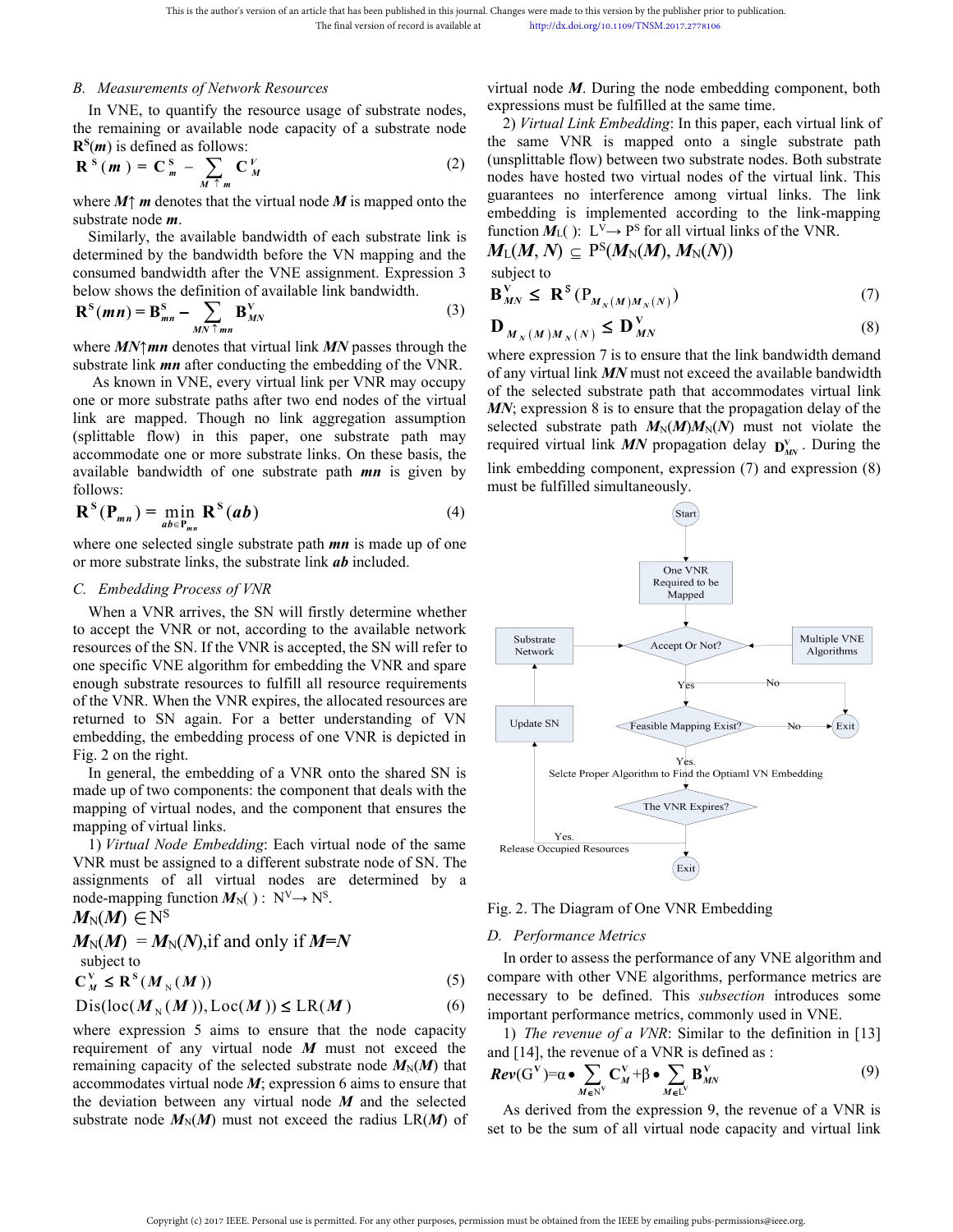This is the author's version of an article that has been published in this journal. Changes were made to this version by the publisher The final version of record is available at the publisher http://dx.doi.org/10.1109/TN This is the author's version of an article that has been published in this journal. Changes v<br>
The final version of record is available at<br>
bandwidth of this VNR [6]. Weight factors  $(\alpha \text{ and } \beta)$  are used to<br>
candid:<br>
bala This is the author's version of an article that has been published in this journal. Changes were made to this version by the published in the final version of record is available at hours of the cost of a VNR [6]. Weight This is the author's version of an article that has been published in this journal. Changes were made to this version by the published in the final version of record is available at the published in the published in the p This is the author's version of an article that has been published in this journal. Changes were made to this version by the published in the final version of record is available at http://dx.doi.org/10.1109/TNSM.2<br>
bandw

$$
\text{Cos}(R^{V}) = \gamma \bullet \sum_{M \in N^{V}} C_{M}^{V} + \eta \bullet \sum_{M N \in L^{V}} \sum_{m n \in P_{nm}^{S}} D_{mn} \bullet B_{MN}^{V}
$$
(10)

This is the author's version of an article that has been published in this jounal. Changes were made to this version by the published region.<br>
The final version of record is available at happly dix doctoregito.1109/TNSM20 This is the author's version of an article that has been published in this journal. Changes were made to this version by the pull the final version of record is available at hard the published or the published in the same bandwidth of this VNR [6]. Weight factors ( $\alpha$  and  $\beta$ ) are used to<br>balance different types of network resources.<br>2) The cost of a VNR: Expression 9 gives an insight into how where two different vi<br>much revenue can be e bandwidth of this VNR [6]. Weight factors ( $\alpha$  and  $\beta$ ) are used to candidate substrate node sets balance different types of network resources.<br>
2) The cost of a VNR: Expression 9 gives an insight into how where two dif bandwidth of this VNR [6]. Weight factors ( $\alpha$  and  $\beta$ ) are used to candidate substrate node sets is balance different types of network resources.<br>
2) The cost of  $\alpha$  VNR. Expression 9 gives an insight into how where t bandwidth of this VNR [6]. Weight factors ( $\alpha$  and  $\beta$ ) are used to<br>balance different types of network resources.<br>
2) The cost of a VNR. Expression 9 gives an insight into how where two different virtual<br>
envolt rever a balance different types of network resource<br>
2) The cost of a VNR: Expression 9 gives<br>
much revenue can be earned by accepting<br>
evaluate how much substrate resources co<br>
expression 10 formulates the cost of an eml<br>  $\cos(R^V$ 2) The cost of a *VNR*: Expression 9 gives an insight into how where two different virtual<br>colume towe much substrate resources consumed for a VNR, deviations. The smaller all<br>alutate how much substrate resources consumed much revenue can be earned by accepting a VNR. In order to candidate substrate no<br>evaluate how much substrate resources consumed for a VNR, deviations. The small<br>expression 10 formulates the cost of an embedded VNR:<br> $\cos(R^$ 

evaluate how much substrate resources consumed for a VNR, deviations. In example expression 10 formulates the cost of an embedded VNR:<br>  $\cos(R^V) = r \cdot \sum_{M \in \mathbb{N}^V} \sum_{m'} \sum_{m m \in \mathbb{N}^S} \sin(m)$   $\cos(R^V) = r \cdot \sum_{M \in \mathbb{N}^V} \sum_{m \in$ expression 10 formulates the cost of an embedded VNR:<br>  $\cos(R^V) = \gamma \cdot \sum_{M \in \mathbb{N}^V} C_M^V + \eta \cdot \sum_{M \in \mathbb{N}^V} \sum_{m \neq m} \theta_{M}^V$  (10) candidate substrate node.<br>
As assumed before, all single substrate links has the same<br>
propa Cos(R<sup>V</sup>)= $\gamma \bullet \sum_{M \in N} C_M^V + \eta \bullet \sum_{M \in \mathbb{N}^c} D_{mm} \bullet B_{MN}^V$  (10) canduate substant enoc<br>As assumed before, all single substrate links has the same<br>propagation delay (one time unit). Therefore, the propagation<br>delay of a As assume defore, all single substrate links has the same<br>
propagation delay of a substrate path indicates the number of substrate links  $\sqrt{(X_M - X_m)^2 + (Y_M - Y_m)^2} \le$ <br>
in this path. The cost of substrate links is defined as th timetable: this path. The cost of substrate links is defined as the sum of<br>  $\frac{1}{2}$  and  $\frac{1}{2}$  product of path propagation delay and consumed virtual<br>  $\frac{1}{2}$  constructed, the variable<br>  $\frac{1}{2}$  constructed, the variable<br>  $\$ the product of path propagation delay and consumed virtual<br>
link bandwidth.<br>
and Sanct Sanct Sanct Sanct Sanct Sanct Sanct Sanct Sanct Sanct Sanct Sanct Sanct Sanct Sanct Sanct Sanct Sanct Sanct Sanct Sanct Sanct Sanct Sa be found in reference (6) and [7]. Because of limited pages,<br>
IN: CANDIDATE-ASSISTED (CAN-A) ALGORITHM FOR VNE<br>
To each virtual links.<br>
To each virtual links of<br>
important metric for the performance evaluation of VNE<br>
imp Moreover the CAN-A algorithm with huge<br>
The SAN-A acceptance ratio; Shown and Saly, is assisting expression 11 below, is used to evaluate an algorithm's<br>
ability of batch processing VNRs. VNR acceptance ratio is an<br>
impor

$$
A^{VN} = \mathbf{a} \Big/ \mathbf{a} \tag{11}
$$

 $A^{VN} = \mathbf{a}^V$  and then metrics, such as average node / link utilization,<br>
Some other metrics, such as average node / link utilization,<br>
some correcting 3, make up the correction in reference [6] and [7]. Because of limi Fraction of mether signals and are in the sected substrated.<br>
Some other metrics, such as average node / link utilization, no exceeding 3, make up<br>
are average virtual link  $MN$ . To other<br>
be found in reference [6] and [7] Some other metrics, such as average node / link utilization,<br>average virtual link propagation delay, and execution time, can virtual link *MN*. To other<br>be found in reference [6] and [7]. Because of limited pages,<br>the corr average virtual link propagation delay, and execution time, can<br>be found in reference [6] and [7]. Because of limited pages, the corresponding candid<br>details of these metrics are not discussed here.<br>the required values of<br> be found in reference [6] and [7]. Because of limited pages, the corresponding entantial beat<br>details of these metrics are not discussed here. The required values of variable<br>details of these metrics are not discussed here details of these metrics are not discussed here.<br>
IV. CANDIDATE-ASSISTED (CAN-A) ALGORITHM FOR<br>
This section presents the CAN-A algorithm with<br>
reduction of mapping execution time, meanwhile withou<br>
of the main performance IV. CANDIDATE-ASSISTED (CAN-A) ALGORITHM FOR VN<br>This section presents the CAN-A algorithm with hu<br>reduction of mapping execution time, meanwhile without lof<br>of the main performance indices. The candidate node subs<br>and cand This section presents the CAN-A algorithm with huge<br>
delay dennances in real nuction of mapping execution time, meanwhile without loss<br>
assist to select candid<br>
the main performance indices. The candidate node subset<br>
dea reduction of mapping execution time, meanwhile without loss<br>of the main performance indices. The candidate node subset and substrate and candidate path subset constructing approaches are propagation delay is within in<br>disc of the main performance indices. The candidate node subset<br>
and candidate path subset constructing approaches are<br>
discussed at first. Then, the variables and constructing candidate paths. That<br>
discussed at first. Then, and candidate path subset constructing approaches are propagation delay is within its discussed at first. Then, the variables and constraints of CAN-A limit propagation delay. That algorithm are discussed. Each objective discussed at first. Then, the variables and constraints of CAN-A<br>algorithm are formulated. At last, four different objective<br>functions of CAN-A algorithm are discussed. Each objective<br>function represents one sub-algorithm

This is be author's version of an article that has been published in this journal. Changes were made to this weisin by the publisher intervent published by the cost of a FWR: [6]. Weight factors ( $\alpha$  and  $\beta$ ) are used t Changes were made to this version by the publisher prior to publication.<br>
http://dx.doi.org/10.1109/TNSM.2017.2778106<br>
candidate substrate node sets is equal to the number of virtual<br>
nodes in the given VNR. To deal with Changes were made to this version by the publisher prior to publication.<br>
http://dx.doi.org/10.1109/TNSM.2017.2778106<br>
candidate substrate node sets is equal to the number of virtual<br>
modes in the given VNR. To deal with Changes were made to this version by the publisher prior to publication.<br>
http://dx.doi.org/10.1109/TNSM.2017.2778106<br>
candidate substrate node sets is equal to the number of virtual<br>
modes in the given VNR. To deal with Changes were made to this version by the publisher prior to publication.<br>
http://dx.doi.org/10.1109/TNSM.2017.2778106<br>
candidate substrate node sets is equal to the number of virtual<br>
nodes in the given VNR. To deal with Changes were made to this version by the publisher prior to publication.<br>
http://dx.doi.org/10.1109/TNSM.2017.2778106<br>
candidate substrate node sets is equal to the number of virtual<br>
modes in the given VNR. To deal with Changes were made to this version by the publisher prior to publication.<br>
http://dx.doi.org/10.1109/TNSM.2017.2778106<br>
candidate substrate node sets is equal to the number of virtual<br>
modes in the given VNR. To deal with Changes were made to this version by the publisher prior to publication.<br>
http://dx.doi.org/10.1109/TNSM.2017.2778106<br>
candidate substrate node sets is equal to the number of vi<br>
nodes in the given VNR. To deal with the o Changes were made to this version by the publisher prior to publication.<br>
http://dx.doi.org/10.1109/TNSM.2017.2778106<br>
candidate substrate node sets is equal to the number of virtual<br>
nodes in the given VNR. To deal with Changes were made to this version by the publisher prior to publication.<br>
http://dx.doi.org/10.1109/TNSM.2017.2778106<br>
candidate substrate node sets is equal to the number of virtual<br>
radial can be given VNR. To deal with **<sup>2</sup> <sup>2</sup>** *M m M m M M M X X Y Y* anges were made to this version by the publisher prior to publication.<br>
http://dx.do.torg/10.1109/TNSM.2017.2778166<br>
didate substrate node sets is equal to the number of virtual<br>
des in the given VNR. To deal with the occ molidate substrate node sets is equal to the number of virtual<br>des in the given VNR. To deal with the occasional situation<br>nere two different virtual nodes (*M* and *N*) have the same<br>molidate substrate node, *m*, within constructed, the variable k, related to virtual ink of the variable k is different Expansively and  $\lambda$  and  $\lambda$  and  $\lambda$  and  $\lambda$  and  $\lambda$  are semi-<br>candidate substrate node, **m**, within their allowed location<br>deviations where two different virtual nodes (*M* and *N*) have the same<br>candidate substrate node, *m*, within their allowed location<br>deviations. The smaller allowed location deviation of the<br>virtual node, *M* or *N*, will prefer th candidate substrate node, *m*, within their allow<br>deviations. The smaller allowed location deviat<br>virtual node, *M* or *N*, will prefer the substrate no<br>candidate substrate node.<br>Dis(loc( $M_N(M)$ ), Loc( $M$ ))<br> $= \sqrt{(X_M - X_m)^2 + (Y$ 

$$
Dis(loc(M_N(M)), Loc(M)) = \sqrt{(X_M - X_m)^2 + (Y_M - Y_m)^2}
$$
\n(12)

$$
\sqrt{(X_M - X_m)^2 + (Y_M - Y_m)^2} \le LR(M)
$$
\n(13)

3. All the selected substrate paths, with their propagation delays For each virtual link<br>
in the second in the second with the second the second of VNE<br>
In the MV is set to be 3.1 link<br>
in portant metric for the performance evaluation of VNE<br>
In the MV is set to be 3.1 different. Figurit portant metric for the performance evaluation of VNE<br>signithms. It is determined by the number of successfully<br>ink *MN* is set to be 3. That is<br>one selected substrate pad<br>the proposed VNRs **a** in a<br>nextaction<br> $W = \mathbf{a}'$ <br>algorithms. It is determined by the number of successfully<br>
me selected substrate path (mapped VNRs **a**<sup>t</sup> a<br>
ima mapped VNRs **a**<sup>t</sup> a<br>
ima selected substrate node<br>
timetable:<br>  $A^{V_N} = \mathbf{a}'$ <br>
Some other metrics, such as mapped VNRs **a'** and the number of proposed VNRs **a** in a one secured substrate path<br>timetable:<br>timetable:<br> $A^{VN} = \mathbf{a}^{\prime}$ <br>Some other metrics, such as average node / link utilization, no exceeding 3, make up the<br>average timetable:<br>
and candidate substrate node of the candidate substrate node of the constrained for the metrics, such as average node / link utilization, no exceeding 3, make up the candidate path subset construction of metri viations. The smaller allowed location deviation of the<br>tual node, M or N, will prefer the substrate node m as its<br>modidate substrate node.<br> $is(loc(M_N(M)), Loc(M))$  (12)<br> $= \sqrt{(X_M - X_m)^2 + (Y_M - Y_m)^2}$  (12)<br> $(\frac{X_M - X_m)^2 + (Y_M - Y_m)^2 \leq LR(M)$  (13)<br>A virtual node, *M* or *N*, will prefer the substrate node *m* as its<br>candidate substrate node.<br>Dis(loc( $M_N(M)$ ), Loc( $M$ )) (12)<br> $= \sqrt{(X_M - X_m)^2 + (Y_M - Y_m)^2}$  (12)<br> $\sqrt{(X_M - X_m)^2 + (Y_M - Y_m)^2} \le LR(M)$  (13)<br>After candidate substrate node se candidate substrate node.<br>
Dis(loc( $M_N(M)$ ), Loc( $M$ )) (12)<br>  $= \sqrt{(X_M - X_m)^2 + (Y_M - Y_m)^2}$  (13)<br>  $\sqrt{(X_M - X_m)^2 + (Y_M - Y_m)^2} \leq LR(M)$  (13)<br>
After candidate substrate node sets of all virtual nodes are<br>
constructed, the variable k, relat Dis(loc( $M_N(M)$ ), Loc( $M$ ))<br>  $= \sqrt{(X_M - X_m)^2 + (Y_M - Y_m)^2}$  (12)<br>  $\sqrt{(X_M - X_m)^2 + (Y_M - Y_m)^2} \leq LR(M)$  (13)<br>
After candidate substrate node sets of all virtual nodes are<br>
constructed, the variable k, related to virtual link propagation<br>  $\sqrt{(X_M - X_m)^2 + (Y_M - Y_m)^2}$  (12)<br>  $= \sqrt{(X_M - X_m)^2 + (Y_M - Y_m)^2} \le LR(M)$  (13)<br>
After candidate substrate node sets of all virtual nodes are<br>
constructed, the variable k, related to virtual link propagation<br>
of all virtual links.<br>
To eac  $=\sqrt{(X_M - X_m)^2 + (Y_M - Y_m)^2}$ <br>  $\sqrt{(X_M - X_m)^2 + (Y_M - Y_m)^2} \le LR(M)$  (13)<br>
After candidate substrate node sets of all virtual nodes are<br>
constructed, the variable k, related to virtual link propagation<br>
delay, is assisted to construct the  $\sqrt{(X_M - X_m)^2 + (Y_M - Y_m)^2} \le LR(M)$  (13)<br>
After candidate substrate node sets of all virtual nodes are<br>
constructed, the variable k, related to virtual link propagation<br>
delay, is assisted to construct the candidate substrate pat  $\sqrt{(A_M - A_m)} + (I_M - I_m) \leq L\mathbf{A}(M)$  (13)<br>
After candidate substrate node sets of all virtual nodes are<br>
constructed, the variable k, related to virtual link propagation<br>
delay, is assisted to construct the candidate substrate After candidate substrate node sets of all virtual nodes are constructed, the variable k, related to virtual link propagation delay, is assisted to construct the candidate substrate path sets of all virtual links. To each constructed, the variable k, related to virtual link propagation<br>delay, is assisted to construct the candidate substrate path sets<br>of all virtual links.<br>To each virtual link of the VNR, the concrete value of<br>variable k is delay, is assisted to construct the candidate substrate path sets<br>of all virtual links.<br>To each virtual link of the VNR, the concrete value of<br>variable k is different. For example, the value k of one virtual<br>link *MN* is s of all virtual links.<br>To each virtual link of the VNR, the concrete value of variable k is different. For example, the value k of one virtual link  $MN$  is set to be 3. That is to say, the propagation delay of one selected To each virtual link of the VNR, the concrete value of variable k is different. For example, the value k of one virtual link  $MN$  is set to be 3. That is to say, the propagation delay of one selected substrate path (withou variable k is different. For example, the value k of one virtual link  $MN$  is set to be 3. That is to say, the propagation delay of one selected substrate path (without any loop), starting from one candidate substrate path link  $MN$  is set to be 3. That is to say, the propagation delay of one selected substrate path (without any loop), starting from one candidate substrate node of the virtual node  $M$  to one candidate substrate node of the v one selected substrate path (without any loop), starting from<br>one candidate substrate node of the virtual node  $M$  to one<br>candidate substrate node of the virtual node  $N$ , must not exceed<br>3. All the selected substrate pat one candidate substrate node of the virtual node  $M$  to one candidate substrate node of the virtual node  $N$ , must not exceed 3. All the selected substrate paths, with their propagation delays no exceeding 3, make up the candidate substrate node of the virtual node *N*, must not exceed 3. All the selected substrate paths, with their propagation delays no exceeding 3, make up the candidate substrate path set of the virtual link *MN*. To oth 3. All the selected substrate paths, with their propagation delays<br>no exceeding 3, make up the candidate substrate path set of the<br>virtual link *MN*. To other remaining virtual links of the VNR,<br>the corresponding candidate no exceeding 3, make up the candidate substrate path set of the virtual link *MN*. To other remaining virtual links of the VNR, the corresponding candidate path sets are constructed, based on the required values of variabl virtual link *MN*. To other remaining virtual links of the VNR, the corresponding candidate path sets are constructed, based on the required values of variable k. The reason for different virtual links having different val the corresponding candidate path sets are constructed, based on<br>the required values of variable k. The reason for different<br>virtual links having different values of k is that any two end<br>nodes in the same VNR may have diff the required values of variable k. The reason for different virtual links having different values of k is that any two end nodes in the same VNR may have different link propagation delay demands in real networking environm virtual links having different values of k is that any two end<br>nodes in the same VNR may have different link propagation<br>delay demands in real networking environment. Overall, the<br>value of variable k for each virtual link nodes in the same VNR may have different link propagation<br>delay demands in real networking environment. Overall, the<br>value of variable k for each virtual link of the VNR is enable to<br>assist to select candidate substrate pa lay demands in real networking environment. Overall, th<br>lue of variable k for each virtual link of the VNR is enable t<br>sist to select candidate substrate paths whose tota<br>pagation delay is within its corresponding required It to select candidate substrate paths whose total<br>agation delay is within its corresponding required virtual<br>propagation delay. That is to say, the procedure of<br>tructing candidate substrate path sets assure the candidate agation delay is within its corresponding required virtual<br>propagation delay. That is to say, the procedure of<br>tructing candidate substrate path sets assure the candidate<br>rate paths within the required virtual link propaga gation delay. That is to say, the procedure of<br>g candidate substrate path sets assure the candidate<br>aths within the required virtual link propagation<br>ad. The following integer linear programming<br>nables to find the optimal

| discussed at first. Then, the variables and constraints of CATV-A                                                                                                                                                                                                                                                                                                                                                                                                                                                                                                                                                                                                                                                                                                                                                                                                                                                                                                                                                                                                         | constructing candidate substrate path sets assure the candidate                                                                                                                                                                                                                                                                                                                                                                                                                                                                                                                                                                                                                                                                                                                                                                                                        |
|---------------------------------------------------------------------------------------------------------------------------------------------------------------------------------------------------------------------------------------------------------------------------------------------------------------------------------------------------------------------------------------------------------------------------------------------------------------------------------------------------------------------------------------------------------------------------------------------------------------------------------------------------------------------------------------------------------------------------------------------------------------------------------------------------------------------------------------------------------------------------------------------------------------------------------------------------------------------------------------------------------------------------------------------------------------------------|------------------------------------------------------------------------------------------------------------------------------------------------------------------------------------------------------------------------------------------------------------------------------------------------------------------------------------------------------------------------------------------------------------------------------------------------------------------------------------------------------------------------------------------------------------------------------------------------------------------------------------------------------------------------------------------------------------------------------------------------------------------------------------------------------------------------------------------------------------------------|
| algorithm are formulated. At last, four different objective                                                                                                                                                                                                                                                                                                                                                                                                                                                                                                                                                                                                                                                                                                                                                                                                                                                                                                                                                                                                               | substrate paths within the required virtual link propagation                                                                                                                                                                                                                                                                                                                                                                                                                                                                                                                                                                                                                                                                                                                                                                                                           |
| functions of CAN-A algorithm are discussed. Each objective                                                                                                                                                                                                                                                                                                                                                                                                                                                                                                                                                                                                                                                                                                                                                                                                                                                                                                                                                                                                                | delay ahead. The following integer linear programming                                                                                                                                                                                                                                                                                                                                                                                                                                                                                                                                                                                                                                                                                                                                                                                                                  |
| function represents one sub-algorithm of CAN-A algorithm.                                                                                                                                                                                                                                                                                                                                                                                                                                                                                                                                                                                                                                                                                                                                                                                                                                                                                                                                                                                                                 | approach enables to find the optimal VNR embedding from the                                                                                                                                                                                                                                                                                                                                                                                                                                                                                                                                                                                                                                                                                                                                                                                                            |
| Notations and metrics used in this section are same to what are                                                                                                                                                                                                                                                                                                                                                                                                                                                                                                                                                                                                                                                                                                                                                                                                                                                                                                                                                                                                           | candidate substrate node and path sets. For a better                                                                                                                                                                                                                                                                                                                                                                                                                                                                                                                                                                                                                                                                                                                                                                                                                   |
| defined in Section III.                                                                                                                                                                                                                                                                                                                                                                                                                                                                                                                                                                                                                                                                                                                                                                                                                                                                                                                                                                                                                                                   | understanding, the pseudo code of Candidate Subset                                                                                                                                                                                                                                                                                                                                                                                                                                                                                                                                                                                                                                                                                                                                                                                                                     |
| A. Candidate Subset Construction                                                                                                                                                                                                                                                                                                                                                                                                                                                                                                                                                                                                                                                                                                                                                                                                                                                                                                                                                                                                                                          | <b>Construction</b> is shown below.                                                                                                                                                                                                                                                                                                                                                                                                                                                                                                                                                                                                                                                                                                                                                                                                                                    |
| Candidate subset construction aims to select candidate<br>substrate nodes and candidate substrate paths for a given VNR.<br>This process intends to reduce the execution time of the<br>following embedding (Section IV-B&C&D), which is based on<br>integer linear programming approach.<br>Every time a VNR comes, the location constraints of all<br>virtual nodes are considered at first. The required location of<br>one virtual node M is defined by x and y coordinates, $(X_M, Y_M)$ .<br>In this phase, the virtual node $M$ is mapped onto one substrate<br>node $m$ , $(X_m, Y_m)$ , within the allowed location deviation LR(M).<br>Expressions 12 and 13, the detailed version of expression 6,<br>aim to ensure that <i>Euclidean Distance</i> between <i>M</i> and <i>m</i> must<br>not exceed the allowed location deviation $LR(M)$ of virtual<br>node $M$ . All substrate nodes that are within the allowed location<br>deviation $LR(M)$ of virtual node M make up the candidate<br>substrate node set of virtual node $M$ . To sum up, the number of | <b>Candidate Subset Construction</b><br>Input: One given VNR and the updated SN<br>Output: Candidate Substrate Nodes Subset and Candidate<br>Substrate Paths Subset of VNR for the next mapping<br>1. while there is unprocessed virtual nodes and virtual links do<br>2. Picking out unprocessed virtual nodes and virtual links<br>3. for each virtual node of the VNR do<br>4. select the corresponding candidate substrate nodes of each<br>virtual node (VNR), according to Expressions 12 and 13<br>5. end for<br>6. <i>for</i> each virtual link $MN$ in the VNR<br>Select the candidate substrate paths of the virtual link MN,<br>according to the corresponding value of variable k (k<br>represents the required virtual link propagation delay of<br>virtual link MN). Different virtual links have different k<br>values<br>9. end for<br>10. $end$ while |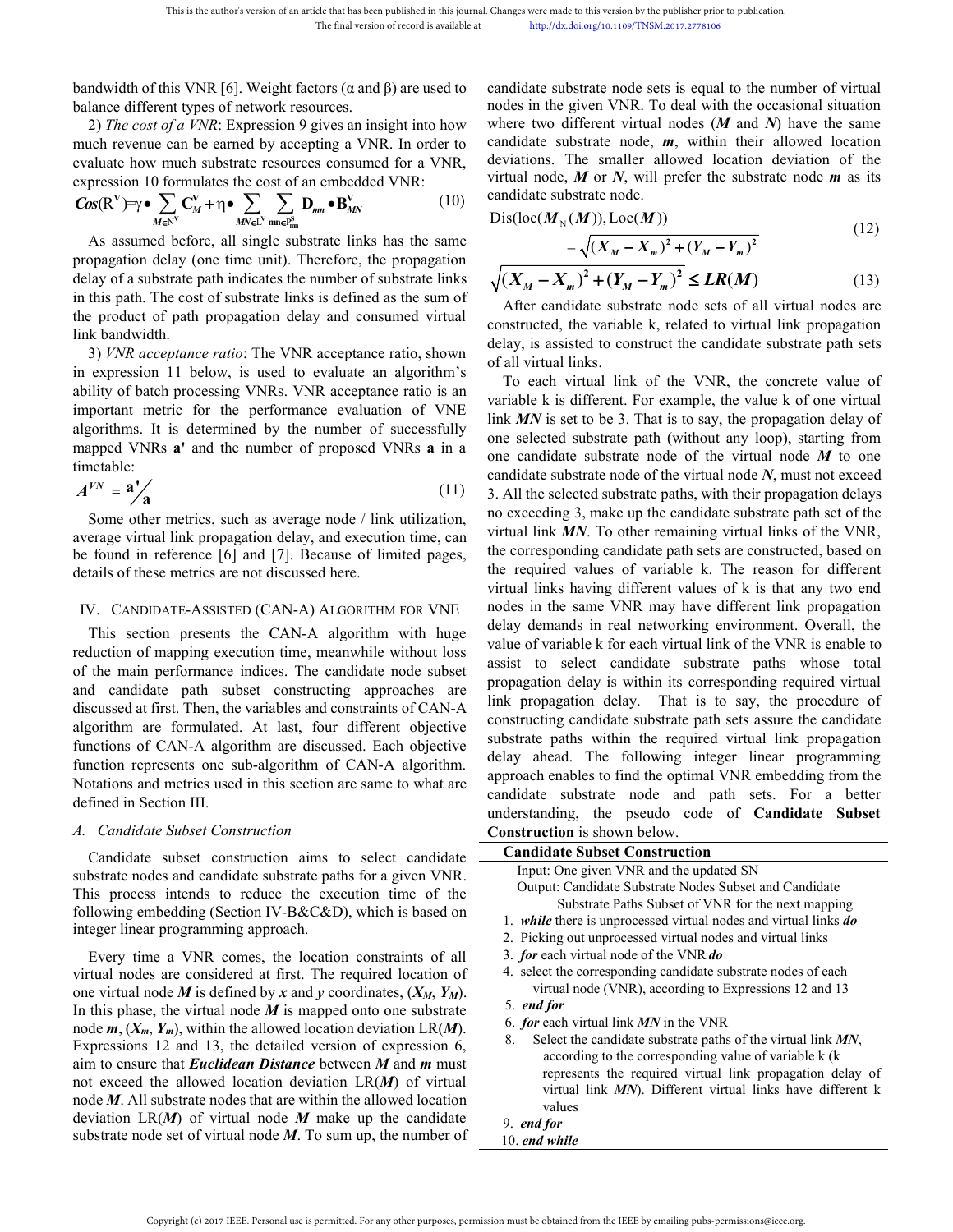This is the author's version of an article that has been published in this journal. Changes were made to this version<br>
The final version of record is available at http://dx.doi.org/10.1109<br>
After completing the **Candidate** This is the author's version of an article that has been published in this journal. Changes were made to this version by the published in the final version of record is available at the http://dx.doi.org/10.1109/TNSM.2017 This is the author's version of an article that has been published in this journal. Changes were made to this version by the p<br>
The final version of record is available at<br>
The final version of record is available at<br>  $\forall$ This is the author's version of an article that has been published in this journal. Changes were made to this version by the publis<br>
The final version of record is available at<br>
The final version of record is available at This is the author's version of an article that has been published in this journal. Changes were made to this version<br>
The final version of record is available at<br>
After completing the **Candidate Subset Construction** 19 s This is the author's version of an article that has been published in this journal. Changes were made to this version by the published in the final version of record is available at http://dx.doi.org/10.1109/TNSM.2co.<br>
Th This is the author's version of an article that has been published in this journal. Changes were made to this version by the published in the final version of record is available at the given  $\forall M N \in L'$ ,  $\exists mn \in P_{mn}^S$ ,  $\$ This is the author's version of an article that has been published in this journal. Changes were made to this version by the published in the indiversion of record is available at the published in the published in the pub This is the author's version of an article that has been put<br>The final version of i<br>The final version of i<br>The final version of i<br>The final version of i<br>The final version of i<br>The final version of i<br>The final version of i After completing the **Candidate Su**<br>process, candidate substrate node sets and<br>of the given VNR have been constructed.<br>we formulate the mapping / embedding alg<br>integer linear programming approach<br>candidate node subsets and After completing the **Candidate Subset Construction** 19 shows the unsplittable flow cocess, candidate substrate node sets and candidate path sets<br>  $\forall M N \in L'$ ,  $\exists m n \in P_m^S$ ,  $\sum_{mn}$ <br>
formulate the mapping / embedding algor After completing the **Candidate Subset Construction** 19 shows the unsplittable flow corrocess, candidate substrate node sets and candidate path sets<br>of the given VNR have been constructed. In the second phase,<br>we formulat process, candidate substrate node sets and candidate path sets<br>of the given VNR have been constructed. In the second phase,<br>we formulate the mapping / embedding algorithm via using the<br>integer linear ropgramming approach. binary variable *y* is defined in expression 15.<br>  $x_M^m = \begin{cases} 1, \text{ virtual node } M \text{ is mapped to the right} \\ 0, \text{ else} \end{cases}$  is the second phase,  $\frac{V}{M}N \in L$ ,  $\frac{V}{M}N$  for the simple integer linear programming approach. The constructed ensure tha 2) formulate the mapping / embedding algorithm via using<br>eger linear programming approach. The construction<br>didate node subsets and candidate path subsets are<br>aller than the whole node sets and the whole path sets<br>Il lead This is the author's version of an article that has been published in this journal. Changes were made to the final version of record is available at the prep/dixedior in the final version of record is explained.<br>
19 shows

II lead to huge reduction of mapping execution time<br>
cond phase obviously.<br> *Variables*<br>
The binary variable x is used for the assignment c<br>
tual node M to any substrate node m. x is define<br>
pression 14. With respect to t

 $x_{M}^{m} = \begin{cases} 1, & \text{virtual node } M \text{ is mapped onto substrate node} \\ 0, & \text{in } M \end{cases}$  $[0,$  else *virtual node M is mapped onto substrate node* **m**  $(14)$  formulated. *else*

1, virtual link MN is mappe 0, else  $v_{MN}^{mn} = \begin{cases} 1, & \text{virtual link} \ M N \ \text{is mapped onto one subtracte path} \ \textbf{m} \ \textbf{n}_{(15)} \qquad \forall M N \in L^V, \exists \textbf{m} \textbf{n} \in P_{mn}^S, \sum_{mn} D_{mn} \bullet (y_{MN}^{mn} + y_{MN}^{mn}) \ 0, & \text{else} \end{cases}$  $[0,$  else

*C. Constraints*<br>
The constraints of the virtual binary variable y is defined in expression 1<br>
1) *Virtual Node Variable*:<br>  $x_M^m = \begin{cases} 1, & \text{virtual node } M \text{ is mapped onto set} \\ 0, & \text{else} \end{cases}$ <br>
2) *Virtual Link Variable*:<br>  $y_{MN}^{mn} = \begin{cases} 1, & \text$ 

 $x_m^m =\begin{cases} 1, & \text{virtual node } M \text{ is mapped onto substrate node } m \\ 0, & \text{else} \end{cases}$  formulated. Together with a propose that a<br>
2) Virtual Link Variable:<br>  $y_{MN}^m =\begin{cases} 1, & \text{virtual link } MN \text{ is mapped onto one subtracte path } mn \\ 0, & \text{else} \end{cases}$ <br>
C. Constraints <br>
To ensure the correct embeddin 1) *Virtual Link Variable:*<br>  $\int_{\infty}^{m} = \begin{cases} 1, & \text{virtual time} \leq \frac{1}{2} \text{ numbers} \end{cases}$   $\int_{\infty}^{m} = \begin{cases} 1, & \text{virtual time} \leq \frac{1}{2} \text{ numbers} \end{cases}$   $\int_{\infty}^{m} = \begin{cases} 1, & \text{virtual time} \leq \frac{1}{2} \text{ numbers} \end{cases}$   $\int_{\infty}^{m} = \begin{cases} 1, & \text{virtual time} \leq \frac{1}{2} \text{ numbers} \end{$ 16 below and that once any virtual nodes and links<br>
16 below  $\mathbf{D}_{nn}$  is to be any propertient of the content of the content of the content of the content of the content of the constraints<br>
16 cm is to be constraints<br>
1 mapped, only one substrate node *<sup>m</sup>* is assigned to that virtual

$$
\forall M \in N^V, \sum_m x_m^m = 1 \tag{16}
$$

 $W = \begin{pmatrix} 0, & else \end{pmatrix}$ <br>
Constraints<br>
To ensure the correct embedding of virtual nodes and links<br>
dobey to the conservation law of substrate nodes and links,<br>
neering constraints are formulated and presented below.<br>
The all To ensure the correct embedding of virtual nodes and links<br>and obey to the conservation law of substrate nodes and links,<br>concerning constraints are formulated and presented below.<br>1) Virtual Nodes' Mapping to Substrate N and obey to the conservation law of substrate nodes and links,<br>
concerning constraints are formulated and presented below.<br>
1) Virtual Nodes' Mapping to Substrate Nodes: Expression<br>
16 below aims to assure that once any v For the correct embedding of virtual nodes and links<br>
o the conservation law of substrate nodes and links<br>
constraints are formulated and presented below.<br> *Il Nodes' Mapping to Substrate Nodes*: Expression<br>
ims to assure 1) Firmual Node Fariable:<br>  $x_{w}^{w} = \begin{cases} 1, & \text{virtual link propagate.} \\ 0, & \text{else} \end{cases}$  the virtual link propagation substraine node *M* is mapped onto substraine node *M* (14) is unknown to be virtual link  $y_{w}^{w} = \begin{cases} 1, & \text{virtual link } F \text{variable.} \$ mapped, only one substrate node *m* is assigned to that virtual<br>
order that more substrat<br>  $\forall M \in N^V$ ,  $\sum_m x_m^m = 1$  (16) available. Leaving more<br>
2) Substrate Nodes' Mapping to Virtual Nodes: Expression accommodating more node *M*.<br>  $\forall M \in N^V$ ,  $\sum_m x_m^m = 1$  (16) order that more substrate<br>
2) Substrate Nodes' Mapping to Virtual Nodes: Expression accommodating more<br>
2) Substrate Nodes' Mapping to Virtual Nodes: Expression expression 10, the *S*  $x_m^m = 1$  (16) order that<br> *S m*  $X_M^m = 1$  (16) available. I<br> *S ate Nodes' Mapping to Virtual Nodes:* Expression accommodable. I<br>
secommodally describe the mapping relationship between in this expression<br> *S*  $\sum_{M} x$ *M* = 1 (16) available.<br> *N* = 1 (16) available.<br> *N* and each substrate node in the SN can consuming<br>
or trutual node *M*. Expressions 16 formulated<br>
ceribe the mapping relationship between in this expressions<br>
whistrate

$$
\forall m \in N^S, \sum_M x_M^m \le 1 \tag{17}
$$

$$
\forall m \in N^S, \sum_M x_M^m \bullet C_M^V \le C_m^S \tag{18}
$$

and 17 vividly describe the mapping relationship between<br>  $\forall m \in N^S$ ,  $\sum_{M} x_M^m \le 1$ <br>  $\forall m \in N^S$ ,  $\sum_{M} x_M^m \le 1$ <br>
(17) min  $\alpha \bullet \sum_{M} x_M^m \bullet C_M^V + \beta \bullet \sum_{M}$ <br>
(17) min  $\alpha \bullet \sum_{M} x_M^m \bullet C_M^V + \beta \bullet \sum_{M} x_M^m \bullet C_M^V$ <br>
(17) min  $\$ wirtual node *M* and substrate node *m* in VNE.<br>
wirtual node *M* and substrate node *m* in VNE.<br>
The  $\forall m \in N^S$ ,  $\sum_{M} x_M^m \le 1$  (17) min  $\alpha \cdot \sum_{M} x_M^m \cdot C_M^V + \beta \cdot \sum_{M \le N} x_M^m \cdot C_M^V$ <br>
as all one capacity for accommodatin Fulfilling the node requirements of two end nodes. Due to the unsplittable min corresponding the node requirements of two end nodes. Due to the weight factor in  $\sum_{MN}$  or  $\sum_{MN}$  or  $\sum_{MN}$  or  $\sum_{MN}$  or  $\sum_{MN}$  or  $\sum_{MN$  $\nabla m \in N$ ,  $\sum_{M} X_{M} \le 1$  (17) IIIIII  $\alpha \le \sum_{M} x_{M} \le c_{M} + \beta \le \sum_{M} x_{M}$ <br>
3) Conservation of Node Capacity: Expression 18 aims to 2) Link Propagation Delay I<br>
ensure that each selected substrate node *m* must have reser 3) Conservation of Node Capacity: Expression 18 aims to 2) Link Propagation<br>
ensure that each selected substrate node m must have reserved the objects of previous<br>
available node capacity for accommodating the node capaci 5) Conservation of Noae Capacity: Expression 18 ams to<br>
ensure that each selected substrate node *m* must have reserved the objects of previous algorit<br>
available node capacity for accommodating the node capacity minimize ensure that each selected substrate node *m* must have reserved<br>available node capacity for accommodating the node capacity<br>available of correction and of correction delay. The increase of virtual node *M* that maps onto available node capacity for accommodating the node capacity<br>
demand of virtual node M that maps onto m.<br>  $\forall m \in N^S$ ,  $\sum_M \alpha_M^m \bullet C_M^V \leq C_m^S$  (18) Service (QoS) a lot, expression delay of cand<br>
4) Assignment of Virtual Lin

Changes were made to this version by the publisher prior to publication.

\n**http://dx.doi.org/10.1109/TNSM.2017.2778106**

\n19 shows the unsplittable flow constraint of virtual links.

\n
$$
\forall MN \in L', \exists mn \in P_{mn}^S, \sum_{mn'} (y_{MN}^{mn} - y_{NM}^{mn}) = x_M^m - x_M^n
$$
 (19)

\n5) Link Bandwidth Conservation: Expression 20 aims to

ade to this version by the publisher prior to publication.<br>
the displace of the publisher prior to publication.<br> **are unsplittable flow constraint of virtual links.**<br> *W*,  $\exists mn \in \mathbb{P}_{mn}^S$ ,  $\sum_{mn} (y_{MN}^{mn} - y_{NM}^{mn}) = x_M^m$ by the publisher prior to publication.<br> *MNSM.2017.2778106*<br> **le flow constraint of virtual links.**<br> **ps**<br> **ps**<br> **mn**<br> **mn**<br> *mn*<br> *mn*<br> *mn*<br> *mn*<br> *mn*<br> *mn*<br> *mn*<br> *mn*<br> *mn*<br> **mn**<br> **mn**<br> **mn**<br> **mn**<br> **mn**<br> **mn**<br> **mn**<br> Changes were made to this version by the publisher prior to publication.<br>
http://dx.doi.org/10.1109/TNSM.2017.2778106<br>
19 shows the unsplittable flow constraint of virtual links.<br>  $\forall MN \in L^V$ ,  $\exists mn \in P_{mn}^S$ ,  $\sum_{mn} (y_{MN}^{mn}$ anges were made to this version by the publisher prior to publication.<br>
http://dx.doi.org/10.1109/TNSM.2017.2778106<br>
shows the unsplittable flow constraint of virtual links.<br>  $MN \in L^V$ ,  $\exists mn \in P_m^S$ ,  $\sum_{mn} (y_{MN}^{mn} - y_{NM}^{mn}) =$ Changes were made to this version by the publisher prior to publication.<br>
http://dx.doi.org/10.1109/TNSM.2017.2778106<br>
19 shows the unsplittable flow constraint of virtual links.<br>  $\forall MN \in L^V$ ,  $\exists mn \in P_{mn}^S$ ,  $\sum_{mn} (y_{MN}^{mn}$ Changes were made to this version by the publisher prior to publication.<br>
http://dx.doi.org/10.1109/TNSM.2017.2778106<br>
19 shows the unsplittable flow constraint of virtual links.<br>  $\forall MN \in L'$ ,  $\exists mn \in P_{mn}^S$ ,  $\sum_{mn} (y_{MN}^{mn} -$ 

$$
\exists mn \in P_{mn}^S, \forall MN \in L^V, \sum_{mn} B_{MN}^V \bullet (y_{MN}^{mn} + y_{NM}^{mn}) \leq B_{mn} (20)
$$

This interaction of multidinate busines of multidinate busines in the signal of the signal of the signal of the signal of the signal of the signal of the signal of the signal of the signal of the signal of the signal of t formulated. Together with the variable  $k$  for selecting candidate substrate paths of virtual link  $MN$  (subsection  $A$ ), expression Example y is defined in expression 15. <br>
To ensure the virtual link propagation delay<br>  $\mu_{\ell} = \begin{cases} 1, & \text{virtual node } M \text{ is mapped onto substrate node } m \\ 0, & \text{else} \end{cases}$ <br>  $\mu_{\ell} = \begin{cases} 1, & \text{virtual link Variable:} \\ 0, & \text{else} \end{cases}$ <br>  $\mu_{\ell} = \begin{cases} 1, & \text{virtual link } N \text{ variables} \end{cases}$ <br>  $\$ 1) Virtual Node Variable:<br>  $x_m^m =\begin{cases} 1, & \text{virtual node } M \text{ is mapped onto substrate node } m \\ 0, & \text{else} \end{cases}$  to the virtual link of substrate node  $m$  (14) formulated. Together with the<br>
substrate paths of virtual link<br>
2) Virtual Link Variable:<br>  $y_{MN}^m$ *B. Variables*<br>
16. *Variables*<br>
16. *Variables*<br>
16. *Variables*<br>
17 is boing variable x is used for the assignment of any of three limit propagation delay of<br>
19. *Virtual* link *MN* is reported to the virtual links per *m* **Example Source All in the summary of the assignment of any for the summary of Firms binary are the binary and the Source of the summary variable x is used for the assignment of any 1. The propagation delay of one sel** Changes were made to this version by the publisher prior to publication.<br>
http://dx.doi.org/10.1109/TNSM.2017.2778106<br>
19 shows the unsplittable flow constraint of virtual links.<br>  $\forall MN \in L^V$ ,  $\exists mm \in P_{nm}^S$ ,  $\sum_{nm} (y_{MN}^{mm}$ Changes were made to this version by the publisher prior to publication.<br>
http://dx.doi.org/10.1109/TNSM.2017.2778106<br>
19 shows the unsplittable flow constraint of virtual links.<br>  $\forall MN \in L^V$ ,  $\exists mm \in P_{nm}^F$ ,  $\sum_{mm} (y_{MN}^{mm}$ shows the unsplittable flow constraint of virtual links.<br> *MN*  $\in L'$ ,  $\exists mn \in P_{nm}^S$ ,  $\sum_{nm} (y_{MN}^m - y_{NM}^m) = x_M^m - x_M^n$  (19)<br>
5) *Link Bandwidth Conservation*: Expression 20 aims to<br>
sure that the selected substrate path 19 shows the unsplittable flow constraint of virtual links.<br>  $\forall MN \in L'$ ,  $\exists mn \in P_{mn}^S$ ,  $\sum_{mm} (y_{MN}^{mn} - y_{NM}^{mn}) = x_M^m - x_M^n$  (19)<br>
5) Link Bandwidth Conservation: Expression 20 aims to<br>
ensure that the selected substrate path 19 shows the unsplittable flow constraint of virtual links.<br>  $\forall MN \in L^V$ ,  $\exists mn \in P_{mn}^S$ ,  $\sum_{mn} (y_{MN}^{mn} - y_{NM}^{mn}) = x_M^m - x_M^n$  (19)<br>
5) *Link Bandwidth Conservation:* Expression 20 aims to<br>
ensure that the selected substrate pa VMIN  $\in L$ ,  $\exists mn \in P_{mn}$ ,  $\sum_{mn} (y_{MN} - y_{NM}) = x_M - x_M$  (19)<br>
5) *Link Bandwidth Conservation*: Expression 20 aims to<br>
ensure that the selected substrate path *mn* must spare enough<br>
link bandwidth to fulfill the bandwidth deman  $y_{MN} - y_{NM} = x_M - x_M$  (19)<br>vation: Expression 20 aims to<br>tate path **mn** must spare enough<br>mdwidth demand of virtual link<br>ected substrate path **mn**.<br> $B_{MN}^V \bullet (y_{MN}^{mn} + y_{NM}^{mn}) \leq B_{mn}$  (20)<br>itation of Virtual Links: The<br>onstrain 5) Link Bandwidth Conservation: Expression 20 aims to<br>ensure that the selected substrate path **mn** must spare enough<br>link bandwidth to fulfill the bandwidth demand of virtual link<br>MN that is mapped onto the selected subst Formulated. Together with the variable k for selection  $\sum_{i=1}^{n} B_{MN}^{V}$  and  $\sum_{i=1}^{n} B_{MN}^{V}$  and  $\sum_{i=1}^{n} B_{MN}^{V}$  and  $\sum_{i=1}^{n} B_{MN}^{V}$  and  $\sum_{i=1}^{n} B_{MN}^{V}$  and  $\sum_{i=1}^{n} B_{MN}^{V}$  and  $\sum_{i=1}^{n} B_{MN}^{V}$  an shown that subsects absolute paint  $m_n$  mast space substrate path  $mn$ .<br>  $\exists mn \in P_{mn}^S$ ,  $\forall MN \in L^V$ ,  $\sum_{mn} B_{MN}^V \bullet (y_{MN}^{mn} + y_{NM}^{mn}) \leq B_{mn}$  (20)<br>
6) Propagation Delay Limitation of Virtual Links: The<br>
virtual link propagati *MN* that is mapped onto the selected substrate path *mn*.<br> **EMN** that is mapped onto the selected substrate path *mn*.<br> **EMN**  $\in$   $P_{mn}^S$ ,  $\forall MN \in L^V$ ,  $\sum_{mn} B_{MN}^V \bullet (y_{MN}^{mn} + y_{NM}^{mn}) \leq B_{mn}$  (20)<br>
6) Propagation Delay L  $\exists mn \in P_{mn}^S$ ,  $\forall MN \in L^V$ ,  $\sum_{mn} B_{MN}^V \bullet (y_{MN}^{mn} + y_{NM}^{mn}) \leq B_{mn}$  (20)<br>6) Propagation Delay Limitation of Virtual Links: The<br>virtual link propagation delay constraint is shown in expression<br>21. The propagation delay of on delay  $\mathbf{D}_{\mathbf{w}}^{\mathbf{v}}$ . Virtual link *MN* maps onto the substrate path *mn*. ws the unsplittable flow constraint of virtual links.<br>  $V \in L^V$ ,  $\exists mn \in P_{mn}^S$ ,  $\sum_{MM} (y_{MN}^{mn} - y_{MM}^{mn}) = x_M^m - x_M^m$  (19)<br>
ink *Bandwidth* Conservation: Expression 20 aims to<br>
that the selected substrate path *mn* must space *MN*  $\in L'$ ,  $\sum_{mn} B'_{MN} \bullet (y^{mn}_{MN} + y^{mn}_{NM}) \leq B_{mn}$  (20)<br>*mn*<br>*mgation Delay Limitation of Virtual Links: The<br>propagation delay constraint is shown in expression<br>opagation delay of one selected substrate path <i>mn*,<br>tho virtu Changes vere multe to this version by the publishing rpin to publication.<br>
19 shows the unsplittable flow constraint of virtual links.<br>  $\forall MN \in L'$ ,  $\exists mm \in P_{mn}^S$ ,  $\sum_{nm} (\sum_{nm'} \sum_{m'} y_{nm'}^{mn}) = x_m^m - x_M^m$  (19)<br>
5) *Link Bandwidth* tual link propagation delay  $\mathbf{D}_{\text{M}}^N$ . In previous VNE research,<br>
be virtual link propagation delay  $\mathbf{D}_{\text{M}}^N$ . In previous VNE research,<br>
be virtual link propagation delay has not been considered and<br>
mulated. Find the virtual link propagation delay  $B_{\text{AV}}$ . In previous VEE research,<br>the virtual link propagation delay has not been considered and<br>formulated. Together with the variable k for selecting candidate<br>21 further assur the virtual link propagation delay has not been considered and<br>formulated. Together with the variable k for selecting candidate<br>substrate paths of virtual link *MN* (*subsection* A), expression<br>21 further assures that any formulated. Together with the variable k for selecting candidate<br>substrate paths of virtual link *MN* (*subsection* A), expression<br>21 further assures that any selected substrate path propagation<br>delay  $D_{mn}$  must be withi V*MN*  $\in L'$ ,  $\lim_{\epsilon} \lim_{m} \left( \frac{P_{\text{max}}}{m} \right) \left( \frac{V_{\text{div}}}{2m} - \frac{V_{\text{div}}}{2m} \right) = x_M^2 - x_M^2 (19)$ <br>
5)  $Lint. Barabvididh. Conserveation 2D aims to  
ensure that the selected subscript *m* must square enough  
link bandwidth to different  
by bandwidth to find full the hard width element of virtual. link  
MPM that is mapped onto the selected substrate path *m*,  
MPM that is mapped onto the selected substrate path *m*,  
MPM that is mapped onto the selected substrate path *m*,  
MPM that is mapped onto the$ 

(15) 
$$
\forall MN \in L^V, \exists mn \in P_{mn}^S, \sum_{mn} D_{mn} \bullet (y_{MN}^{mn} + y_{NM}^{mn}) \le D_{MN}^V
$$
 (21)

algorithm. further assures that any selected substrate path propagation<br>lay  $D_{mn}^r$  must be within the required virtual link propagation<br>lay  $D_{NN}^r$ . Virtual link *MN* maps onto the substrate path **mn**.<br><br> $MN \in L^V$ ,  $\exists mn \in P_{mn}^S$ ,

C. Constraints<br>
To ensure the correct embedding of virtual nodes and links<br>
To ensure the conservation law of substrate nodes and links,<br>
the allocation of CAN-4<br>
and obey to the conservation law of substrate nodes and li C. Constraints<br>
To ensure the correct embedding of virtual nodes and links<br>
allocation of CAN-A<br>
endobey to the conservation law of substrate nodes and links,<br>
conservation is regarded as one s<br>
concerning constraints are *rtual node M is mapped onto substrate node m* (14) iomulated. Together with the variable k for selection<br>
like substrate paths of virtual link MN (subsection 2<br>
Link Variable:<br>
Link Variable:<br>
Link Variable:<br>
Link Variab below aims to assure that once any virtual node *M* is to be<br>  $M \in N^V$ ,  $\sum_{m} x_m^m = 1$ <br>  $M \in N^V$ ,  $\sum_{m} x_m^m = 1$ <br>  $M \in N^V$ ,  $\sum_{m} x_m^m = 1$ <br>  $M \in N^V$ ,  $\sum_{m} x_m^m = 1$ <br>  $M \in N^V$ ,  $\sum_{m} x_m^m = 1$ <br>  $M \in N^V$ ,  $\sum_{m} x_m^m = 1$ <br>  $M \$ delay  $D_{mn}$  must be within the required virtual link propagation<br>delay  $D_{MN}^V$ . Virtual link *MN* maps onto the substrate path **mn**.<br> $\forall MN \in L^V$ ,  $\exists mn \in P_{mn}^S$ ,  $\sum_{mm} D_{mn} \bullet (y_{MN}^{mn} + y_{NM}^{mn}) \le D_{MN}^V$  (21)<br>D. Objective Fun delay  $\mathbf{D}_{\text{MW}}^V$ . Virtual link *MN* maps onto the substrate path **mn**.<br>  $\forall MN \in L^V$ ,  $\exists mn \in P_{mn}^S$ ,  $\sum_{mn} D_{mn} \bullet (\mathbf{y}_{MN}^{mn} + \mathbf{y}_{NM}^{mn}) \le D_{MN}^V$  (21)<br> *D. Objective Functions*<br>
(bigive functions consistent consister r  $\nabla M N \in L^V$ ,  $\exists mn \in P_{mn}^S$ ,  $\sum_{mn} D_{mn} \bullet (y_{MN}^{mn} + y_{NM}^{mn}) \le D_{MN}^V$  (21)<br>
D. Objective Functions<br>
Objective functions<br>
Objective functions CAN-A algorithm enables to optimize<br>
the allocation of substrate resources. In this **VMINE E**,  $\lim_{mn} \epsilon P_{mn}^*$ ,  $\sum_{mn} D_{mn} \bullet (y_{MN} + y_{NM}) \le D_{MN}$  (21)<br>
D. Objective Functions<br>
Objective functions<br>
Objective functions<br>
objective function of CAN-A algorithm enables to optimize<br>
the allocation of substrate reso *mm*<br> *D. Objective Functions*<br>
Objective function of CAN-A algorithm enables to optimize<br>
the allocation of substrate resources. In this *subsection*, we<br>
propose four different objective functions. Each objective<br>
func *D. Objective Functions*<br>
Objective function of CAN-A algorithm enables to optimize<br>
the allocation of substrate resources. In this *subsection*, we<br>
propose four different objective functions. Each objective<br>
function is *Objective* functions<br>
(bigetive function of CAN-A algorithm enables to optimize<br>
(bigetive function of substrate resources. In this *subsection*, we<br>
propose four different objective functions. Each objective<br>
function Unjective function of CAIN-A algorithm enables to optimize<br>the allocation of substrate resources. In this *subsection*, we<br>propose four different objective functions. Each objective<br>function is regarded as one sub-algori the allocation of substrate resources. In this *subsection*, we<br>propose four different objective functions. Each objective<br>function is regarded as one sub-algorithm of the CAN-A<br>algorithm.<br>1) Cost Function (CF): In genera **Together with the variable k for selecting candidate**<br> **x** of virtual link *MN* (*subsection* A), expression<br>
ssures that any selected substrate path propagation<br>
sust be within the required virtual link propagation<br>
wit 2) *Link Propagation Delay Function (LDF)*: Different from other objects ( $\Omega$ )  $\Omega$  and  $\Omega$  and  $\Omega$  and  $\Omega$  and  $\Omega$  and  $\Omega$  and  $\Omega$  and  $\Omega$  and  $\Omega$  and  $\Omega$  and  $\Omega$  and  $\Omega$  and  $\Omega$  and  $\Omega$  and  $\Omega$  and  $\Omega$  a The objects in the original and solution of the propagation of the propagation of the propagation of the expression 10, the *CF* is constructed. The *CF*, aiming at consuming less substrate neode capacity and link bandwid order that more substrate resources can be reserved and available. Leaving more substrate resources can be reserved and available. Leaving more substrate resources will lead to accommodating more proposed VNRs. According

$$
\min \ \alpha \bullet \sum_{M} x_M^m \bullet C_M^V + \beta \bullet \sum_{MN} \sum_{mn} (y_{MN}^{mn} + y_{NM}^{mn}) \bullet B_{MN}^V \bullet D_{mn} (22)
$$

 $\forall M \in N'$ ,  $\sum_{n} x_{n}^{m} = 1$  (16) available. Leaving more substrate resources a<br>
2) Substrate *Nodes' Mapping to Virtual Nodes:* Expression accommodating more substrate resources 1<br>
17 is to ensure that each substrate nod  $y_{\text{ave}}^{\text{me}} = \begin{cases} 1, & \text{virial link } M \text{ is mapped onto one subtrute path} \\ 0, & \text{else} \end{cases}$ . Constraints<br>
To ensure the correct embedding of virtual nodes and tinks<br>  $D$ . Objective Functions  $\sum_{nm} D_{nm} \bullet (y_{\text{ave}}^m)$ <br>
To ensure the correct embedding of For the constraint of *M* interesting these stocks of propagation delay<br>
A) *Assignment of Virtual Links to Substrate* Paths:<br>
A) *Assignment of Virtual Links to Substrate* Paths:<br>
A) *Assignment of Virtual Links to Subst* available. Leaving more substrate resources will lead to<br>accommodating more substrate resources will lead to<br>accommodating more proposed VNRs. According to the<br>expression 10, the *CF* is constructed. The *CF*, aiming at<br>c **Example 10** and the constraints and the expression 10, the **CF** is constructed. The **CF**, aiming at consuming less substrate node capacity and link bandwidth, is formulated in expression 22 below.  $\alpha$  and  $\beta$  are weigh **Expression 10, the CF** is constructed. The CF, aiming at consuming less substrate node capacity and link bandwidth, is formulated in expression 22 below. α and β are weight factors in this expression. Similar to referen **Example 18** and the consuming less substrate node capacity and link bandwidth, is formulated in expression 22 below. α and β are weight factors in this expression. Similar to references [14] and [19], α and β are set to **Example 10** to expression 22 below, a and  $\beta$  are weight factors<br>in this expression. Similar to references [14] and [19],  $\alpha$  and  $\beta$ <br>are set to be equal in this paper.<br>min  $\alpha \bullet \sum_{M} x_{M}^{m} \bullet C_{M}^{V} + \beta \bullet \sum_{MN} (y_{MN}^{mm}$ in this expression. Similar to references [14] and [19],  $\alpha$  and  $\beta$ <br>are set to be equal in this paper.<br>min  $\alpha \bullet \sum_{M} x_{M}^{m} \bullet C_{M}^{V} + \beta \bullet \sum_{M} \sum_{mn} (y_{MN}^{mn} + y_{NM}^{mn}) \bullet B_{MN}^{V} \bullet D_{mn}$  (22)<br>2) *Link Propagation Delay Funct* are set to be equal in this paper.<br>
are set to be equal in this paper.<br>
min  $\alpha \bullet \sum_{M} x_{M}^{m} \bullet C_{M}^{V} + \beta \bullet \sum_{MN} \sum_{mn} (y_{MN}^{mn} + y_{NM}^{mn}) \bullet B_{MN}^{V} \bullet D_{mn}$  (22)<br>
2) *Link Propagation Delay Function (LDF)*: Different from<br>
the o function *LDF* is shown in expression 23. The value of α is the writted link propagation deligy lass not been considered and<br>to formulated. Together with the writible k for selecting cumdiductively formulated pulsy of virtual link *MN* (*subsection* A), expression 21 further assur  $\beta \bullet \sum_{MN \text{ min}} (\mathbf{y}_{MN}^{mn} + \mathbf{y}_{NM}^{mn}) \bullet \mathbf{B}_{MN}^{V} \bullet \mathbf{D}_{mn}$  (22)<br> *Delay Function (LDF)*: Different from<br>
s algorithms [14][19], this part aims to<br>
propagation delay of accepted VNRs. As<br>  $\kappa$  propagation delay affects *MN mn*<br>*MN mn*<br>*MN mn*<br>*MN mn*<br>*Mn mn*<br>*Mn mn*<br>**(I** doptomary Equivalent Specially of accepted VNRs<br>all, the link propagation delay of accepted VNRs<br>(S) a lot, especially for delay sensitive servitive servicitive service *CF*): In general, the dominating aspect in minimize the cost of accepted VNRs in the more substrate resources can be reserved and to references will lead to the cF proposed VNRs. According to the **CF** is constructed.

$$
\min \ \alpha \bullet \sum_{MN} \sum_{mn} \left( y_{MN}^{mn} + y_{NM}^{mn} \right) \bullet \boldsymbol{D}_{mn} \tag{23}
$$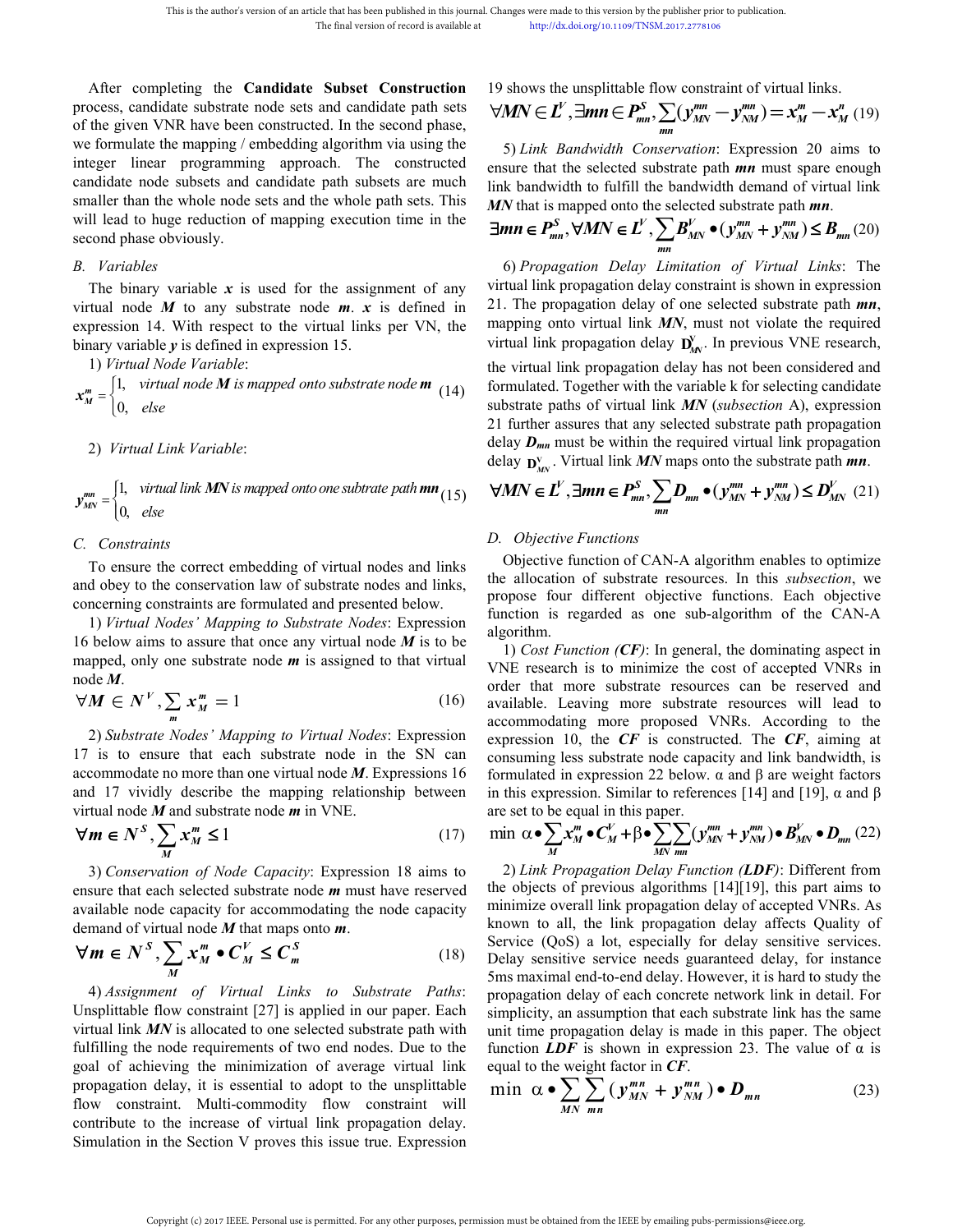This is the author's version of an article that has been published in this journal. Changes were made to this version 1<br>
The final version of record is available at http://dx.doi.org/10.1109/<sup>7</sup><br>
3) *Cost and Load Balancin* This is the author's version of an article that has been published in this journal. Changes were made to this version by the The final version of record is available at the publications where the SN has abundant network di This is the author's version of an article that has been published in this journal. Changes were made to this version by the final version of record is available at http://dx.doi.org/10.1109/TNS<br>3) Cost and Load Balancing This is the author's version of an article that has been published in this journal. Changes were made to this version by the published in the final version of record is available at the process is of great importance, it i This is the author's version of an article that has been published in this journal. Changes were made to this version by the pull<br>The final version of record is available at http://dx.doi.org/10.1109/TNSM.20<br>3) Cost and L This is the author's version of an article that has been published in this journal. Changes were made to this version by the publisherm of the final version of record is available at the published in the direction of reco This is the author's version of an article that has been published in this journal. Changes were made to this version by the published The final version of record is available at the published in the degree of flexibility This is the author's version of an article that has been published in this journal. Channel and *Coad Balancing Function* (*CLBF*): Expression su<br>
22 goes well in situations where the SN has abundant network dis<br>
resource This is the author's version of an article that has been published in this journal. Changes were made to this version by the publism.<br>
The final version of record is available at<br> *m m*<sup>*m*</sup> *Moad Balancing Function (C* This is the author's version of an article that has been published in this journal. Changes with the final version of record is available at the substrant and *Load Balancing Function* (*CLBF*): Expression substrant well 3) *Cost and Load Balancing Function (CLBF)*: Expression substrate node is rand goes well in situations where the SN has abundant network distributed position betwe cources. When the degree of flexibility in the resource 3) Cost and Load Balancing Function (**CLBF**): Expression substrate node is randomly 22 goes well in situations where the SN has abundant network distributed position between 0 resources. When the degree of flexibility in 2) Cost and Load Balancing Function (CLBF): Expression substrate node is randomly designment process. When the degree of flexibility in the resources. The link propagation delay of assignment process is of great importan

$$
\min \alpha \bullet \sum_{m} \frac{X_M^m \bullet C_M^V}{R^S(m)} + \beta \bullet \sum_{mn} \frac{(y_{MN}^{mn} + y_{NM}^{mn}) \bullet B_{MN}^V \bullet D_{mn}}{R^S(mn)} \tag{24} \text{ to. It is} \text{ are eval} \text{ (24)}
$$

22 goes well in studions where the SN has a abundant network distributed postuon between 0 assignment process is of great importance, it is necessary to one time unit. With respect to the onesider VN cost and substrate lo resources. When the degree of reactivity in the resource in lank propagation delay of accepted VNRs is also to be minimized.<br>
Sasignment process is of great importance, it is necessary to one time unit. With respect to co assignment process is or great importance, it is necessary to one time unit. With responsibler VN cost and substrate load balancing at the same time. Small size. The number Both two goals can be constructed and achieved. **CLDF** is formulated in expression 25. According to the same time.<br>
CLDDF is formulated in expression 24. The unit size of the small-sized shelow is the objective function *CLBF*. Similar to references [14] what are set i Solon way ognas can be constructed and achieved. Expression 24 parameters or the small-sized<br>and [19], α and β are set to be equal.<br>
Which are set in the medium-sized<br>
and [19], α and β are set to be equal.<br>
This paramet below is the objective tunction *CLBF*. Similar to references [14] what are set in the medium-size<br>and [19], α and β are set to be equal.<br>
min  $\alpha \bullet \sum_{n} \frac{X_n^m \bullet C_M^V}{N} + \beta \bullet \sum_{nm} \frac{(y_n^m + y_m^m) \bullet B_M^V}{N} \bullet D_{nm}$  (24) the ev  $\sum_{m} \sum_{M} \frac{\mathbf{x}_{M}^{m} \cdot \mathbf{C}_{M}^{V}}{\mathbf{R}^{S}(m)} + \beta \cdot \sum_{mn} \frac{(\mathbf{y}_{MN}^{m} + \mathbf{y}_{NM}^{m}) \cdot \mathbf{B}_{MN}^{V}}{\mathbf{R}^{S}(mn)}$  (24) are evalid that *Hropagation Delay Function (CLDF)*: each time this part takes the embedding cost of SN and *Maximality*<br> *Maximality*<br> *Maximality*<br> *Maximality*<br> *Maximality*<br> *Maximality*<br> *Maximality*<br> *MNNS.* On the one hand, **CLDF** manages to minim<br>
ccepted VNRs. On the other hand, the oversion<br>
or delay of accepted VNRs the one hand, **CLDF** manages to minimize the VNR, the<br>
ed VNRs. On the other hand, the overall link uniform of<br>
lay of accepted VNRs is also to be minimized. VNR are<br>
mulated in expression 25. According to the capacity<br>
d Example the simulation settings followed by the trial transition between 1 and 4.<br>
This section presents the simulation, conducted in Section V, weight factors ( $\alpha$  and  $\beta$ ) are simulation settings for the simulation, c

$$
\min \alpha \bullet \sum_{M \text{ m}} \sum_{m} x_{M}^{m} \bullet C_{M}^{V} + \beta \bullet \sum_{M \text{ N} \text{ m}} (y_{MN}^{m} + y_{NM}^{m}) \bullet B_{MN}^{V} \bullet D_{mn}
$$
\n
$$
+ \gamma \bullet \sum_{M \text{ N} \text{ m}} (y_{MN}^{m} + y_{NM}^{m}) \bullet D_{mn}
$$
\n
$$
+ \gamma \bullet \sum_{M \text{ N} \text{ m}} (y_{MN}^{m} + y_{NM}^{m}) \bullet D_{mn}
$$
\n
$$
\left(\frac{25}{25}\right)
$$
\nThe maximum allowed deviation of each virtual integral in the program. (25) The maximum allowed deviation of each virtual integral in the program. (25) The maximum allowed deviation of each virtual integral in the program. (25) The maximum allowed deviation of each virtual integral in the program. (25) The maximum allowed deviation of each virtual integral in the program. (25) The maximum allowed deviation of each virtual integral in the program. (25) The maximum allowed deviation of each virtual integral in the program. (25) The maximum allowed deviation of each virtual integral in the program. (25) The maximum allowed deviation of each virtual integral in the program. (25) The maximum allowed deviation of each virtual integral in the program. (26) The maximum allowed deviation of each virtual integral in the program. (27) The maximum allowed deviation of each virtual integral in the program. (28) The maximum allowed deviation of each virtual integral in the program. (29) The maximum likelihood of the maximum allowed deviation of each virtual integral in the program. (29) The maximum likelihood of the maximum allowed deviation of each virtual integral in the program. (20) The maximum likelihood of the maximum allowed deviation of each virtual integral in the program.

**ECDF** is formulated in expression 25. According to the capacity and bandwidth requiris<br>simulation, conducted in expression 25. According to the capacity and bandwidth requiring<br>simulation, conducted in Section V, weight **EXECUTE:**<br>
advantages of CAN-A algorithm. The presence of VNRs per timetable in the spectral finite algorithm. This set incomparation delay in the object **CLDF**.<br>
And  $\alpha \bullet \sum_{M,m} X_m^m \bullet C_M^V + \beta \bullet \sum_{M,m} (y_{MN}^m + y_{MN}^m) \bullet B_M^V$ set to be smaller than  $\gamma$ , aiming to highlight the total link 20. Virtual nodes are random<br>propagation delay in the object **CLDF**.<br>  $\lim_{M \to m} \alpha \cdot \sum_{M'} \sum_{m'} \sum_{m'} \langle \mathbf{y}_{MN}^m + \mathbf{y}_{MN}^m \rangle \cdot \mathbf{B}_{MN}^N \cdot \mathbf{D}_{mn}$ <br>  $\vdots$  The propagation delay in the object CLDF.<br>
The maximum allowed position between 0<br>
The maximum allowed devia<br>
integer and uniformly distributed<br>  $+\gamma \sum_{MN} (y_{MN}^m + y_{MN}^m) \cdot D_{mn}$  (25)<br>  $\sum_{MN} (y_{MN}^m + y_{MN}^m) \cdot D_{mn}$  (25)<br>
between The maximum allowed deviation<br>
The maximum allowed deviation<br>  $+\gamma \bullet \sum_{MN} (y_{MN}^m + y_{NM}^m) \bullet D_{mn}$ <br>  $+\gamma \bullet \sum_{MN} (y_{MN}^m + y_{NM}^m) \bullet D_{mn}$ <br>  $\rightarrow \sum_{MN} (y_{MN}^m + y_{NM}^m) \bullet D_{mn}$ <br>  $\rightarrow \sum_{MN} (y_{MN}^m + y_{NM}^m) \bullet D_{mn}$ <br>  $\rightarrow \sum_{MN} (y_{MN}^m + y_{NM}^m) \bullet D_{$ The number of VMRs per time<br>table integer and<br> $\frac{1}{MN \, m}$  (25) in the propagative of  $\frac{1}{MN \, m}$ <br>(25) in the propagative window the strengthen in the set of VNR<br>This section presents the simulation settings followed by  $+\gamma \bullet \sum_{MN \text{ mm}} (\mathbf{y}_{MN}^{\text{ mm}} + \mathbf{y}_{NM}^{\text{ mm}}) \bullet \mathbf{D}_{mm}$  between<br>very<br>V. PERFORMANCE EVALUATION<br>This section presents the simulation settings followed by the trials<br>simulation results. This section elaborates on quantifyin To evaluate the CAN-A, a discrete event simulator in JAVA<br>
are set of UNR according to the conducted for the set of VNR according to be conducted for the transis section presents the simulation settings followed by the tri V. PERFORMANCE EVALUATION<br>
This section presents the simulation settings followed by the<br>
investigation in the conducted for e<br>
simulation results. This section elaborates on quantifying the<br>
set of VNRs and a new subst<br>
a V. PERFORMANCE EVALUATION<br>
This section presents the simulation settings followed by the<br>
simulation results. This section elaborates on quantifying the<br>
simulation seculates of CAN-A algorithm. Typical heuristic algorithm

This section presents the simulation settings followed by the trials are made for each VNR<br>
simulation results. This section elaborates on quantifying the set of VNRs and a new subs<br>
advantages of CAN-A algorithm. Typical Fin section pessens us simulation results. This section elaborates on quantifying the set of VNRs and a new substrates and vantages of CAN-A algorithm. Typical heuristic algorithms simulations are set to run up and the pu Solution I essualistic and the public still not well interest are still not well and the pure MP algorithm are selected to compare with initial transient phase effect CAN-A by varying the number of VNRs per timetable [14] accounaries of CAN-A approximate in typical neuration is commissioned and the pure MP algorithm are selected to compare with initial transient phase effect [43 CAN-A by varying the number of VNRs per timetable in this pap and the pure MIP algorithm are selected to compare with the and the paper. As by varying the number of VNRs per timetable in this paper is equivalent to the number of VNRs per timetable in this paper is equivalent to  $\frac{$ CAN-A by varying the number of VNKs per timetable [14].<br> **Parameters** of VNRs per timetable in this paper is equivalent to<br> **Parameters** of the number of VNRs per timetable in this paper is equivalent to<br> *All* simulations The number of VNRs per timetable in this paper is equivalent to<br>
the number of VNRs per time window [14][19]. Worldow 8 Desktop, wit<br>
A. *Simulation Environment and Settings*<br>
3.6GHz Processor and 1<br>
To evaluate the CAN-A the number of VNRs per time window [14][19].<br> *Conduct the CAN-A, a discrete event simulator in JAVA* VN embedding is registered. The one such a form as been implemented. The open sure of the permission and the can-<br>
JaSJ *A. Simulation Environment and Settings*<br>
<sup>3.6GHz</sup> Processor and 16<br>
To evaluate the CAN-A, a discrete event simulator in JAVA<br>
<sup>3.6GHz</sup> Processor and 16<br>
To evaluate the CAN-A. Since network in the open source software to *Cao*<br> *Cao* are implemented. The open source software tool GLPK<br>
In the CAN-A, a discrete event simulator in JAVA<br>
<sup>C</sup>OAN-A. Since network the linear programming problem of<br>
CAN-A. Since network virtualization is still an Io evaluate the CAN-A, a discrete event simulator in JAVA<br>
Is been implemented. The open source software tool GLPK<br>
Is is used to solve the linear programming problem of<br>
NNE-MIP. Among four substrate network virtualizatio **Examplemented.** Ine open source software tool CL-K<br>
The lange of minimal propolem of TNE-MIP. Among four sub-algoric CAN-A. Since network virtualization is still an emerging field, are set to be 1 in this paper.  $\gamma$  is<br> [35] is used to solve the illear programming problem of<br>
CAN-A. Since network virtualization is still an emerging field, are set to be 1 in this para<br>
the actual characteristics of the substrate network and virtual propose CAN-A. Since network virtualization is still an emerging incident and virtual characteristics of the substrate network and virtual characteristics of the substrate network topologies are used to evaluate VNE algorithms in

me acuta characteristics of the substrate network and virtual interesting to the state in the entropy appendix are still not well understood. Therefore, synthetic preferred [10]. Evaluation metricular the synthetic interv networks are still not well understood. Inerefore, synthete VIE algorithms in this paper. The simulation is implemented in the '*Simulation* Section V-D & E.<br> *Platform for Scotfield Cao*' [39], originating from the *B. S* network topologies are used to evaluate VNE algorithms in this  $^{12}$  can<br> *Platform for Scotfield Cao'* [39], originating from the *B. Selected VNE Algorith*<br>
open-source project ALEVIN [40]. The CAN-A algorithm,<br>
coded paper. Ine simulation is implemented in the *Simulation*<br> *Platform for Scotfield Cao'* [39], originating from the *B*. *Selected WIE Algorithms,* for<br>
open-source project ALEVIN [40]. The CAN-A algorithm, Ten VNE algorit *Flatform for Scottled Cao* [39], originating from the *B. Selected VNE Algorithms*, open-source project ALEVIN [40]. The CAN-A algorithms (codd by the authors, is added to *'Simulation Platform for* The WE algorithms, in

Changes were made to this version by the publisher prior to publication.<br>
http://dx.doi.org/10.1109/TNSM.2017.2778106<br>
substrate node is randomly located within a uniformly<br>
distributed position between 0 and 100 on x and Changes were made to this version by the publisher prior to publication.<br>
http://dx.doi.org/10.1109/TNSM.2017.2778106<br>
substrate node is randomly located within a uniformly<br>
distributed position between 0 and 100 on *x* an Changes were made to this version by the publisher prior to publication.<br>
http://dx.doi.org/10.1109/TNSM.2017.2778106<br>
substrate node is randomly located within a uniformly<br>
distributed position between 0 and 100 on x and Changes were made to this version by the publisher prior to publication.<br>
http://dx.doi.org/10.1109/TNSM.2017.2778106<br>
substrate node is randomly located within a uniformly<br>
distributed position between 0 and 100 on x and Changes were made to this version by the publisher prior to publication.<br>
http://dx.doi.org/10.1109/TNSM.2017.2778106<br>
substrate node is randomly located within a uniformly<br>
distributed position between 0 and 100 on x and Changes were made to this version by the publisher prior to publication.<br>
http://dx.doi.org/10.1109/TNSM.2017.2778106<br>
substrate node is randomly located within a uniformly<br>
distributed position between 0 and 100 on x and Changes were made to this version by the publisher prior to publication.<br>
http://dx.doi.org/10.1109/TNSM.2017.2778106<br>
substrate node is randomly located within a uniformly<br>
distributed position between 0 and 100 on x and Changes were made to this version by the publisher prior to publication.<br>
http://dx.doi.org/10.1109/TNSM.2017.2778106<br>
Substrate node is randomly located within a uniformly<br>
distributed position between 0 and 100 on x and http://dx.doi.org/10.1109/TNSM.2017.2778106<br>substrate node is randomly located within a uniformly<br>distributed position between 0 and 100 on x and y coordinates.<br>The link propagation delay of all substrate links are set to

This is the author's version of an article that has been published in this journal. Changes were made to this version by the publisher prior to publishers and Load Balancing Function (CLBF): Expression substrate node is r This is the author's version of an article that has been polisieded in this journal. Changes were made to this version by the polisieder prior to polisieds.<br>
The final version of recession is a hardbook a<br>
frequency in si This be author's version of an article that has been published in this journal. Changes were made to this version by the publisher prior to publication.<br>
The final version of record is available at<br> *x* harp (*Atadoceg*/1 This is the author's version of an article that has been published in this journal. Changes were made to this version by the publisher prior to publication.<br>
The final version of record is available at<br> *R mand microsconi* too. It is set that VNRs arrive in a Poisson process. Simulations are evaluated by varying VNRs arrival rate from 2 VNs per **Propagation** The state of the count of the control interaction (CLDF). Expression and between 0 and 100 on x and y control in situations where the SN has shundant network distributed position between 0 and 100 on x and y 3) Cost and Load Balancing Function (CLBF): Expression substrate node is randomly looging and Load Balancing Function (CLBF): Expression substrate node is randomly looging algebra of files in the resources. When the degre This is the unber we must dust the base based and considered and consider the section of the based of the section (TLBF): Expression substrate node is modelnly located within a uniformly Cost and Johann relation (TLBF): E B are set to be equal.<br>
WINES are generated by using<br>  $\frac{m}{N} \cdot C_M'$ <br>  $\frac{N}{N} + \beta \cdot \sum_{mn} \frac{(y_{MN}^{mn} + y_{NM}^{mn}) \cdot B_{MN}^{p} \cdot D_{mn}}{R^{s}(mn)}$  (24) inentable to 9 VINEs arrive in the<br>
Link Propagation Delay Function (CLDF): each time. Tresholations in residue to the symbol of the contributed by the probability of the symbol studies where the SN has abundant network distributed position between 0 and 100 on x and y coordinates<br>
x *x* and studies where t *y and Balancing Function* (*CLBF*): Expression substrate node is randomly locatituations where the SN has abundant network distributed position between 0 and 10 the responsent of hexibility in the resource The link propa uber's version of an article that has been published in this journal. Changes were made to this version by the published in the terror of second is a small single interpolation of record is randomly and article of the SN substrate node is randomly located within a uniformly<br>distributed position between 0 and 100 on x and y coordinates.<br>The link propagation delay of all substrate links are set to be<br>one time unit. With respect to the other substrate node is randomly located within a uniformly<br>distributed position between 0 and 100 on x and y coordinates.<br>The link propagation delay of all substrate links are set to be<br>one time unit. With respect to the other substrate node is randomly located within a uniformly<br>distributed position between 0 and 100 on x and y coordinates.<br>The link propagation delay of all substrate links are set to be<br>one time unit. With respect to the other substrate node is randomly located within a uniformly<br>distributed position between 0 and 100 on x and y coordinates.<br>The link propagation delay of all substrate links are set to be<br>one time unit. With respect to the other distributed position between 0 and 100 on x and y coordinates.<br>The link propagation delay of all substrate links are set to be<br>one time unit. With respect to the other substrate network, it is<br>small size. The number of su The link propagation delay of all substrate links are set to be one time unit. With respect to the other substrate network, it is small size. The number of substrate nodes is set to be 20. Other parameters of the small-si one time unit. With respect to the other substrate network, it is<br>small size. The number of substrate nodes is set to be 20. Other<br>parameters of the small-sized substrate network are same to<br>what are set in the medium-siz small size. The number of substrate hodes is set to be 20. Other<br>parameters of the small-sized substrate network are same to<br>what are set in the mall-sized substrate network.<br>VNRs are generated by using *Waxman topology a* parameters of the small-sized substrate network are same to<br>what are set in the medium-sized substrate network.<br>This wirth are sense to the medium-sized substrate method.<br>It is set that VNRs arrive in a *Poisson process*. What are set in the meadum-sized substrate network.<br>
VNRs are generated by using *Waxman topology approach*,<br>
too. It is set that VNRs arrive in a *Poisson process*. Simulations<br>
are evaluated by varying VNRs arrival rate VINKS are generated by using *Waxman topology approacn*,<br>too. It is set that VINRs arrive in a *Poisson process*. Simulations<br>are evaluated by varying VNRs arrival rate from 2 VNs per<br>timetable to 9 VNs per timetable. The too. It is set that VNKs arrive in a *Polsson process*. Simulations<br>are evaluated by varying VNRs arrival rate from 2 VNs per<br>timetable to 9 VNs per timetable. The arrival rate increases by 1<br>each time. Each VNR has an ex are evaluated by varying VNRs arrival rate from 2 VNs per<br>timetable to VNs per timetable. The arrival rate increases by 1<br>each time. Each VNR has an exponentially distributed lifetime<br>with an average value of  $\mu$ =1000 ti timetable to 9 VNS per timetable. I ne arrival rate increases by 1<br>each time. Each VNR has an exponentially distributed lifetime<br>with an average value of  $\mu$ =1000 time units. These parameters<br>are similar to what are set each ume. Each VNK has an exponentially distribute<br>with an average value of  $\mu$ =1000 time units. These p<br>are similar to what are set in references [14] and [19]<br>VNR, the number of virtual nodes is an integer and<br>uniform In an average value of  $\mu$ =1000 time units. These parameters<br>
s similar to what are set in references [14] and [19]. To each<br>
NR, the number of virtual nodes is an integer and follows a<br>
iform distribution between 2 and are similar to what are set in references [14] and [19]. 10 each<br>
VNR, the number of virtual nodes is an integer and follows a<br>
uniform distribution between 2 and 8. Link parameters of each<br>
VNR are same to what are set in VNK, the number of Virtual nodes is an integer and follows a<br>uniform distribution between 2 and 8. Link parameters of each<br>VNR are same to what are set in substrate links. The node<br>capacity and bandwidth requirements of vi uniform distribution between 2 and 8. Link parameters of each VNR are same to what are set in substrate links. The node capacity and bandwidth requirements of virtual nodes and virtual links are integers, uniformly distri

VINK are same to what are set in substrate inkts. The node and capacity and bandwidth requirements of virtual nodes and virtual inks are integers, uniformly distributed between 1 and 20. Virtual nodes are randomly located capacity and bandwidth requirements of virtual hodes and<br>virtual links are integers, uniformly distributed between 1 and<br>20. Virtual nodes are randomly located within a uniformly<br>distributed position between 0 and 100 on 20. Virtual inks are integers, uniformly distributed between 1 and<br>20. Virtual nodes are randomly located within a uniformly<br>distributed position between 0 and 100 on x and y coordinates.<br>The maximum allowed deviation of 20. Virtual nodes are randomly located within a uniformly<br>distributed position between 0 and 100 on x and y coordinates.<br>The maximum allowed deviation of each virtual node is an<br>integer and uniformly distributed between 3 distributed position between 0 and 100 on  $x$  and  $y$  coordinates.<br>The maximum allowed deviation of each virtual node is an integer and uniformly distributed between 3 and 8. Each virtual link propagation delay is an inte ie maximum allowed deviation of each virtual node is an<br>eger and uniformly distributed between 3 and 8. Each virtual<br>k propagation delay is an integer and uniformly distributed<br>tween 1 and 4.<br>To avoid an insight into two o integer and uniformly distributed between 5 and 8. Each virtual<br>link propagation delay is an integer and uniformly distributed<br>the To avoid an insight into two opposite scenarios, such as a<br>very high or low VNR acceptance Ink propagation detay is an integer and uniformity distributed<br>between 1 and 4.<br>To avoid an insight into two opposite scenarios, such as a<br>very high or low VNR acceptance ratio, many trials are<br>necessary to be conducted fo between 1 and 4.<br>
To avoid an insight into two opposite scenarios, such as a<br>
very high or low VNR acceptance ratio, many trials are<br>
necessary to be conducted for each arrival rate. In this paper, 30<br>
trials are made for

I o avoid an insignt into two opposite scenarios, such as a<br>very high or low VNR acceptance ratio, many trials are<br>necessary to be conducted for each arrival rate. In this paper, 30<br>trials are made for each VNR arrival r very nigh or low VNK acceptance ratio, many trans are<br>necessary to be conducted for each arrival rate. In this paper, 30<br>trials are made for each VNR arrival rate. In each trial, a new<br>set of VNRs and a new substrate net necessary to be conducted for each arrival rate. In this paper, 30<br>trials are made for each VNR arrival rate. In each trial, a new<br>set of VNRs and a new substrate network are generated. All<br>simulations are set to run up t trials are made for each VNR arrival rate. In each trial, a new<br>set of VNRs and a new substrate network are generated. All<br>simulations are set to run up to 50000 time units to remove the<br>initial transient phase effect [4 set of VINKs and a new substrate network are generated. All<br>simulations are set to run up to 50000 tine units to remove the<br>initial transient phase effect [43] and to present the steady-state<br>performance. Based on these s simulations are set to run up to 50000 time units to remove the initial transient phase effect [43] and to present the steady-state performance. Based on these settings, a confidence interval of 95% is achieved for all si mittal transient phase errect [43] and to present the ste<br>performance. Based on these settings, a confidence in<br>95% is achieved for all simulation results.<br>All simulations for different VNE algorithms are<br>Window 8 Desktop 95% is achieved for all simulation results.<br>
All simulations for different VNE algorithms are run on a<br>
Window 8 Desktop, with an Intel® Core (TM) CPU i7-4790<br>
3.6GHz Processor and 16.00G RAM Machine. The time per<br>
VN embe All simulations for different VNE algorithms are run on a<br>indow 8 Desktop, with an Intel® Core (TM) CPU i7-4790<br>6GHz Processor and 16.00G RAM Machine. The time per<br>Vembedding is registered. The GLPK version 4.58 is used t Window 8 Desktop, with an Intel® Core (TM) CPU i7-4790<br>3.6GHz Processor and 16.00G RAM Machine. The time per<br>VN embedding is registered. The GLPK version 4.58 is used to<br>solve the linear programming problem of CAN-A and<br>V 3.6GHz Processor and 16.00G RAM Machine. The time per<br>VN embedding is registered. The GLPK version 4.58 is used to<br>solve the linear programming problem of CAN-A and<br>VNE-MIP. Among four sub-algorithms, weight factors (a and VN embedding is registered. The GLPK version 4.58 is used to<br>solve the linear programming problem of CAN-A and<br>VNE-MIP. Among four sub-algorithms, weight factors (a and  $\beta$ )<br>pare set to be 1 in this paper.  $\gamma$  is set to

solve the linear programming problem of CAN-A and<br>VNE-MIP. Among four sub-algorithms, weight factors (α and β)<br>are set to be 1 in this paper. γ is set to be 10. To the VNRs<br>proposed in a timetable, the VNR with smaller re VNE-MIP. Among four sub-algorithms, weight factors ( $\alpha$  and  $\beta$ )<br>are set to be 1 in this paper.  $\gamma$  is set to be 10. To the VNRs<br>proposed in a tinctable, the VNR with smaller revenue is<br>preferred [10]. Evaluation metri are set to be 1 in this paper.  $\gamma$  is set to be 10. To the VNRs<br>proposed in a timetable, the VNR with smaller revenue is<br>preferred [10]. Evaluation metrics are derived from the Section<br>III-D and reference [6]. Simulation proposed in a timetable, the VNR with smaller revenue is<br>preferred [10]. Evaluation metrics are derived from the Section<br>III-D and reference [6]. Simulation results are depicted in<br>Section V-D & E.<br>B. Selected VNE Algorith preferred [10]. Evaluation metrics are derived from the Section<br>III-D and reference [6]. Simulation results are depicted in<br>Section V-D & E.<br>B. Selected VNE Algorithms for Comparison<br>Ten VNE algorithms, including the CAN-A III-D and reference [6]. Simulation results are depicted in<br>Section V-D & E.<br>B. Selected VNE Algorithms for Comparison<br>Ten VNE algorithms, including the CAN-A, make up the<br>simulation part. The remaining nine VNE algorithms Section V-D & E.<br> *B. Selected VNE Algorithms for Comparison*<br>
Ten VNE algorithms, including the CAN-A, make up the<br>
simulation part. The remaining nine VNE algorithms are<br>
Greedy Node Mapping with Shortest Path Link Mappi B. Selected VNE Algorithms for Comparison<br>Ten VNE algorithms, including the CAN-A, make up the<br>simulation part. The remaining nine VNE algorithms are<br>Greedy Node Mapping with Shortest Path Link Mapping (G-SP)<br>[10], Greedy Ten VNE algorithms, including the CAN-A, make up the<br>Ten VNE algorithms, including the CAN-A, make up the<br>simulation part. The remaining nine VNE algorithms are<br>Greedy Node Mapping with Shortest Path Link Mapping (G-SP)<br>[1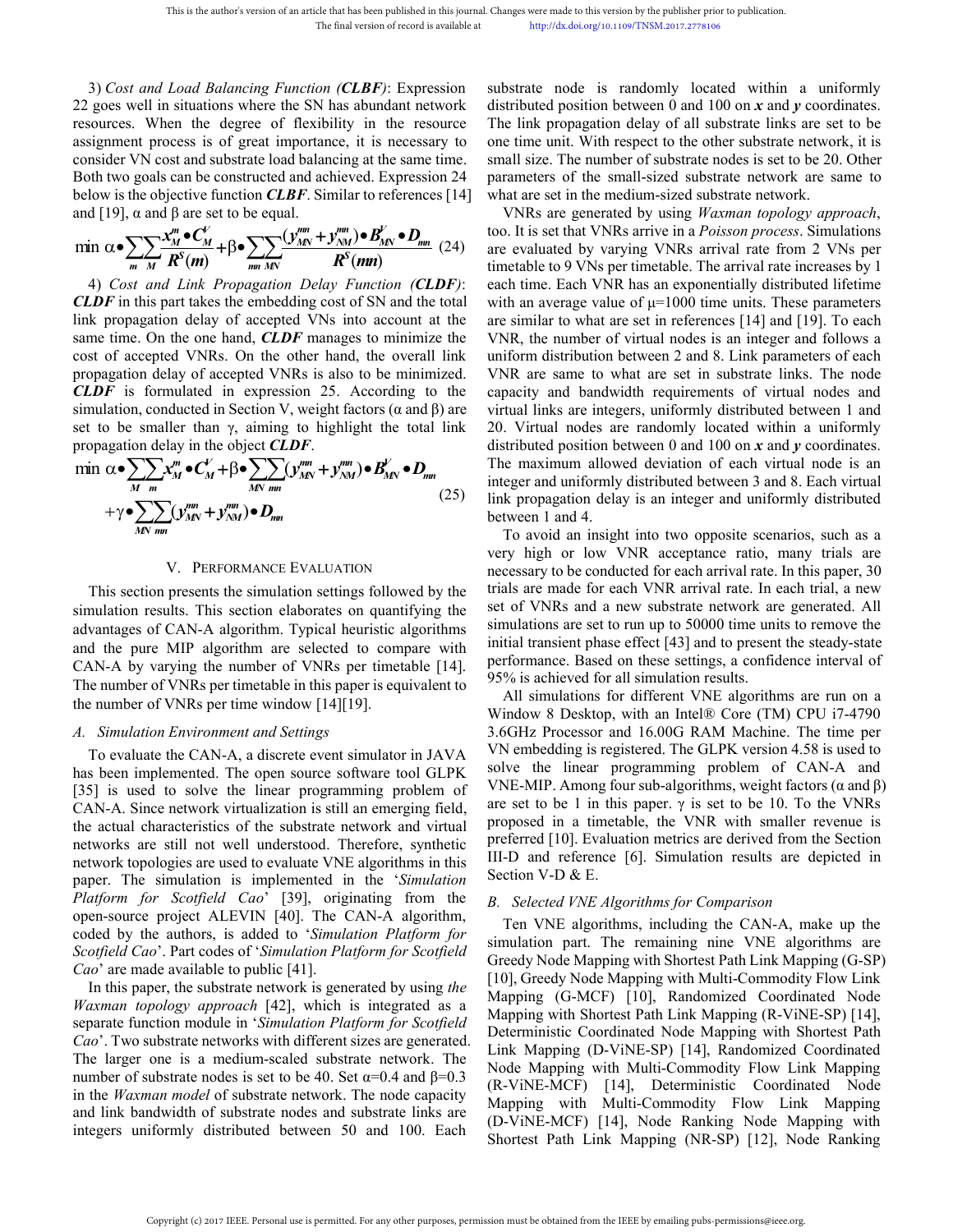This is the author's version of an article that has been published in this journal. Changes were made to this version by<br>
The final version of record is available at<br>
Node Mapping with Multi-Commodity Flow Link Mapping lea This is the author's version of an article that has been published in this journal. Changes were made to this versions in the final version of record is available at http://dx.doi.org/10.11<br>
Node Mapping with Multi-Commodi This is the author's version of an article that has been published in this journal. Changes were made to this version by the published in the final version of record is available at the published in the published in the pu This is the author's version of an article that has been published in this journal. Changes were made to this version by the final version of record is available at http://dx.doi.org/10.1109/TNS.<br>
Node Mapping with Multi-C This is the author's version of an article that has been published in this journal. Changes were made to this version by the published in the published into the commodity Flow Link Mapping leads to high computation com (NR This is the author's version of an article that has been published in this journal. Changes were made to this version by the publisherm and the paper of record is available at the paper. All VNE algorithms are representati This is the author's version of an article that has been published in this journal. Chang<br>
The final version of record is available at<br>
(NR-MCF) [12] and the pure Mixed Integer Programming appli<br>
VNE algorithm (VNE-MIP) [1 version of an article that has been published in this journal. Changes<br>
The final version of record is available at<br>
i-Commodity Flow Link Mapping leads<br>
pure Mixed Integer Programming applic<br>
IP) [14] (see Appendix). Thes The final version of record is available at<br>
ing with Multi-Commodity Flow Link Mapping leads to high c<br>
[12] and the pure Mixed Integer Programming applicable in rithm (VNE-MIP) [14] (see Appendix). These prove that CAN<br> and WINE-MIR (Bey Node Mapping Mandomized Node Mapping Readsons and the propertiest Path CAN-A-CLBF can also that CAN-A-CLBF can be shorted to fit into the CAN-A-CLBF can be all shorted to fit into the CAN-A-CLBF can be al

|                                                            | Node Mapping with Multi-Commodity Flow Link Mapping<br>(NR-MCF) [12] and the pure Mixed Integer Programming<br>VNE algorithm (VNE-MIP) [14] (see Appendix). These | leads to high computation comp<br>applicable in medium or large-s<br>prove that CAN-A-CLBF can be |     |
|------------------------------------------------------------|-------------------------------------------------------------------------------------------------------------------------------------------------------------------|---------------------------------------------------------------------------------------------------|-----|
|                                                            | algorithms are representative VNE algorithms in VNE research.                                                                                                     | optimal algorithm, a simulation is                                                                |     |
|                                                            | These algorithms are all slightly modified to fit into the                                                                                                        | CAN-A-CLBF, having the sar                                                                        |     |
|                                                            | simulation of our paper. All VNE algorithms are enumerated in                                                                                                     | VNE-MIP, is selected from th                                                                      |     |
|                                                            | Table II below, along with short descriptions.                                                                                                                    | representative heuristic algorithn                                                                |     |
|                                                            | Table II                                                                                                                                                          | and ViNE-MCF, are also s                                                                          |     |
|                                                            | <b>VNE ALGORITHMS for COMPARISON</b>                                                                                                                              | randomized rounding techniques                                                                    |     |
| Notation                                                   | Description                                                                                                                                                       | Thus labeling ViNE-SP and ViN                                                                     |     |
| $G-SP$                                                     | Greedy Node Mapping with Shortest Path Link                                                                                                                       | are plotted ranging from Fig. 3 to                                                                |     |
| $[10]$                                                     | Mapping                                                                                                                                                           | arrival rate in a timetable.                                                                      |     |
| G-MCF                                                      | Greedy Node Mapping with Multi-Commodity                                                                                                                          | 1) Quality of CAN-A-CLBF: F                                                                       |     |
| [10]                                                       | Flow Link Mapping                                                                                                                                                 | acceptance ratio as a function of V                                                               |     |
| R-ViNE-                                                    | Randomized Coordinated Node Mapping with                                                                                                                          | that CAN-A-CLBF has a close a                                                                     |     |
| SP [14]                                                    | <b>Shortest Path Link Mapping</b>                                                                                                                                 | to what is obtained by VNE-MI                                                                     |     |
|                                                            | Deterministic Coordinated Node Mapping with                                                                                                                       | have a percentage of, at least 10 <sup>°</sup>                                                    |     |
| D-ViNE-                                                    |                                                                                                                                                                   | CAN-A-CLBF. That is to say, CA                                                                    |     |
| SP [14]                                                    | <b>Shortest Path Link Mapping</b>                                                                                                                                 | as well as the VNE-MIP, in small                                                                  |     |
| R-ViNE-                                                    | Randomized Coordinated Node Mapping with                                                                                                                          | 4 and Fig. 5 are also plotted to in                                                               |     |
| <b>MCF</b>                                                 | Multi-Commodity Flow Link Mapping                                                                                                                                 | ability of CAN-A-CLBF. The                                                                        |     |
| $[14]$                                                     |                                                                                                                                                                   | CAN-A-CLBF are very close to                                                                      |     |
| D-ViNE-                                                    | Deterministic Coordinated Node Mapping with                                                                                                                       | utilization of CAN-A-CLBF is                                                                      |     |
| <b>MCF</b>                                                 | Multi-Commodity Flow Link Mapping                                                                                                                                 | general. It is owing to the fact that                                                             |     |
| $[14]$                                                     |                                                                                                                                                                   | accommodate more proposed VN                                                                      |     |
| NR-SP                                                      | Node Ranking Node Mapping with Shortest                                                                                                                           | programming method after cond                                                                     |     |
| $[12]$                                                     | Path Link Mapping                                                                                                                                                 | processing. Therefore, CAN-A                                                                      |     |
| NR-MC                                                      | Node Ranking Node Mapping with                                                                                                                                    | network resources to their full c                                                                 |     |
| F[12]                                                      | Multi-Commodity Flow Link Mapping                                                                                                                                 | VNE problem only by referr                                                                        |     |
| <b>VNE-MI</b>                                              | Pure Mixed Integer Programming based VNE                                                                                                                          | mathematical model or pure he                                                                     |     |
| P[14]                                                      | Algorithm                                                                                                                                                         | solution is found and the optima                                                                  |     |
| CAN-A-                                                     | CAN-A for Minimizing Overall Substrate Cost                                                                                                                       |                                                                                                   |     |
| CF                                                         |                                                                                                                                                                   | achieved in many cases. With res                                                                  |     |
| CAN-A-                                                     | CAN-A for Minimizing Overall Virtual Link                                                                                                                         | Fig. 5, the reason is same to wh<br>utilization in Fig. 4.                                        |     |
| LDF                                                        | Propagation Delay                                                                                                                                                 |                                                                                                   |     |
| CAN-A-                                                     | CAN-A for the Minimization of Overall                                                                                                                             |                                                                                                   |     |
| <b>CLBF</b>                                                | Substrate Cost and Load Balancing                                                                                                                                 |                                                                                                   |     |
| CAN-A-                                                     | CAN-A for Minimizing Overall Substrate Cost                                                                                                                       |                                                                                                   |     |
| <b>CLDF</b>                                                | and Virtual Link Propagation Delay                                                                                                                                | 0.9<br>Ratio                                                                                      |     |
|                                                            |                                                                                                                                                                   | 0.8                                                                                               |     |
|                                                            |                                                                                                                                                                   |                                                                                                   |     |
|                                                            | C. Simulation Comparisons                                                                                                                                         | 0.7                                                                                               |     |
|                                                            |                                                                                                                                                                   | Average VNR Acceptance<br>0.6                                                                     |     |
|                                                            | The simulation work is composed of two parts. One part is                                                                                                         | G-SP                                                                                              |     |
|                                                            | the simulation comparison which includes the heuristics,                                                                                                          | 0.5<br>G-MCF<br>VINE-SP                                                                           |     |
|                                                            | VNE-MIP and CAN-A-CLBF. The aims of this part are to                                                                                                              | VINE-MCF<br>0.4                                                                                   |     |
| prove that the execution time of CAN-A is hugely cut down  |                                                                                                                                                                   | CAN-A-CLBF<br>VNE-MIP                                                                             |     |
| compared with MIP algorithm. Since VNE-MIP requires a very |                                                                                                                                                                   | 0.3<br>$\mathfrak{p}$<br>2.5<br>3                                                                 | 3.5 |
|                                                            | long time (in excess of about half an hour for a single                                                                                                           | The Number of VNF                                                                                 |     |
|                                                            | embedding involving a $SN$ of 50 nodes and a $VNR$ of 10 nodes)                                                                                                   |                                                                                                   |     |

CAN-A CAN-A for Minimizing Overall Virtual Link<br>
LDF Propagation Delay<br>
CAN-A CAN-A for the Minimization of Overall<br>
CLAE Substrate Cost and Load Balancing<br>
CAN-A is hugh CAN-A for Minimizing Overall Substrate Cost<br>
CLDE LDF<br>
CAN-A-CAN-A for the Minimization of Overall<br>
CLBF Substrate Cost and Load Balancing<br>
CAN-A-CAN-A for Minimizing Overall Substrate Cost<br>
CLDF and Virtual Link Propagation Delay<br>
C. Simulation Comparisons<br>
The simulati CAN-A-CAN-A for the Minimization of Overall<br>
CLBF Substrate Cost and Load Balancing<br>
CLDF and Virtual Link Propagation Delay<br>
C. Simulation Comparisons<br>
The simulation vork is composed of two parts. One part is<br>
the simul CLBF<br>
CLBF Substrate Cost and Load Balancing<br>
CLDF and Virtual Link Propagation Delay<br>
C. Simulation Comparisons<br>
The simulation vork is composed of two parts. One part is<br>
the simulation comparisons<br>
The simulation compa CAN-A CAN-A for Minimizing Overall Substrate Cost<br>
CLDF and Virtual Link Propagation Delay<br>  $\frac{2}{3}$ <br>
C. Simulation Comparisons<br>
The simulation comparisons<br>
The simulation comparisons<br>
The simulation comparison which inc **Part are contained to a SN with 20 nodes and VNRs with nodes of lower than algorithms of the simulation comparisons**<br>
The simulation vork is composed of two parts. One part is<br>  $\frac{2}{3}$  with  $\frac{2}{3}$  with  $\frac{2}{3}$  wit C. Simulation Comparisons<br>
The simulation vork is composed of two parts. One part is<br>
the simulation comparison which includes the heuristics,<br>
WE-MIP and CAN-A-CLBF. The aims of this part are to<br>
prove that the execution C. Simulation Comparisons<br>
The simulation work is composed of two parts. One part is<br>
WHE-MIP and CAN-A-CLBF. The aims of this part are to<br>
VNE-MIP and CAN-A-CLBF. The aims of this part are to<br>
prove that the execution ti C. Simulation Comparisons<br>
The simulation work is composed of two parts. One part is<br>
the simulation comparison which includes the heuristics,<br>
NDE-MIP and CAN-A CLBB. The aims of this part are to<br>
prove that the executio The simulation work is composed of two parts. One part is<br>
the simulation comparison which includes the heuristics,<br>
VNE-MIP and CAN-A-CLBF. The aims of this part are to<br>
prove that the execution time of CAN-A is hugely c **EXAMPERENT:** The simulation comparison which includes the heuristics,<br>
VNE-MIP and CAN-A-CLBF. The aims of this part are to<br>
prove that the execution time of CAN-A is hugely cut down<br>
compared with MIP algorithm. Since VN NE-MIP and CAN-A-CLBF. The aims of this part are to<br>
ove that the excession time of CAN-A is hugely cut down<br>
margared with MIP algorithm. Since VNE-MIP requires a very<br>
may age time (in excess of about half an hour for a prove that the execution time of CAN-A is hugely cut down<br>
compared with MIP algorithm. Since VNE-MIP requires a very<br>
long time (in excess of about half an hour for a single<br>
embedding involving a SN of 50 nodes and a VN compared with MIP algorithm. Since VNE-MIP requires a very<br>
long time (in excess of about half an hour for a single<br>
embedding involving a SN of 50 nodes and a VNR of 10 nodes)<br>
Fig. 3. VNR Acceptance Ratio as a<br>
to perfo

Changes were made to this version by the publisher prior to publication.<br>
http://dx.doi.org/10.1109/TNSM.2017.2778106<br>
leads to high computation complexity. The VNE-MIP is not<br>
applicable in medium or large-scaled network Changes were made to this version by the publisher prior to publication.<br>
http://dx.doi.org/10.1109/TNSM.2017.2778106<br>
leads to high computation complexity. The VNE-MIP is not<br>
applicable in medium or large-scaled network Changes were made to this version by the publisher prior to publication.<br>
http://dx.doi.org/10.1109/TNSM.2017.2778106<br>
leads to high computation complexity. The VNE-MIP is not<br>
applicable in medium or large-scaled network Changes were made to this version by the publisher prior to publication.<br>
http://dx.doi.org/10.1109/TNSM.2017.2778106<br>
leads to high computation complexity. The VNE-MIP is not<br>
applicable in medium or large-scaled network Changes were made to this version by the publisher prior to publication.<br>
http://dx.doi.org/10.1109/TNSM.2017.2778106<br>
leads to high computation complexity. The VNE-MIP is not<br>
applicable in medium or large-scaled network Changes were made to this version by the publisher prior to publication.<br>
http://dx.doi.org/10.1109/TNSM.2017.2778106<br>
leads to high computation complexity. The VNE-MIP is not<br>
applicable in medium or large-scaled network Changes were made to this version by the publisher prior to publication.<br>
http://dx.doi.org/10.1109/TNSM.2017.2778106<br>
leads to high computation complexity. The VNE-MIP is not<br>
applicable in medium or large-scaled network Changes were made to this version by the publisher prior to publication.<br>
http://dx.doi.org/10.1109/TNSM.2017.2778106<br>
leads to high computation complexity. The VNE-MIP is not<br>
applicable in medium or large-scaled network Changes were made to this version by the publisher prior to publication.<br>
http://dx.doi.org/10.1109/TNSM.2017.2778106<br>
leads to high computation complexity. The VNE-MIP is not<br>
applicable in medium or large-scaled network http://dx.doi.org/10.1109/TNSM.2017.2778106<br>
leads to high computation complexity. The VNE-MIP is not<br>
applicable in medium or large-scaled network scenarios. To<br>
prove that CAN-A-CLBF can be treated as another exact and<br> leads to high computation complexity. The VNE-MIP is not applicable in medium or large-scaled network scenarios. To prove that CAN-A-CLBF can be treated as another exact and optimal algorithm, a simulation is made in this leads to high computation complexity. The VNE-MI<br>applicable in medium or large-scaled network scena<br>prove that CAN-A-CLBF can be treated as another e<br>optimal algorithm, a simulation is made in this *subsec*.<br>CAN-A-CLBF, ha dds to high computation complexity. The VNE-MIP is not<br>plicable in medium or large-scaled network scenarios. To<br>ove that CAN-A-CLBF can be treated as another exact and<br>timal algorithm, a simulation is made in this *subsect* ieaas to mign computation complexity. The VNE-MIP is not<br>applicable in medium or large-scaled network scenarios. To<br>prove that CAN-A-CLBF can be treated as another exact and<br>optimal algorithm, a simulation is made in this applicable in mealum or large-scaled network scenarios. To<br>prove that CAN-A-CLBF can be treated as another exact and<br>optimal algorithm, a simulation is made in this *subsection*. The<br>CAN-A-CLBF, having the same objective prove that CAN-A-CLBF can be treated as another exact and<br>optimal algorithm, a simulation is make in this *subsection*. The<br>CAN-A-CLBF, having the same objective function with<br>VNE-MIP, is selected from the CAN-A algorithm.

mathematical model or pure heuristic methods. A feasible solution is found and the optimal mapping is not able to be optimal algorithm, a simulation is made in this *subsection*. Inc<br>CAN-A-CLBF, having the same objective function with<br>VNE-MIP, is selected from the CAN-A algorithm. Four<br>representative heuristic algorithms, G-SP, G-MCF, Vi CAN-A-CLBF, naving the same objective function with<br>
VNE-MIP, is selected from the CAN-A algorithm. Four<br>
vTermes<br>
representative heuristic algorithms, G-SP, G-MCF, ViNE-SP<br>
and ViNE-MCF, are also selected. Deterministic VNE-NIIP, is selected from the CAN-A algorithm. Four<br>representative heuristic algorithms, G-SP, G-MCF, ViNE-SP<br>and ViNE-MCF, are also selected. Deterministic and<br>randomized rounding techniques are not particularly labeled representative neurstic algorithms, G-SP, G-MCF, VINE-SP<br>and ViNE-MCF, are also selected. Deterministic and<br>randomized rounding techniques are not particularly labeled.<br>Thus labeling ViNE-SP and ViNE-MCF. Simulation resul and VINE-MCF, are also selected. Deterministic and<br>
and VINE-MCF, are also selected. Deterministic and<br>
Thus labeling ViNE-SP and ViNE-MCF. Simulation results<br>
are plotted ranging from Fig. 3 to Fig. 7 as a function of VNR randomized rounding techniques are not particularly labeled.<br>Thus labeling ViNE-SP and ViNE-MCF. Simulation results<br>are plotted ranging from Fig. 3 to Fig. 7 as a function of VNRs<br>arrival rate in a timetable.<br>1) *Quality o* Thus labeling VINE-SP and VINE-MCF. Simulation results<br>are plotted ranging from Fig. 3 to Fig. 7 as a function of VNRs<br>arrival rate in a timetable.<br>1) Quality of CAN-A-CLBF: Fig. 3 below shows the VNR<br>acceptance ratio as a are plotted ranging from rig. 3 to rig. / as a function of VNRs<br>arrival rate in a timetable.<br>1) Quality of CAN-A-CLBF: Fig. 3 below shows the VNR<br>acceptance ratio as a function of VNRs arrival rate. It is evident<br>that CAN-1) Quality of CAN-A-CLBF: Fig. 3 below shows the VNR<br>acceptance ratio as a function of VNRs arrival rate. It is evident<br>that CAN-A-CLBF has a close average VNR acceptance ratio<br>to what is obtained by VNE-MIP. Other heurist 1) *Quality of CAN-A-CLBF*: Fig. 3 below shows the VINK<br>acceptance ratio as a function of VINRs arrival rate. It is evident<br>that CAN-A-CLBF has a close average VINR acceptance ratio<br>to what is obtained by VNE-MIP. Other h acceptance ratio as a tunction of VNKs arrival rate. It is evident<br>that CAN-A-CLBF has a close average VNR acceptance ratio<br>to what is obtained by VNE-MIP. Other heuristic algorithms<br>have a percentage of, at least 10%, low that CAN-A-CLBF has a close average VNK acceptance ratio<br>to what is obtained by VNE-MIP. Other heuristic algorithms<br>have a percentage of, at least 10%, lower than VNE-MIP and<br>CAN-A-CLBF. That is to say, CAN-A-CLBF is able flave a percentage of, at least 10%, lower than VNE-MB and CAN-A-CLBF. That is osay, CAN-A-CLBF is able to behave as well as the VNE-MIP, in small-scaled network scenario. Fig. 4 and Fig. 5 are also plotted to indirectly p mave a percentage or, at least 10%, lower than VNE-NIP and<br>CAN-A-CLBF. That is to say, CAN-A-CLBF is able to behave<br>as well as the VNE-MIP, in small-scaled network scenario. Fig.<br>4 and Fig. 5 are also plotted to indirectly CAN-A-CLBF. Inat is to say, CAN-A-CLBF is able to benave<br>as well as the VNE-MIP, in small-scaled network scenario. Fig.<br>4 and Fig. 5 are also plotted to indirectly prove the embedding<br>ability of CAN-A-CLBF. The node and li as well as the VNE-MIP, in small-scaled network scenario. Fig. 4 and Fig. 5 are also plotted to indirectly prove the embedding ability of CAN-A-CLBF. The node and link utilization of CAN-A-CLBF are very close to that of VN 4 and rig. 5 are also plotted to indirectly prove the embedding ability of CAN-A-CLBF. The node and link utilization of CAN-A-CLBF is higher than the heuristics in general. It is owing to the fact that the CAN-A-CLBF enabl ability of CAN-A-CLBF. The node and link utilizate CAN-A-CLBF are very close to that of VNE-MIP. The utilization of CAN-A-CLBF is higher than the heuris general. It is owing to the fact that the CAN-A-CLBF ena accommodate



Example the than algorithms that support path splitting, G-MCF,<br>VINE-SMCF 2.5 3 3.5 4<br>
Fig. 3. VNR Acceptance Ratio as a function of VNRs Arrival Rate<br>
In Fig. 6, it is apparent to discover that the average virtual<br>
link For example, to G-SP, a virtual<br>  $\frac{1}{\sqrt{N}}$  and  $\frac{1}{\sqrt{N}}$  and  $\frac{1}{\sqrt{N}}$  and  $\frac{1}{\sqrt{N}}$  and  $\frac{1}{\sqrt{N}}$  and  $\frac{1}{\sqrt{N}}$  and  $\frac{1}{\sqrt{N}}$  and  $\frac{1}{\sqrt{N}}$  and  $\frac{1}{\sqrt{N}}$  and  $\frac{1}{\sqrt{N}}$  are  $\frac{1}{\sqrt{N}}$  and **Example 19**<br>  $\frac{1}{2}$  os  $\frac{1}{2}$  or  $\frac{1}{2}$  or  $\frac{1}{2}$  or  $\frac{1}{2}$  or  $\frac{1}{2}$  or  $\frac{1}{2}$  or  $\frac{1}{2}$  or  $\frac{1}{2}$  or  $\frac{1}{2}$  or  $\frac{1}{2}$  or  $\frac{1}{2}$  or  $\frac{1}{2}$  or  $\frac{1}{2}$  or  $\frac{1}{2}$  or  $\frac{1}{2}$  or Equival and the link mapping, with link bandwidth and link is mapped onto two substrate links partimetable and in Fig. 6, it is apparent to discover that the average virtual link propagation delay of VNE algorithms that d **Propagation** delay constraints fulfilled. To G-MCF, the virtual link is mapped onto two different substrate path, in the link propagation delay of VNE algorithms that do not support and point splitting, such as G-SP, ViN  $\frac{1}{2}$   $\frac{1}{2}$   $\frac{1}{2}$   $\frac{1}{2}$   $\frac{1}{2}$   $\frac{1}{2}$   $\frac{1}{2}$   $\frac{1}{2}$   $\frac{1}{2}$   $\frac{1}{2}$   $\frac{1}{2}$   $\frac{1}{2}$   $\frac{1}{2}$   $\frac{1}{2}$   $\frac{1}{2}$   $\frac{1}{2}$   $\frac{1}{2}$   $\frac{1}{2}$   $\frac{1}{2}$   $\frac{1}{2}$   $\frac{1}{2}$   $\frac{1}{2}$  Eq. 3. VNR Acceptance Ratio as a function of VNRs Arrival Rate<br>Fig. 3. VNR Acceptance Ratio as a function of VNRs Arrival Rate<br>In Fig. 6, it is apparent to discover that the average virtual<br>link propagation delay of VNE a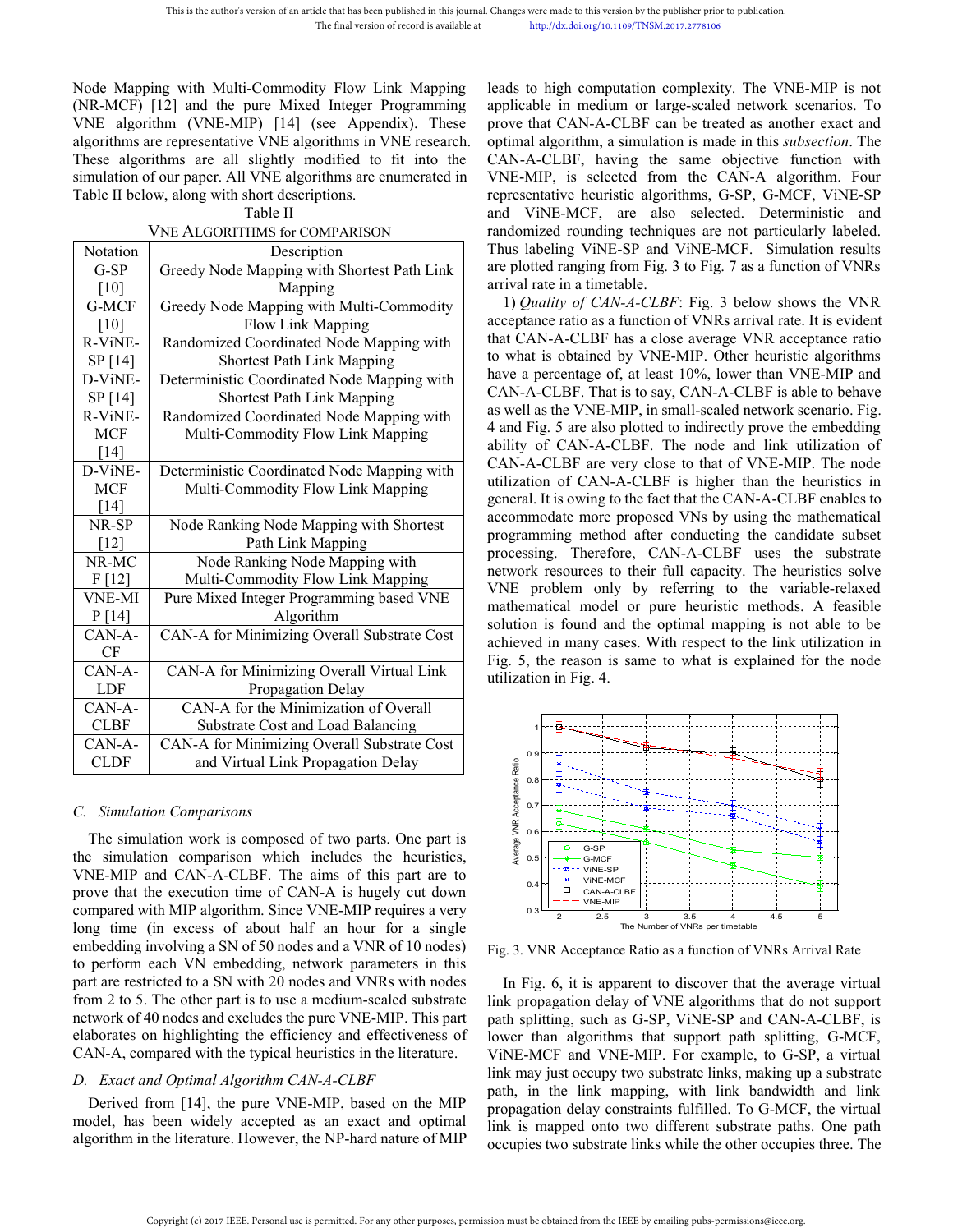This is the author's version of an article that has been published in this journal. Changes were made to this version by the published in the final version of record is available at http://dx.doi.org/10.1109/TNSM.20<br>
avera







Rate

This is the author's version of an article that has been published in this journal. Changes were made to this version by the published The final version of record is available at the propagation of  $\frac{1}{2}$  is  $\frac{1}{2}$  Changes were made to this version by the publisher prior to publication.<br>
http://dx.doi.org/10.1109/TNSM.2017.2778106<br>
three heuristics, it lies in solving the relaxed LP model. Though<br>
solved in polynomial time, they have Changes were made to this version by the publisher prior to publication.<br>
http://dx.doi.org/10.1109/TNSM.2017.2778106<br> **Solved in polynomial time, they have higher execution time**<br>
than the G-SP. To the CAN-A-CLBF, candida Changes were made to this version by the publisher prior to publication.<br>
http://dx.doi.org/10.1109/TNSM.2017.2778106<br>
three heuristics, it lies in solving the relaxed LP model. Though<br>
solved in polynomial time, they have Changes were made to this version by the publisher prior to publication.<br>
http://dx.doi.org/10.1109/TNSM.2017.2778106<br>
three heuristics, it lies in solving the relaxed LP model. Though<br>
solved in polynomial time, they have Changes were made to this version by the publisher prior to publication.<br>
http://dx.doi.org/10.1109/TNSM.2017.2778106<br> **Shower of the following ILP in the following ILP**<br> **Shower of the following ILP**<br> **Shower than the G-S** Changes were made to this version by the publisher prior to publication.<br>
http://dx.doi.org/10.1109/TNSM.2017.2778106<br> **Starticted in polynomial time, they have higher execution time**<br>
than the G-SP. To the CAN-A-CLBF, can Changes were made to this version by the publisher prior to publication.<br>
http://dx.doi.org/10.1109/TNSM.2017.2778106<br>
three heuristics, it lies in solving the relaxed LP model. Though<br>
solved in polynomial time, they have Changes were made to this version by the publisher prior to publication.<br>
http://dx.doi.org/10.1109/TNSM.2017.2778106<br>
three heuristics, it lies in solving the relaxed LP model. Though<br>
solved in polynomial time, they have Changes were made to this version by the publisher prior to publication.<br>
http://dx.doi.org/10.1109/TNSM.2017.2778106<br>
three heuristics, it lies in solving the relaxed LP model. Though<br>
solved in polynomial time, they hav http://dx.doi.org/10.1109/TNSM.2017.2778106<br>three heuristics, it lies in solving the relaxed LP model. Though<br>solved in polynomial time, they have higher execution time<br>than the G-SP. To the CAN-A-CLBF, candidate substrate three heuristics, it lies in solving the relaxed LP model. Though<br>solved in polynomial time, they have higher execution time<br>than the G-SP. To the CAN-A-CLBF, candidate substrate node<br>and path sets of the given VNR are con



**Example 12** on the Number of VNRs per timetable<br> **Example 12** on the Number of VNRs per timetable<br>
Fig. 7. Execution Time as a function of VNRs Arrival Rate<br>
According to the illustrations in 1) and 2), it can be<br>
conclu At the same time, the computational complexity is much lower when comparing with the optimal lower of VNRs per timetable<br>
At According to the illustrations in 1) and 2), it can be concluded that CAN-A-CLBF can be ergared **EXECUTE CONTA CONTA CONTA CONTA CONTA CONTA CONTA CONTA CONTACT AND ACCORDING WITHOUT A CONTACT AND MONOCONTAL CONTACT AND MONOCONTAL CONTACT AND MONOCONTAL CONTACT AND MONOCONTAL CONTACT AND MONOCONTAL CONTACT AND MONOC** *E. Efficiency and Effectiveness of CAN-A Algorithm* 1) *ANR* Acceptance Ratio: Fig. 8 presents the average VNR<br>equivalent and Equivarian in 1) and 2), it can be<br>docording to the illustrations in 1) and 2), it can be<br>ded that CAN-A-CLBF can be regarded as another exact<br>d opt **Example 12** 25 **The Number of VNRs Arrival Rate**<br>
Fig. 7. Execution Time as a function of VNRs Arrival Rate<br>
According to the illustrations in 1) and 2), it can be<br>
concluded that CAN-A-CLBF can be regarded as another ex The Number of VNRs per timetable<br>Fig. 7. Execution Time as a function of VNRs Arrival Rate<br>According to the illustrations in 1) and 2), it can be<br>concluded that CAN-A-CLBF can be regarded as another exact<br>and optimal VNE

**Example the CAN-A-CLBF**: With respect to the time since the time of the CAN-A out<br>
The differences between the best level of the section of VNRs Arrival<br>
Tig. 6. Virtual Link Propagation Delay as a function of VNRs Arriva Fig. 6. Virtual Link Propagation Delay as a function of VNRs Arrival and to solve the V1<br>Fig. 6. Virtual Link Propagation Delay as a function of VNRs Arrival<br>Fig. 6. Virtual Link Propagation Delay as a function of VNRs Arr The differences between the be<br>
and the state 10%. It runs as expected<br>
and the VINE-BET implied to solve the VNE performance of average implied to solve the VNE performance of average implied with regard to one concrete o Fig. 6. Virtual Link Propagation Delay as a function of VNRs Arrival with regard to solve the VNE processing. Therefore, optimal method with regard to one concrete objection of the Rate and the Mathematical results are plo 2 2.5<br>
and 3.5 4 4.5 and 4.5 applied to solve the VNE<br>
Fig. 6. Virtual Link Propagation Delay as a function of VNRs Arrival<br>
Rate<br>
Numerical results are plotted as shown in Fig. 6, after a lot of solution space. With resp Fig. 7. Execution Time as a function of VNRs Arrival Rate<br>
According to the illustrations in 1) and 2), it can be<br>
concluded that CAN-A-CLBF can be regarded as another exact<br>
and optimal NNE algorithms in VNE. Compared wit According to the illustrations in 1) and 2), it can be<br>concluded that CAN-A-CLBF can be regarded as another exact<br>and optimal VNE algorithms in VNE. Compared with<br>non-optimal heuristic algorithms in VNE. Compared with<br>non concluded that CAN-A-CLBF can be regarded as another exact<br>nard optimal VNE algorithm in VNE. Compared with<br>non-optimal heuristic algorithms, CAN-A algorithm insures the<br>optimal mapping solution for any given virtual netw and optimal vivid algorium in vivid. Compared with<br>non-optimal heuristic algorithms, CAN-A algorithm insures the<br>optimal mapping solution for any given virtual network request.<br>At the same time, the computational complexit non-optimal neutristic angoritims, CAN-A accordinal method of the same time, the computational complexity is much lower when comparing with the optimal VNE-MIP algorithm.<br> *E. Efficiency and Effectiveness of CAN-A Algorith* by the same time, the computational complexity is much lower<br>At the same time, the computational complexity is much lower<br>when comparing with the optimal VNE-MIP algorithm.<br>L. Efficiency and Effectiveness of CAN-A Algorit For the same time, we compared by the optimal VNE-MIP algorithm.<br>
L. Efficiency and Effectiveness of CAN-A Algorithm.<br>
1) *VNR Acceptance Ratio*: Fig. 8 presents the average VNR<br>
acceptance ratio as a function of VNRs arr *E. Efficiency and Effectiveness of CAN-A Algorithm*<br>
1) *VNR Acceptance Ratio*: Fig. 8 presents the average VNR<br>
acceptance ratio as a function of VNRs arrival rate. VNR<br>
acceptance ratio is an important metric in evalua E. Efficiency and Effectiveness of CAN-A Algorithm<br>1) *VNR Acceptance Ratio*: Fig. 8 presents the average VNR<br>acceptance ratio as a function of VNRs arrival rate. VNR<br>acceptance ratio is an important metric in evaluating 1) *VNR Acceptance Ratio*: Fig. 8 presents the average VNR acceptance ratio as a function of VNRs arrival rate. VNR acceptance ratio is an important metric in evaluating different WNE algorithms. Fig. 8 shows that the acc acceptance ratio as a function of VNRs arrival rate. VNR<br>acceptance ratio is an important metric in evaluating different<br>VNE algorithms. Fig. 8 shows that the acceptance ratio of all<br>selected algorithms almost decays linea acceptance ratio is an important metric in evaluating different<br>VNE algorithms. Fig. 8 shows that the acceptance ratio of all<br>selected algorithms almost decays linearly with the variation on<br>the VNRs. This decay shows the VNE algorithms. Fig. 8 shows that the acceptance ratio of all selected algorithms almost decays linearly with the variation on the VNRs. This decay shows the fact that there are no infinite substrate resources for embeddin selected algorithms almost decays linearly with the variation on<br>the VNRs. This decay shows the fact that there are no infinite<br>substrate resources for embedding increasing proposed VNRs.<br>In addition, the CAN-A outperforms the VNRs. This decay shows the fact that there are no infinite substrate resources for embedding increasing proposed VNRs. In addition, the CAN-A outperforms the selected heuristics. The differences between the best heuris substrate resources for embedding increasing proposed VNRs.<br>In addition, the CAN-A outperforms the selected heuristics.<br>The differences between the best heuristic and CAN-A-CF is at<br>least 10%. It runs as expected because p In addition, the CAN-A outperforms the selected heuristics.<br>The differences between the best heuristic and CAN-A-CF is at<br>least 10%. It runs as expected because pure ILP model is<br>applied to solve the VNE problem after cand The differences between the best heuristic and CAN-A-CF is at least 10%. It runs as expected because pure ILP model is applied to solve the VNE problem after candidate subset processing. Therefore, optimal mapping of each least 10%. It runs as expected because pure ILP model is applied to solve the VNE problem after candidate subset processing. Therefore, optimal mapping of each VNE problem, with regard to one concrete object, can be obtain plied to solve the VNE problem after candidate subset ocessing. Therefore, optimal mapping of each VNE problem, th regard to one concrete object, can be obtained in restricted lution space. With respect to the heuristics,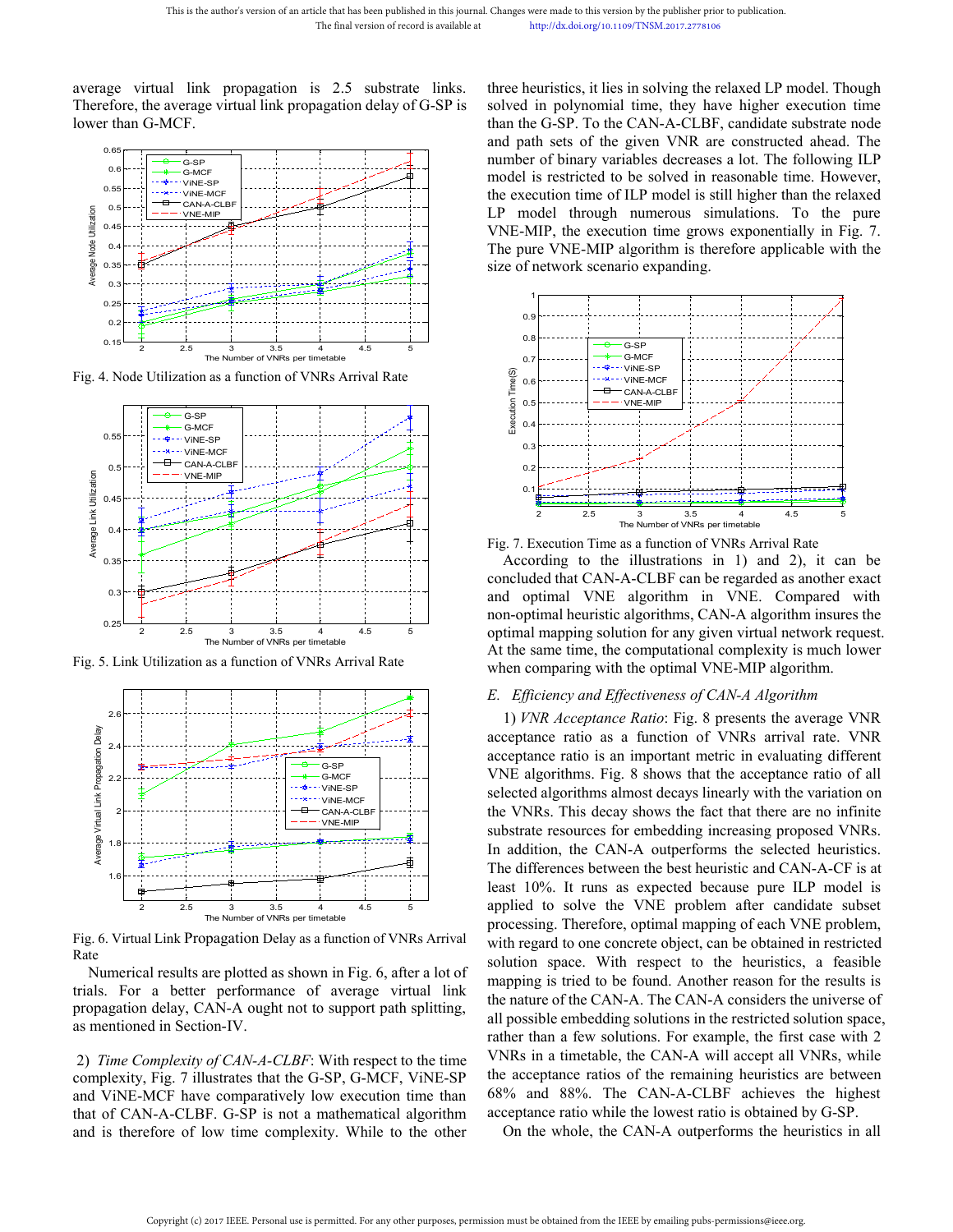This is the author's version of an article that has been published in this journal. Changes were made to this version by<br>
The final version of record is available at http://dx.doi.org/10.1109/TI<br>
Scenarios. CAN-A is an eff This is the author's version of an article that has been published in this journal. Changes were made to this version by the publis<br>
The final version of record is available at<br>
If the feasible assignment of a network scen This is the author's version of an article that has been published in this journal. Changes were made to this version by the The final version of record is available at the published in the optimal version of record is av This is the author's version of an article that has been published in this journal. Changes were made to this version by<br>
The final version of record is available at<br>  $\frac{M_{\text{th}}}{d}$  http://dx.doi.org/10.1109/Th<br>
Scenario This is the author's version of an article that has been published in this journal. Changes were made to this version b<br>
The final version of record is available at http://dx.doi.org/10.1109/1<br>
Scenarios. CAN-A is an effi This is the author's version of an article that has been published in this journal. Changes were made to this version by the publis<br>
The final version of record is available at<br>
If the feasible assignment of a network scen This is the author's version of an article that has<br>The final version of an article that has<br>The final version of a network scenarios. CAN-A is an efficient and effective<br>If the feasible assignment of a network scenarion<br>



Fig. 8. VNR Acceptance Ratio as a function of VNRs Arrival Rate<br>algorithms increases, too. When the number of VNRs arrival Rate<br>algorithms increases, too. When the number of VNRs is small,<br>algorithms increases, too. When **EXECUTE ANTIFORM SET AND SET AND SET AND SET AND SET AND SET AND SET AND SET AND SET AND SET AND SET AND SET AND SET AND SET AND SET AND SET AND SET AND SET AND SET AND SET AND SET AND SET AND SET AND SET AND SET AND SET** 34% for the heuristics and CAN-A respectively. As illustrated<br>
and the heuristics and CAN-A respectively. As illustrated<br>
and the heuristics and CAN-A respectively. As illustrated<br>
and the heuristics and CAN-A respectivel Fig. 8. VNR Acceptance Ratio as a function of VNRs Arrival Rate<br>
2) *Node* Utilization: The average node utilization as a function of VNRs arrival rate is depicted in Fig. 9. With the arrival rate increasing, the node uti **1.1** The Number of VNRs per timetable<br>  $\frac{2}{3}$  a  $\frac{1}{4}$  is  $\frac{1}{2}$  a  $\frac{1}{3}$  is  $\frac{1}{2}$  and  $\frac{1}{2}$  is  $\frac{1}{2}$  and  $\frac{1}{2}$  is  $\frac{1}{2}$  and  $\frac{1}{2}$  and  $\frac{1}{2}$  and  $\frac{1}{2}$  and  $\frac{1}{2}$  and  $\frac{1}{2$ Fig. 8. VNR Acceptance Ratio as a function of VNRs per timetable<br>
The Number of VNRs per timetable<br>
2) *Node Utilization*: The average node utilization as a<br>
function of VNRs arrival rate is depicted in Fig. 9. With the<br> Fig. 8. VNR Acceptance Ratio as a function of VNRs per timelable<br>
2) *Node Utilization*: The average node utilization as a<br>
function of VNRs arrival rate is depicted in Fig. 9. With the<br>
arrival rate increasing, the node Fig. 8. VNR Acceptance Ratio as a function of VNRs Arrival Rate<br>
2) *Node Utilization*: The average node utilization as a<br>
function of VNRs arrival rate is depicted in Fig. 9. With the<br>
arrival rate increasing, the node u 2) *Node Utilization*: The average node utilization as a<br>
function of VNRs arrival rate is depicted in Fig. 9. With the<br>
arrival rate increasing, the node utilization of all selected<br>
algorithms increases, too. When the n 2) *Node Utilization*: The average node utilization as a<br>
function of VNRs arrival rate is depicted in Fig. 9. With the<br>
algorithms increases, too. When the number of VNRs is small,<br>
algorithms increases, too. When the nu function of VNRs arrival rate is depicted in Fig. 9. With the<br>arrival rate increasing, the node utilization of all selected<br>algorithms increases, too. When the number of VNRs is small,<br>i.e., 2 VNRs, the node utilization d The node utilization also shows a dependency on the VNR<br>
Secretary and the number of VNRs is small, and the number of VNRs is small, and the number of VNRs is small, and CAN-A respectively. As illustrated the shows for th algorithms increases, too. When the number of VNRs is small,<br>
i.e., 2 VNRs, the node utilization does not go beyond 28% and<br>
i.e., 2 VNRs, the node utilization does not go beyond 28% and<br>
in Fig. 10. VNR Acceptance Ratio i.e., 2 VNRs, the node utilization does not go beyond 28% and<br>
34% for the heuristics and CAN-A respectively. As illustrated Fig. 10. VNR Acceptance Ratio<br>
in Fig. 9, the CAN-A consumes more resources of substrated<br>
modes 34% for the heuristics and CAN-A respectively. As illustrated Fig. 10. VNR Acceptance Ratio<br>
in Fig. 9, the CAN-A consumes more resources of substrate function of VNRs Arrival Rate<br>
nodes than the heuristic algorithms. It

In Fig. 9, the CAN-A consumes more resources of substrate<br>
nodes than the heuristic algorithms. It runs as expected<br>
according to the performance of VNR acceptance ratio. The link<br>
areason for CAN-A algorithms a larger nod nodes than the heuristic algorithms. It runs as expected<br>according to the performance of VNR acceptance ratio. The<br>and does not have the same beh<br>reason for CAN-A having a larger node utilization than the<br>heuristics lies according to the performance of VNR acceptance ratio. The and does not have the same beh<br>
reason for CAN-A having a larger node utilization than the<br>
heuristics iles in CAN-A's ability of accommodating more<br>
vMRs than the reason for CAN-A having a larger node utilization than the<br>
and oucs not are same of<br>
keuristics lies in CAN-A's ability of accommodating more<br>
virval rate for all algorithms (Fi<br>
keuristics. When the number of VNRs is lar heuristics lies in CAN-A's ability of accommodating more<br>
WNRs than the heuristics. When the number of VNRs is large,<br>
the CAN-A algorithm is able to embed VNRs effectively and<br>
loads the substrate nodes to full capacity.<br> VNRs than the heuristics. When the number of VNRs is large,<br>
the CAN-A algorithm is able to embed VNRs effectively and<br>
the extreme scenario (9 VNRs i<br>
loads the substrate nodes to full capacity.<br>
The node utilization als the CAN-A algorithm is able to embed VNRs effectively and<br>
loads the substrate nodes to full capacity.<br>
The node utilization also shows a dependency on the VNR<br>
utilization of CAN-A-CLB<br>
The node utilization also shows a loads the substrate nodes to full capacity.<br>
The node utilization also shows a dependency on the VNR<br>
activation of CAN-A-CLBF is a<br>
acceptance ratio, as it can be precived from Fig. 8 and Fig. 9.<br>
To get a better understa The node utilization also shows a dependency on the VNR<br>acceptance ratio, as it can be perceived from Fig. 8 and Fig. 9<br>To get a better understanding of this dependency, the product of<br>VNR acceptance ratio and node utiliza acceptance ratio, as it can be perceived from Fig. 8 and Fig. 9.<br>
To get a better understanding of this dependency, the product of<br>
VNR acceptance ratio and node utilization of around 72% intilixation of around 72% intil<br> To get a better understanding of this dependency, the product of<br>
VNR acceptance ratio and node utilization is plotted in Fig. 10.<br>
It is obvious that the heuristics, such as G-SP, D-ViNE-SP and<br>
Mapping strategy. For in<br> VNR acceptance ratio and node utilization is plotted in Fig. 10. The unterctures in make an time with SR-SP, D-ViNE-SP and products of the corresponding strategy. For instance, it is obvious that the heuristics, such as G It is obvious that the heuristics, such as G-SP, D-ViNE-SP and<br>
NR-SP, have the same behavior for all VNRs. The products of<br>
the heuristics are nearly constants. However, it is not same to<br>
the corresponding<br>
the correspon





**Example 1.1** The CAN-A algorithm, especially for<br>
Example 1.1 The Number of VNRs per timetable<br>  $\frac{1}{2}$  a 4 5 6 7 8 9 10 11 12 13<br>
Fig. 10. VNR Acceptance Ratio Multiply Node Utilization as a<br>
function of VNRs Arrival CAN-A-CLBF, has lower utilization on the substrate links; in<br>the extreme of VNRs per unetable<br>and does not have the same behavior according to the VNRs arrival Rate<br>and does not have the same behavior according to the VNR **Extreme scenario (9 VNRs per timetable)**<br> **Extreme scenario (9 VNRs per timetable)**<br> **Extreme scenario (9 VNRs per timetable)**<br> **Extreme scenario (9 VNRs Arrival Rate**)<br> **Extreme scenario (9 VNRs Arrival Rate**)<br> **Extreme** Eq. 10. VNR Acceptance Ratio Multiply Node Utilization as a function of VNRs Arrival Rate<br>
3) *Link Utilization*: The link utilization is plotted in Fig. 11<br>
and does not have the same behavior according to the VNRs<br>
arri Fig. 10. VNR Acceptance Ratio Multiply Node Utilization as a<br>
Fig. 10. VNR Acceptance Ratio Multiply Node Utilization as a<br>
function of VNRs Arrival Rate<br>
3) *Link Utilization*: The link utilization is plotted in Fig. 11<br> Eig. 10. VNR Acceptance Ratio Multiply Node Utilization as a function of VNRs Arrival Rate<br>
Fig. 10. VNR Acceptance Ratio Multiply Node Utilization as a function of VNRs Arrival Rate<br>
3) *Link Utilization*: The link utili 3. 10. VNR Acceptance Ratio Multiply Node Utilization as a cation of VNRs Arrival Rate<br>
3) *Link Utilization*: The link utilization is plotted in Fig. 11<br>
4) *Link Utilization*: The link utilization is plotted in Fig. 11<br> function of VNRs Arrival Rate<br>
3) *Link Utilization*: The link utilization is plotted in Fig. 11<br>
and does not have the same behavior according to the VNRs<br>
arrival rate for all algorithms (Fig. 9, for the node utilizatio 3) *Link Utilization*: The link utilization is plotted in Fig. 11<br>and does not have the same behavior according to the VNRs<br>arrival rate for all algorithms (Fig. 9, for the node utilization). It<br>is evident that the CAN-A 3) *Link Utilization*: The link utilization is plotted in Fig. 11<br>and does not have the same behavior according to the VNRs<br>arrival rate for all algorithms (Fig. 9, for the node utilization). It<br>is evident that the CAN-A

and does not have the same behavior according to the VNRs<br>arrival rate for all algorithms (Fig. 9, for the node utilization). It<br>is evident that the CAN-A algorithm, especially for<br>CAN-A-CLBF, has lower utilization on the arrival rate for all algorithms (Fig. 9, for the node utilization). It<br>is evident that the CAN-A algorithm, especially for<br>CAN-A-CLBF, has lower utilization on the substrate links; in<br>the extreme scenario (9 VNRs per timet is evident that the CAN-A algorithm, especially for<br>CAN-A-CLBF, has lower utilization on the substrate links; in<br>the extreme scenario (9 VNRs per timetable) the average link<br>utilization of CAN-A-CLBF is around 51%. With re CAN-A-CLBF, has lower utilization on the substrate links; in<br>the extreme scenario (9 VNRs per timetable) the average link<br>utilization of CAN-A-CLBF is around 51%. With respect to the<br>highest link utilization, R-ViNE-SP and the extreme scenario (9 VNRs per timetable) the average link<br>utilization of CAN-A-CLBF is around 51%. With respect to the<br>highest link utilization, R-ViNE-SP and D-ViNE-SP have link<br>utilization of around 72% and 70%.<br>The d utilization of CAN-A-CLBF is around 51%. With respect to the highest link utilization, R-ViNE-SP and D-ViNE-SP have link utilization of around 72% and 70%.<br>The differences in link utilization result from the link mapping s highest link utilization, R-ViNE-SP and D-ViNE-SP have link<br>utilization of around 72% and 70%.<br>The differences in link utilization result from the link<br>mapping strategy. For instance, if the object is to consume less<br>bandw utilization of around 72% and 70%.<br>The differences in link utilization result from the link<br>mapping strategy. For instance, if the object is to consume less<br>bandwidth, the shortest path method (SP) will be adopted and<br>the The differences in link utilization result from the link<br>mapping strategy. For instance, if the object is to consume less<br>bandwidth, the shortest path method (SP) will be adopted and<br>the corresponding average link utilizat mapping strategy. For instance, if the object is to consume less<br>bandwidth, the shortest path method (SP) will be adopted and<br>the corresponding average link utilization will be high.<br>Multi-commodity flow method (MCF) may c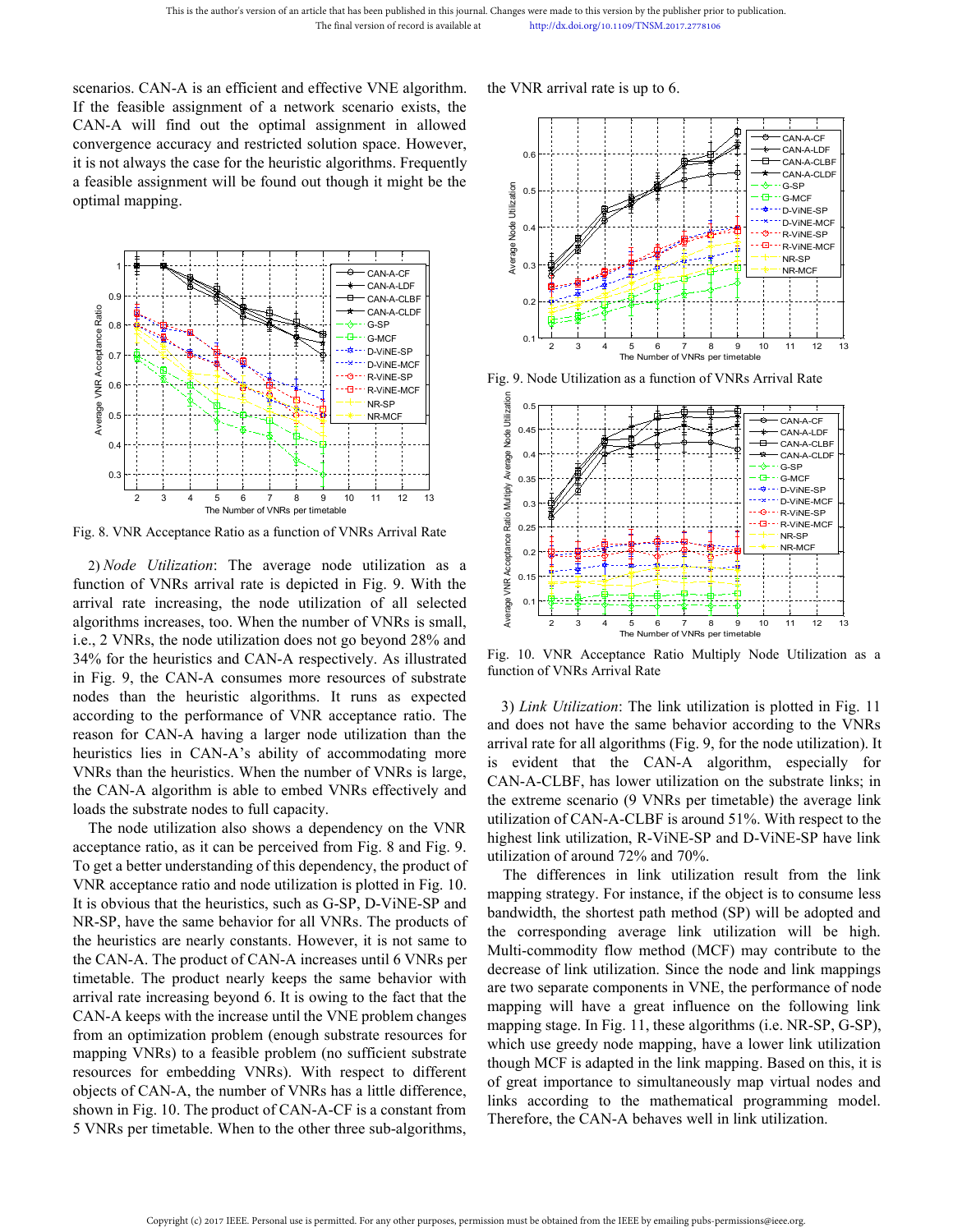



The link utilization also has a dependency on the VNR<br>
and the link utilization also has a dependency on the VNR<br>
and the link utilization also has a dependency on the VNR<br>
and the link utilization also has a dependency o Example 1.1. To find the significantly until the arrival Rate<br>
The Number of VNFs entimetable 1.1 is increased to 5.<br>
The increases significantly until the arrival rate is increased to 5.<br>
CAN-A starts to decrease or incr CAN-A starts to decrease or increase to a stable constant after 6<br>algorithms, these products are almost constants, except G-SP.<br>4) Fig. 12. VNR Acceptance Ratio Multiply Link Utilization as a Fig. 13. Virtual Link Propaga Fig. 12. VNR Acceptance Ratio Multiply<br>
Fig. 12. VNR Acceptace Ratio Multiply Link Utilization as a<br>
Fig. 12. VNR Acceptace Ratio Multiply Link Utilization as a<br>
fig. 13. Virtual Link Propa<br>
function of VNRs Arrival Rate<br> Example the constants are almost constants, except G-SP.<br>
The Number of VNNs per timetable<br>
Fig. 12. VNR Accretization disc has a dependency on the VNR<br>
acceptance ratio, as observed in Fig. 8 and Fig. 11. To further<br>
und 4) *Virtual Link Propagation Delay*: Fig. 13 shows the Fig. 12. VNR Acceptance Ratio Multiply Link Utilization as a Fig. 13. Virtual Link Propagation also has a dependency on the VNR<br>acceptance ratio, as observed in Fig. 8 and Fig. 11. To further<br>understand the dependency, th Fig. 12. VNR Acceptance Ratio Multiply Link Utilization as a<br>finction of VNRs Arrival Rate<br>finction of VNRs Arrival Rate<br>direction also has a dependency on the VNR<br>acceptance ratio, as observed in Fig. 8 and Fig. 11. To f function of VNRs Arrival Rate<br>
arrival Rate<br>
acceptance ario, as observed in Fig. 8 and Fig. 11. To further<br>
acceptance ario, as observed in Fig. 8 and Fig. 11. To further<br>
understand the dependency, the VNR acceptance ra

The link utilization also has a dependency on the VNR<br>acceptance ratio, as observed in Fig. 8 and Fig. 11. To further<br>understand the delay of the VNR acceptance ratio multiply<br>the link utilization is plotted in Fig. 12. O acceptance ratio, as observed in Fig. 8 and Fig. 11. To further<br>
understand the dependency, the VNR acceptance ratio multiply<br>
the link utilization is plotted in Fig. 12. Overall, CAN-A<br>
increases significantly until the understand the dependency, the VNR acceptance ratio multiply<br>the link utilization is plotted in Fig. 12. Overall, CAN-A<br>car-A starts to decrease or increase to a stable constant after to<br>VNRs in a timetable. With respect the link utilization is plotted in Fig. 12. Overall, CAN-A<br>increases significantly until the arrival rate is increased to 5.<br>CNN-A starts to decrease to a stable constants are considered between the substrate larger throu increases significantly until the arrival rate is increased to 5.<br>
CAN-A starts to decrease or increase to a stable constant after 6<br>
algorithms, these products are almost constants, except G-SP.<br>
4) Virtual Link Propagat accommodated. VRs in a timetable. With respect to the selected heuristic grading circles in a time table with link *Propagation Delay*: Fig. 13 shows the<br>
Figure are virtual link propagation delay as a function of VNRs<br>
ival rate. Comp algorithms, these products are almost constants, except G-SP.<br>
4) *Virtual Link Propagation Delay*: Fig. 13 shows the<br>
average virtual link propagation delay as a function of VNRs<br>
with the number of VNRs increasing, the 4) Virtual Link Propagation Delay: Fig. 13 shows the<br>average virtual link propagation delay as a function of VNRs<br>with the number of VNRs increasing, the average virtual link<br>propagation delay of all selected algorithms i average virtual link propagation delay as a function of VNRs<br>arrival rate. Comparatively speaking, it runs as expected that<br>with the number of VNRs increasing, the average virtual link<br>the number of VNRs increasing, the a arrival rate. Comparatively speaking, it runs as expected that<br>with the number of VNRs increasing, the average virtual link<br>propagation delay of all selected algorithms increases, same to<br>the node / link utilization illus with the number of VNRs increasing, the average virtual link<br>
propagation delay of all selected algorithms increases, same to<br>
the node / link utilization illustrated before. To all selected  $\frac{1}{2}$  is  $\frac{1}{4}$ . Revenu

propagation delay of all selected algorithms increases, same to<br>the node / link utilization illustrated before. To all selected Fig. 14. Revenue / Cost as a subsection<br>algorithms, it is more likely to have the substrate p

Changes were made to this version by the publisher prior to publication.<br>
http://dx.doi.org/10.1109/TNSM.2017.2778106<br>
CAN-A has a better virtual link propagation delay than all the<br>
heuristics. This discovery lies in the Changes were made to this version by the publisher prior to publication.<br>
http://dx.doi.org/10.1109/TNSM.2017.2778106<br>
CAN-A has a better virtual link propagation delay than all the<br>
heuristics. This discovery lies in the Changes were made to this version by the publisher prior to publication.<br>
http://dx.doi.org/10.1109/TNSM.2017.2778106<br>
CAN-A has a better virtual link propagation delay than all the<br>
heuristics. This discovery lies in the Changes were made to this version by the publisher prior to publication.<br>
http://dx.doi.org/10.1109/TNSM.2017.2778106<br>
CAN-A has a better virtual link propagation delay than all the<br>
heuristics. This discovery lies in the Changes were made to this version by the publisher prior to publication.<br>
http://dx.doi.org/10.1109/TNSM.2017.2778106<br>
CAN-A has a better virtual link propagation delay than all the<br>
heuristics. This discovery lies in the Changes were made to this version by the publisher prior to publication.<br>
http://dx.doi.org/10.1109/TNSM.2017.2778106<br>
CAN-A has a better virtual link propagation delay than all the<br>
heuristics. This discovery lies in the Changes were made to this version by the publisher prior to publication.<br>
http://dx.doi.org/10.1109/TNSM.2017.2778106<br>
CAN-A has a better virtual link propagation delay than all the<br>
heuristics. This discovery lies in the Changes were made to this version by the publisher prior to publication.<br>
http://dx.doi.org/10.1109/TNSM.2017.2778106<br>
CAN-A has a better virtual link propagation delay than all the<br>
heuristics. This discovery lies in the Changes were made to this version by the publisher prior to publication.<br>
http://dx.doi.org/10.1109/TNSM.2017.2778106<br>
CAN-A has a better virtual link propagation delay than all the<br>
heuristics. This discovery lies in the http://dx.doi.org/10.1109/TNSM.2017.2778106<br>CAN-A has a better virtual link propagation delay than all the<br>heuristics. This discovery lies in the candidate subset<br>construction and ILP model of CAN-A. With running the<br>CAN-A CAN-A has a better virtual link propagation delay than all the heuristics. This discovery lies in the candidate subset construction and LP model of CAN-A. With running the CAN-A, at most one intermediate node is allowed in CAN-A has a better virtual link propagation delay than all the heuristics. This discovery lies in the candidate subset construction and LLP model of CAN-A. With running the CAN-A, at most one intermediate node is allowed i CAN-A has a better virtual link propagation delay than all the<br>heuristics. This discovery lies in the candidate subset<br>construction and ILP model of CAN-A. With running the<br>CAN-A, at most one intermediate node is allowed heuristics. This discovery lies in the candic construction and ILP model of CAN-A. With  $\text{CAN-}\text{A}$ , at most one intermediate node is allowed mapping stage. The substrate propagation link is stime unit in this paper. The





Existence of the matrix of the matrix of the server all the revenue is a studied from the Fig. 14, the revenue is used to evaluate the resource efficiency of different embedding algorithms. Derived from the Fig. 14, the r Experimentation of WIRE-ME-14 RE-WARE-RE-<br>
Experimentation of All selected algorithms decrease with the number of NRS<br>
Tig. 14. Revenue / Cost as a function of VNRS per limetable<br>
Fig. 14. Revenue / Cost as a function of Example the slope of CAN-A is larger than the numing heuristics. It is also obvious that the efficiency of the numing heuristics. It is also obvious that the error and  $\sim$  COst sas a function of VNRs arrival rate. The pa Fig. 14. Revenue / Cost as a function of VNRs per timetable<br>Fig. 14. Revenue / Cost as a function of VNRs per timetable<br>5) *Revenue* / Cost : Fig. 14 illustrates the revenue / cost as a<br>function of VNRs arrival rate. The **Example 12** and  $\frac{1}{2}$  and  $\frac{1}{2}$  and  $\frac{1}{2}$  and  $\frac{1}{2}$  and  $\frac{1}{2}$  and  $\frac{1}{2}$  and  $\frac{1}{2}$  is a function of VNRs per timetable 5) *Revenue / Cost*: Fig. 14 illustrates the revenue */* cost as a functio Fig. 14. Revenue / Cost as a function of VNRs Arrival Rate<br>  $\frac{1}{2}$  a  $\frac{1}{3}$  a  $\frac{1}{1}$  and  $\frac{1}{1}$  and  $\frac{1}{1}$  and  $\frac{1}{1}$  and  $\frac{1}{1}$  and  $\frac{1}{1}$  and  $\frac{1}{1}$  all illustrates the revenue / cost as a fun The Number of VNRs Arrival Rate<br>
5) Revenue / Cost as a function of VNRs Arrival Rate<br>
5) Revenue / Cost: Fig. 14 illustrates the revenue / cost as a<br>
function of VNRs arrival rate. The parameters in expression (9)<br>
and (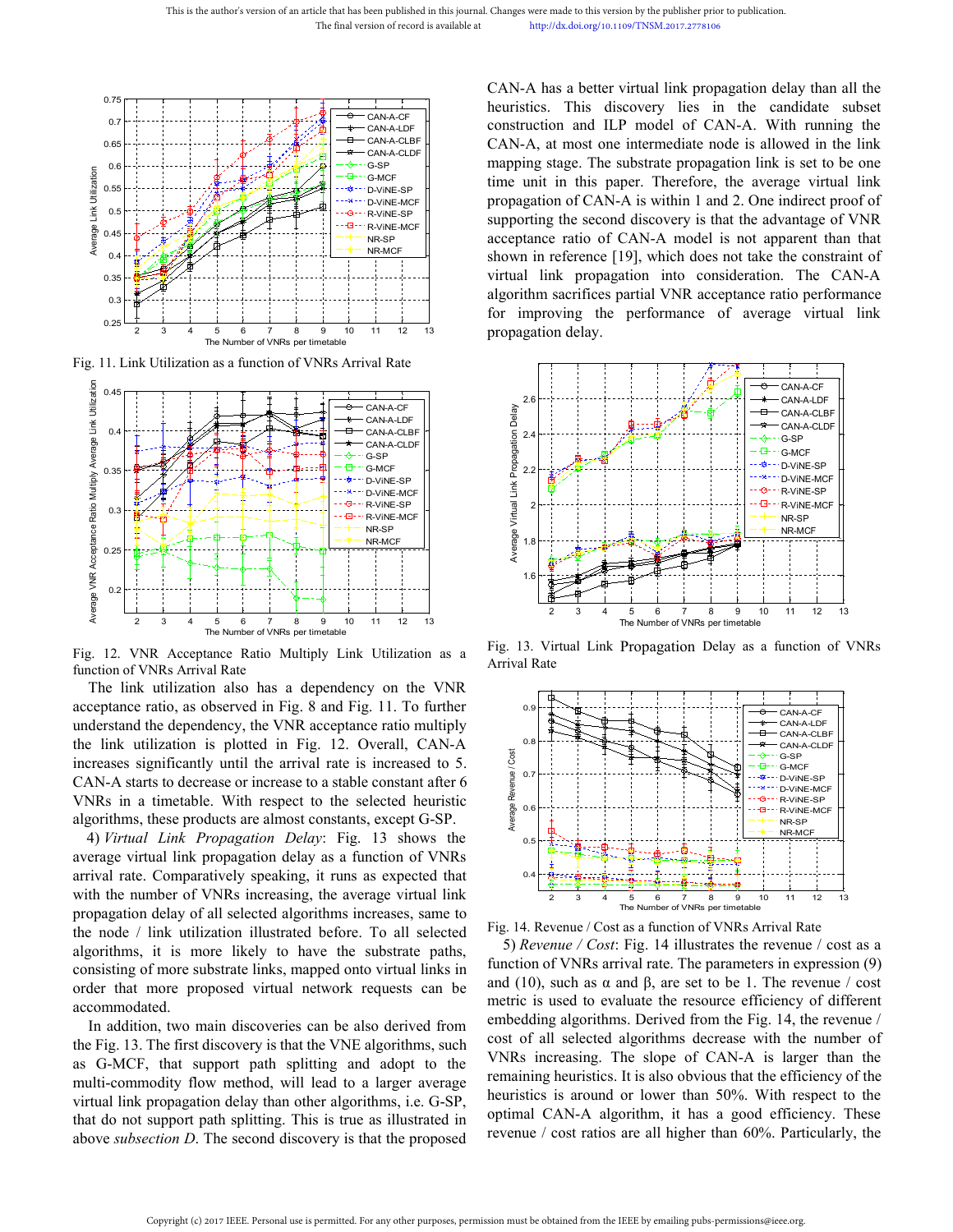This is the author's version of an article that has been published in this journal. Changes were made to this vertical to the final version of record is available at the http://dx.doi.org/10<br>
CAN-A-CLBF outperforms among t This is the author's version of an article that has been published in this journal. Changes were made to this version by the publisherm of the final version of record is available at the proposed in the evenue/cost of CAN-

This is the author's version of an article that has been published in this journal. Changes were made to this vertical of the final version of record is available at the http://dx.doi.org/10.<br>
CAN-A-CLBF outperforms among This is the author's version of an article that has been published in this journal. Changes were made to this version by the pull The final version of record is available at http://dx.doi.org/10.1109/TNSM.20<br> **EXECUTE:** Th This is the author's version of an article that has been published in this journal. Changes were made to this version by<br>
The final version of record is available at<br>
This paper presents and<br>
The revenue/cost of CAN-A-CLBF This is the author's version of an article that has been published in this journal. Changes were made to this version by the published in the final version of record is available at the proposed of CAN-A-CLBF outperforms This is the author's version of an article that has been published in this journal. Changes were made to this version by the publisher<br>
The final version of record is available at<br>  $\frac{1}{2}$ <br>
CAN-A-CLBF outperforms among This is the author's version of an article that has been published in this journal. Changes were made to this version for the final version of record is available at the published in the VNRs in a time detail is no one th



algorithms must run by using the same platform for Scotting and the same platform in the same platform of the same platform for the same of the same platform (e.g. CPU) of the content of the same of the content of the cont The total<br>
The state of the computer of the total<br>
The state of VNRs and the substrate network, the CLAF with<br>
The of Selected Algorithms as a function of comprehensive substrate network, the CLAF<br>
The of Selected Algorith mapped VNs; the **CLBF** which a<br>substrate network and tries to a substrate network and tries to a<br>substrate network in the Store of the computer of Selected Algorithms as a function of<br>Pig. 15. Execution Time of Selected Al Substrate network and tries to substrate network and tries to substrate network and tries to substrate network and tries to substrate network and tries to substrate network and comprehensive simulation. Time of Selected Al **Example 12** and example of VNFs and example and example and example the cost of NR and example of VNFs and the CM-<br>
Fig. 15. Execution Time of Selected Algorithms as a function of propagation delay of mapp<br>
VNRs Arrival Fig. 15. Execution Time of Selected Algorithms as a function of comprehensive simulations and more of Selected Algorithms as a function of comprehensive simulations and worthy illustrated, several items must be set same i Fig. 15. Execution Time of Selected Alg<br>VNRs Arrival Rate<br>To make the execution time of VNE<br>and worthy illustrated, several items<br>advance: i. all algorithms must run on th<br>algorithms must run by using the<br>'*Simulation Plat* VRS Arrival Rate<br>
To make the execution time of VNE algorithm convincing<br>
CAN-A algorithm. Results viva<br>
d worthy illustrated, several tiems must be set same in<br>
vance: i.i all algorithm outperforms typical he<br>
acceptance To make the execution time of VNE algorithm convincing<br>
and worthy illustrated, several items must be set same in<br>
algorithm outerCorms typical he<br>
and worthy illustrated, several items must the neare computer; ii. all<br>
a and worthy illustrated, several items must be set same in average VNR acceptance rat<br>advance: i. all algorithms must run on the same omputer; ii. all<br>algorithms must run by using the same platform (e.g.<br>tilization of CAN-A advance: i. all algorithms must run on the same computer; ii. all<br>algorithms must run by using the same platform (e.g.<br>trilization of CAN-A is, at leading the same platform of the compromediate increased CAN-A is higher<br>ti

algorithms must run by using the same platform (e.g. unitization of CAN-A is higher Simulation Platform for Scotfield Cao' in this paper); iii. the CAN-A is able to accommodate time to embed proposed VNRs must depend on t Simulation Platform for Scotfield Cao' in this paper); iii. the<br>
time to embed proposed VNRs must depend on the physical<br>
heuristics (Fig. 9). With respect<br>
characteristics (e. CPU) of the computer and the nature of the p time to embed proposed VNRs must depend on the physical<br>
cheracteristics (Fig. 9). With resp<br>
characteristics (e.g. CPU) of the computer and the nature of the<br>
propagation delay of each give<br>
VNE algorithm; iv. the same L characteristics (e.g. CPU) of the computer and the nature of the propagation delay of each VNE algorithm; iv. the same LP solver (GLPK in this paper) best-behaved heuristic (and same LP solving method (i.e. branch and bou VNE algorithm; iv. the same LP solver (GLPK in this paper) best-behaved heuristic (Fig. and same LP solving method (i.e. branch and bound method) assignments are considered in C. must be adopted to solve CAN-A, D / R-ViNE and same LP solving method (i.e. branch and bound method) assignments are considered in CA<br>
must be adopted to solve CAN-A, D/R-ViNE-SP/MCF and G mapping with the lowest average v<br>
(NR-MCF.<br>
Through illustrating the Fig. must be adopted to solve CAN-A, D/R-ViNE-SP/MCF and G mapping with the lowest aver<br>  $\sqrt{NR-MCF}$ .<br>
Interval illustrating the Fig. 15, two main behaviors can be<br>  $\sqrt{NR-MCF}$ . The influential conserved. One behavior is that the /NR-MCF.<br>
is able to be achieved by the CA<br>
Through illustrating the Fig. 15, two main behaviors can be<br>
we identify the following din<br>
algorithms increases with the number of VNRs increasing. This<br>
algorithms increases w Through illustrating the Fig. 15, two main behaviors can be<br>
we identify the following<br>
observed. One behavior is that the execution time of all<br>
irespect to the time converger<br>
algorithms increases with the number of VNR observed. One behavior is that the execution time of all respect to the time convergence<br>algorithms increases with the number of VNRs increasing. This expect an endominal energy is expected as a function of increased VNRs algorithms increases with the number of VNRs increasing. This path generation (column generation is expected as a function of increased VNRs. More VNRs to be in the CAN-A algorithms included, higher execution time. The ot is expected as a function of increased VNRs. More VNRs to be<br>
in the CAN-A algorithm. The<br>
embedded, higher execution time. The other behavior is that<br>
algorithms which perform linear programming operations, D<br>
according embedded, higher execution time. The other behavior is that substrate link, set to be a tidle and algorithms which perform linear programming operations, D according to the *Euclidean L*<br>R-ViNE-SP and G / NR-MCF, have mor algorithms which perform linear programming operations, D according to the *Euclidean* in R-ViNE-SP and G / NR-MCF, have more execution time than  $\frac{1}{2}$  is to the virtual link propagation delay of each virtual link pro R-ViNE-SP and G / NR-MCF, have more execution time than<br>
the pure heuristics in general, such as G / NR-SP. In addition,<br>
the pure heuristics in general, such as G / NR-SP. In addition,<br>
some other VNE algorithms, i.e. D the pure heuristics in general, such as G / NR-SP. In addition,<br>
some other VNE algorithms, i.e. D / R-ViNE-MCF, perform<br>
two linear progragation delay of each virtual<br>
two linear programming operations. Therefore, D<br>
R-Vi some other VNE algorithms, i.e. D / R-ViNE-MCF, perform program cucay or each virtue two linear programming operations. Therefore, D / going to further optimize the R-ViNE-MCF has higher execution time than one linear prog two linear programming operations. Therefore<br>R-ViNE-MCF has higher execution time than oprogramming algorithm, e.g. D / R-ViNE-SP, G / NR<br>CAN-A, candidate substrate nodes and paths are sele<br>Therefore, the number of binary

de to this version by the publisher prior to publication.<br>
Exadolorg/10.1109/TNSM.2017.2778106<br>
VI. CONCLUSION AND FUTURE WORK<br>
er presents an optimal VNE mapping algorithm<br>
th less computational complexity. The CAN-A<br>
an anges were made to this version by the publisher prior to publication.<br>
http://dx.doi.org/10.1109/TNSM.2017.2778106<br>
VI. CONCLUSION AND FUTURE WORK<br>
This paper presents an optimal VNE mapping algorithm<br>
AN-A with less comp Changes were made to this version by the publisher prior to publication.<br>
http://dx.doi.org/10.1109/TNSM.2017.2778106<br>
VI. CONCLUSION AND FUTURE WORK<br>
This paper presents an optimal VNE mapping algorithm<br>
CAN-A with less c Changes were made to this version by the publisher prior to publication.<br>
http://dx.doi.org/10.1109/TNSM.2017.2778106<br>
VI. CONCLUSION AND FUTURE WORK<br>
This paper presents an optimal VNE mapping algorithm<br>
CAN-A with less c Changes were made to this version by the publisher prior to publication.<br>
http://dx.doi.org/10.1109/TNSM.2017.2778106<br>
VI. CONCLUSION AND FUTURE WORK<br>
This paper presents an optimal VNE mapping algorithm<br>
CAN-A with less c Changes were made to this version by the publisher prior to publication.<br>
http://dx.doi.org/10.1109/TNSM.2017.2778106<br>
VI. CONCLUSION AND FUTURE WORK<br>
This paper presents an optimal VNE mapping algorithm<br>
CAN-A with less c Changes were made to this version by the publisher prior to publication.<br>
http://dx.doi.org/10.1109/TNSM.2017.2778106<br>
VI. CONCLUSION AND FUTURE WORK<br>
This paper presents an optimal VNE mapping algorithm<br>
CAN-A with less c anges were made to this version by the publisher prior to publication.<br>
http://dx.doi.org/10.1109/TNSM.2017.2778106<br>
VI. CONCLUSION AND FUTURE WORK<br>
This paper presents an optimal VNE mapping algorithm<br>
AN-A with less comp Changes were made to this version by the publisher prior to publication.<br>
http://dx.doi.org/10.1109/TNSM.2017.2778106<br>
VI. CONCLUSION AND FUTURE WORK<br>
This paper presents an optimal VNE mapping algorithm<br>
CAN-A with less c

http://dx.doi.org/10.1109/TNSM.2017.2778106<br>
VI. CONCLUSION AND FUTURE WORK<br>
This paper presents an optimal VNE mapping algorithm<br>
CAN-A with less computational complexity. The CAN-A<br>
algorithm can significantly reduce the VI. CONCLUSION AND FUTURE WORK<br>
This paper presents an optimal VNE mapping algorithm<br>
CAN-A with less computational complexity. The CAN-A<br>
algorithm can significantly reduce the algorithm complexity by<br>
constructing candid VI. CONCLUSION AND FUTURE WORK<br>This paper presents an optimal VNE mapping algorithm<br>CAN-A with less computational complexity. The CAN-A<br>algorithm can significantly reduce the algorithm complexity by<br>constructing candidate VI. CONCLUSION AND FUTURE WORK<br>
This paper presents an optimal VNE mapping algorithm<br>
CAN-A with less computational complexity. The CAN-A<br>
algorithm can significantly reduce the algorithm complexity by<br>
constructing candid This paper presents an optimal VNE mapping algorithm<br>CAN-A with less computational complexity. The CAN-A<br>algorithm can significantly reduce the algorithm complexity by<br>constructing candidate substrate node and path subset Ins paper presents an optimal VNE mapping algorithm<br>CAN-A calyo-A with less computational complexity. The CAN-A<br>algorithm can significantly reduce the algorithm complexity by<br>constructing candidate substrate node and path CAN-A with less computational complexity. The CAN-A<br>algorithm can significantly reduce the algorithm complexity by<br>constructing candidate substrate node and path subsets which<br>are much smaller than the full sets, before pe algorithm can signiticantly reduce the algorithm complexity by<br>constructing candidate substrate node and path subsets which<br>are much smaller than the full sets, before performing the<br>integer linear programming based mappin constructing candidate substrate node and path subsets which<br>are much smaller than the full sets, before performing the<br>integer linear programming based mapping.<br>Virtual node location and virtual link propagation delay are are much smaller than the full sets, before performing the<br>integer linear programming based mapping.<br>Virtual node location and virtual link propagation delay are<br>formulated as node and link constraints in CAN-A algorithm.<br> Tritual node location and virtual link propagation delay are<br>Virtual node location and virtual link propagation delay are<br>formulated as node and link constraints in CAN-A algorithm.<br>Previous VNE algorithms just embed propo virual node location and virtual intk propagation delay are<br>formulated as node and link constraints in CAN-A algorithm.<br>Previous VNE algorithms just embed proposed VNRs with<br>constraints of node capacity and link bandwidth. forwave as node and ink constraints in CAN-A algorithm.<br>Previous VNE algorithms just embed proposed VNRs with<br>constraints of node capacity and link bandwidth. Introducing<br>the constraint of virtual link propagation delay in Previous VNE algorithms just embed proposed VNKs with<br>constraints of node capacity and link bandwidth. Introducing<br>the constraint of virtual link propagation delay in CAN-A is<br>able to ensure the virtual link propagation d nstraints of node capacity and ink bandwidth. Introducing<br>
e constraint of virtual link propagation delay in CAN-A is<br>
le to ensure the virtual link propagation delay within the<br>
leuried value. Four different objective fun the constraint of virtual link propagation delay in CAN-A is<br>the to ensure the virtual link propagation delay within the<br>required value. Four different objective functions are proposed<br>in the CAN-A algorithm, thus forming able to ensure the virtual link propagation delay within the round value. Four different objective functions are proposed in the CAN-A algorithm, thus forming four different sub-algorithms: the  $CF$  which aims to minimize required value. Four different objective functions are proposed<br>in the CAN-A algorithm, thus forming four different<br>sub-algorithms: the *CF* which aims to minimize the cost of the<br>substrate network per VNR; the *LDF* that

in the CAN-A algorithm, thus forming four different<br>sub-straggrithms: the  $CF$  which aims to minimize the cost of the<br>substrate network per VNR; the  $LDF$  that fights for the<br>minimization of the total virtual link propagati sub-algorithms: the *CF* which aims to minimize the cost of the substrate network per VNR; the *CLBF* that fights for the minimization of the total virtual link propagation delay of mapped VNs; the *CLBF* which aims to mi substrate network per VNR; the *LDF* that rights for the minimization of the total virtual link propagation delay of mapped VNs; the *CLBF* which aims to minimize the cost of the substrate network and tries to achieve the minimization of the total virtual link propagation delay of the mapped VNs; the **CLBF** which aims to minimize the cost of the substrate network, the **CLDF** that has the goal of minimizing the cost per VNR and ensuring the mapped VNS; the **CLBF** which aims to minimize the cost of the substrate network and tries to achieve the load balancing of the substrate network; the **CLDF** that has the goal of minimizing the cost per VNR and ensuring th substrate network and tres to acneve the load balancing of the<br>substrate network; the *CLDF* that has the goal of minimizing<br>the cost per VNR and ensuring the minimization of virtual link<br>propagation delay of mapped VNs.<br>C substrate network; the **CLDF** that has the goal of minimizing<br>the cost per VNR and ensuing the minimization of virtual link<br>propagation delay of mapped VNs.<br>Comprehensive simulations are conducted to assess the<br>CAN-A algor the cost per VNR and ensuring the minimization of Virtual link<br>propagation delay of mapped VNs.<br>Comprehensive simulations are conducted to assess the<br>CAN-A algorithm. Results vividly show that the CAN-A<br>algorithm outperfor propagation delay of mapped vNs.<br>CAN-A algorithm: Resultations are conducted to assess the<br>CAN-A algorithm. Results vividly show that the CAN-A<br>algorithm outperforms typical heuristic algorithms. In terms of<br>average VNR ac Comprenensive simulations are conducted to assess the NN-A algorithm. Results vividly show that the CAN-A gorithm outperforms typical heuristic algorithms. In terms of errage VNR acceptance ratio, the difference between th CAN-A algorithm. Results VIVialy show that the CAN-A<br>algorithm outperforms typical heuristic algorithms. In terms of<br>average VNR acceptance ratio, the difference between the<br>heuristics and CAN-A is, at least,  $10\%$  (Fig. argorium outperiorms typical neuristic argoriums. In terms of<br>average VNR acceptance ratio, the difference between the<br>heuristics and CAN-A is, at least,  $10\%$  (Fig. 8). The node<br>tutilization of CAN-A is higher than the average VNK acceptance ratio, the difference between the heuristics and CAN-A is, at least, 10% (Fig. 8). The node utilization of CAN-A is higher than the heuristics because CAN-A is able to accommodate more proposed VNRs

neuristics and CAN-A is, at least, 10% (rig. 8). The node<br>utilization of CAN-A is higher than the heuristics because<br>CAN-A is able to accommodate more proposed VNRs than the<br>heuristics (Fig. 9). With respect to the average utilization of CAN-A is nigher than the heuristics because<br>CAN-A is able to accommodate more proposed VNRs than the<br>heuristics (Fig. 9). With respect to the average virtual link<br>propagation delay of each given VNR, CAN-A o CAN-A is able to accommodate more proposed VINKs than the<br>houristics (Fig. 9). With respect to the average virtual link<br>propagation delay of each given VNR, CAN-A outperforms the<br>best-behaved heuristic (Fig. 13). All possi neuristics (rig. 9). With respect to the average virtual link<br>propagation delay of each given VNR, CAN-A uperforms the<br>best-behaved heuristic (Fig. 13). All possible mapping<br>assignments are considered in CAN-A. Therefore, propagation delay of each given VNR, CAIN-A outperforms the best-behaved heuristic (Fig. 13). All possible mapping assignments are considered in CAN-A. Therefore, the optimal mapping with the lowest average virtual link pr best-benaved neuristic (rig. 15). All possible mapping<br>assignments are considered in CAN-A. Therefore, the optimal<br>mapping with the lowest average virtual link propagation delay,<br>is able to be achieved by the CAN-A algorit assignments are considered in CAN-A. I nererore, the optimal<br>mapping with the lowest average virtual link propagation delay,<br>is able to be achieved by the CAN-A algorithm.<br>We identify the following directions for future st mapping with the lowest average virtual ink propagation delay,<br>is able to be achieved by the CAN-A algorithm.<br>We identify the following directions for future study. With<br>respect to the time convergence and algorithm execu is able to be achieved by the CAN-A algorithm.<br>We identify the following directions for future study. With<br>respect to the time convergence and algorithm execution time,<br>path generation (column generation) [20][21] will be we identify the following directions for fluite study. With<br>respect to the time convergence and algorithm execution time,<br>path generation (column generation) [20][21] will be attempted<br>in the CAN-A algorithm. The link pro respect to the time convergence and algorithm execution time,<br>path generation (column generation) [20][21] will be attempted<br>in the CAN-A algorithm. The link propagation delay of each<br>substrate link, set to be a time unit pain generation (column generation)  $[20][21]$  will be attemp<br>in the CAN-A algorithm. The link propagation delay of ea<br>substrate link, set to be a time unit in this paper, can v<br>according to the *Euclidean Distance* betwee pagation delay of each virtual link in the given VNR. We are<br>ing to further optimize the total link propagation delay for<br>me particular network topologies (e.g. ring topology, star<br>pology). In addition, we intend to study formulation of the version of VNE-MIP, a modified version of variables are version particular network topologies (e.g. ring topology, star topology). In addition, we intend to study the VNE problem in a real testbed enviro some particular network topologies (e.g. ring topology, star<br>topology). In addition, we intend to study the VNE problem in a<br>real testbed environment and evaluate our CAN-A through a<br>prototype implementation. Finally, it i

# APPENDIX

# VNE-MIP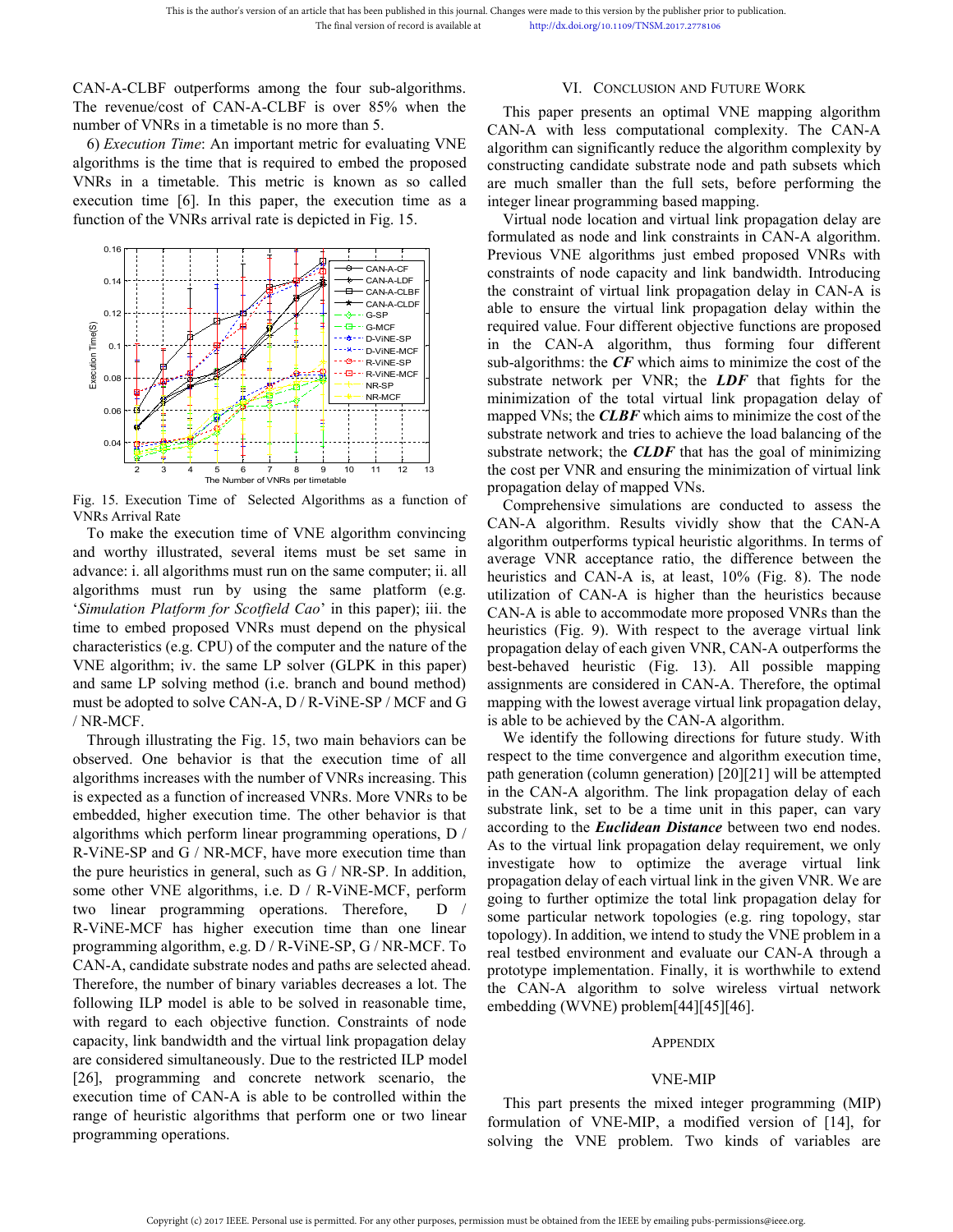This is the author's version of an article that has been published in this journal. Changes were made to this version by the final version of record is available at the *i*m *f* or the *f* im is the allocated amount of fl This is the author's version of an article that has been published in this journal. Changes were made to this version by the p<br>
The final version of record is available at<br>  $\frac{1}{2}$  th virtual  $\frac{1}{2}$  of  $\frac{1}{2}$  is t This is the author's version of an article that has been published in this journal. Changes were made to this version by the final version of record is available at the *h*ttp://dx.doi.org/10.1109/TNS<br>
defined.  $f_{mn}^i$  i This is the author's version of an article that has been published in this journal. Changes were made to this v<br>
The final version of record is available at<br>
defined.  $f'_{mn}$  is the allocated amount of flow on the substra version of an article that has been published in this journal. Changes were made to this version by the publisher prior<br>
The final version of record is available at<br>
the published in the substrate<br>
ed amount of flow on th This is the author's version of an article that has been published in this journal. Changes were made to this version by the publisher prior to<br>
The final version of record is available at<br>
interpolation (see this version of an article that has been published in this journal. Changes were made to this version by the final version of record is available at<br>  $\frac{\text{htp}}{2}$ //dx.do.org/10.1109/TNS<br> **Computer SECON** 10007840/1.<br>
The binary varia of an article that has been published in this journal. Changes were made to this version by the final version of record is available at the principal of the strip  $f/m$  is the binary variable which<br>  $f/m$  is the binary vari is the author's version of an article that has been published in this journal Changes were made to this weison by the publisher prior to published.<br>
The final version of record is southble at<br>
the priority of the substrat is is the nutbox version of an article that back the particle control is evaluated that the number the final version of record is swalleble at the third interval in the binary version of record is swalleble at the problem *<sup>S</sup> M m M is* is the author's version of an article that has been published in this journal. Changes were made to the final version of record is available at the principal of flow on the substrate the allocated amount of flow on t This is the author's version of an article that has been published in this journal. Changes were made to this version by the published prior to publication.<br>
The final version of record is available at<br> **SPNO07840/1.**<br>
Th uthor's version of an article that has been published in this journal. Changes were made to this version by the publisher pr<br>
The final version of record is available at<br>  $R^S$  mm is the binary variable which<br>
corded amou uthor's version of an article that has been published in this journal. Changes were made to this version by the publisher prior<br>
The final version of record is available at<br>  $\frac{R}{2}$ CMO07840/1.<br>
<br> **FECOLOGISTINALSOLED E** This is the author's version of an article that has been published in this journal. Changes were made to this version b<br>
The final version of record is available at<br>  $\epsilon$  **i** the virtual link.  $x_{Mm}$  is the binary variab This is the athor's version of an article tan has been political in this journal Changes were made to this version by the published<br>
The final version of record is wollable a<br>  $\mathbf{H}$  or the *i* th virtual linds. **X**<sub>*Ma</sub>* This is the author's version of an article that has been published in this journal. Changes were made to this<br>
The final version of record is available at<br>
The final version of record is available at<br>  $\lim_{h \to 0} \frac{KYCX17_0$ This is the author's version of an article that has been published in this journal. Changes were made to this version (The final version of record is available at the priority dix does given interpret<br>
in Fig. 2.1 **V** is This is the subset of an article that has been published in this journal. Changes were made to this version of a method with the fund version of record is switched a hypothedology in 1169 The Hall of the *m m* or the *i* This is the author's version of an article that has been published in this journal. Changes were made to the<br>
The final version of record is available at<br>
interpolated and<br>
Simple of the *i*nterpolated and<br>
Simple the val This is a homine constraint of the basis points in points in the properties of the substitute of the substitute of the substitute in the substitute  $f_{\mu}$  is the allocated internet of Dow on the substitute KYCX17\_0784, t **i** do allocated amount of flow on the substrate KYCX17\_0784, the UK EPSRC under Gran for the *i* th virtual link.  $x_{\text{Mm}}$  is the binary variable which<br> **in the interviewal with the controller transformation**. The valu The final version of records available at the prints of the UK F<br>
importance in the UK F<br>
interaction of flow on the substrate KYCX17\_0784, the UK F<br>
is the value "1" when virtual index  $x_{Mm}$  is the binary variable whic THis has contour sensitive municipal interaction into the sink of the properties into the sink interaction interaction interaction interaction interaction in the sink interaction interaction in the sink of  $\mathbf{M} \in \mathbb{R}$ Thecharacteristic space of *i*  $\theta$  **i**  $\theta$  **i**  $\theta$  **i**  $\theta$  **i**  $\theta$  **i**  $\theta$  **i**  $\theta$  **i**  $\theta$  **i**  $\theta$  **i**  $\theta$  **i**  $\theta$  **i**  $\theta$  **i**  $\theta$  **i**  $\theta$  **i**  $\theta$  **i**  $\theta$  **i**  $\theta$  **i**  $\theta$  **i**  $\theta$  **i**  $\theta$  **i**  $\theta$  **i**

find. 
$$
f_m^i
$$
 is the allocated amount of flow on the substrate KYCX17\_0784, the UK EPSRC under Gra  
\nk *mn* for the *i* th virtual link.  $x_{Mm}$  is the binary variable which  
\nde m.  
\nminimize  $\sum_{m \in N^s} \frac{\alpha}{R^s(m) + \gamma} \sum_{M \in N^s} x_{Mm} \cdot C_M^V$   
\nminimize  $\sum_{m \in N^s} \frac{\alpha}{R^s(m) + \gamma} \sum_{M \in N^s} x_{Mm} \cdot C_M^V$   
\nminimize  $\sum_{m \in N^s} \frac{\alpha}{R^s(m) + \gamma} \sum_{M \in N^s} x_{Mm} \cdot C_M^V$   
\nminimize  $\sum_{m \in N^s} \frac{\alpha}{R^s(m) + \gamma} \sum_{M \in N^s} x_{Mm} \cdot C_M^V$   
\n $\sum_{m \in I^s} \frac{\beta}{R^s(m) + \beta} \sum_{I = 1} I_m^I$   
\n $\sum_{m \in I^s} \frac{\beta}{R^s(m) + \gamma} \sum_{M \in N^s} \sum_{I = 1} I_m^I$   
\n $\sum_{m \in I^s} \frac{\beta}{R^s(m) + \gamma} \sum_{M \in N^s} \sum_{I = 1} I_m^I$   
\n $\sum_{m \in I^s} \frac{\beta}{R^s(m) + \gamma} \sum_{M \in N^s} \sum_{I = 1} I_m^I$   
\n $\sum_{m \in I^s} \frac{\beta}{R^s(m) + \gamma} \sum_{M \in N^s} \sum_{I = 1} I_m^I$   
\n $\sum_{m \in I^s} \frac{\beta}{R^s(m) + \gamma} \sum_{M \in N^s} \sum_{I = 1} I_m^I$   
\n $\sum_{m \in I^s} \frac{\beta}{R^s(m) + \gamma} \sum_{M \in N^s} \sum_{I = 1} I_m^I$   
\n $\sum_{m \in I^s} \frac{\beta}{R^s(m) + \gamma} \sum_{M \in N^s} \sum_{I = 1} I_m^I$   
\n $\sum_{m \in I^s} \sum_{I = 1} I_m^I$   
\n $\sum_{M$ 

| $m \in N^S$                   | $\mathbf{R}^S$                         | $(m) + \gamma_{M \in N^V}$             | and research challenge                 |                                        |                                        |                                        |                                        |                                        |                                        |                                        |                                        |                                        |                                        |
|-------------------------------|----------------------------------------|----------------------------------------|----------------------------------------|----------------------------------------|----------------------------------------|----------------------------------------|----------------------------------------|----------------------------------------|----------------------------------------|----------------------------------------|----------------------------------------|----------------------------------------|----------------------------------------|
| $1$                           | $\frac{1}{2}$                          | $\frac{1}{2}$                          | $\frac{1}{2}$                          | $\frac{1}{2}$                          | $\frac{1}{2}$                          | $\frac{1}{2}$                          | $\frac{1}{2}$                          | $\frac{1}{2}$                          | $\frac{1}{2}$                          |                                        |                                        |                                        |                                        |
| $2$                           | $\mathbf{M} \in \mathbb{N}^V$          | $\sum_{m \in N^S} \mathbf{X}_{Mm} = 1$ | $\sum_{m \in N^S} \mathbf{X}_{Mm} = 1$ | $\sum_{m \in N^S} \mathbf{X}_{Mm} = 1$ | $\sum_{m \in N^S} \mathbf{X}_{Mm} = 1$ | $\sum_{m \in N^S} \mathbf{X}_{Mm} = 1$ | $\sum_{m \in N^S} \mathbf{X}_{Mm} = 1$ | $\sum_{m \in N^S} \mathbf{X}_{Mm} = 1$ | $\sum_{m \in N^S} \mathbf{X}_{Mm} = 1$ | $\sum_{m \in N^S} \mathbf{X}_{Mm} = 1$ | $\sum_{m \in N^S} \mathbf{X}_{Mm} = 1$ | $\sum_{m \in N^S} \mathbf{X}_{Mm} = 1$ | $\sum_{m \in N^S} \mathbf{X}_{Mm} = 1$ |
| $\mathbf{W} \in \mathbb{N}^S$ | $\sum_{m \in N^S} \mathbf{X}_{Mm} = 1$ | $\sum_{m \in N^S} \mathbf{X}_{Mm} = 1$ |                                        |                                        |                                        |                                        |                                        |                                        |                                        |                                        |                                        |                                        |                                        |
| $\mathbf{W} \in \mathbb{N}^S$ |                                        |                                        |                                        |                                        |                                        |                                        |                                        |                                        |                                        |                                        |                                        |                                        |                                        |

$$
\forall i \in L^V, \quad \sum_{m \in N^S} f_{mt_i}^i - \sum_{m \in N^S} f_{t_im}^i = B_i^V
$$

$$
\forall i \in L^V, \quad \sum_{m \in N^S} f_{t_i m}^i - \sum_{m \in N^S} f_{m t_i}^i = -B_i^V
$$

$$
\forall mn \in L^{S}, \forall i \in L^{V}, \quad \sum_{n \in N^{S}} f_{mn}^{i} = \sum_{n \in N^{S}} f_{nm}^{i}
$$

+ 
$$
\sum_{m \neq L^5} \overrightarrow{R^5(mn) + \delta} \sum f_m^i
$$
  
\n=  $\frac{101 \times 2000 \times 1000 \times 1000 \times 1000 \times 1000 \times 1000 \times 1000 \times 1000 \times 1000 \times 1000 \times 1000 \times 1000 \times 1000 \times 1000 \times 1000 \times 1000 \times 1000 \times 1000 \times 1000 \times 1000 \times 1000 \times 1000 \times 1000 \times 1000 \times 1000 \times 1000 \times 1000 \times 1000 \times 1000 \times 1000 \times 1000 \times 1000 \times 1000 \times 1000 \times 1000 \times 1000 \times 1000 \times 1000 \times 1000 \times 1000 \times 1000 \times 1000 \times 1000 \times 1000 \times 1000 \times 1000 \times 1000 \times 1000 \times 1000 \times 1000 \times 1000 \times 1000 \times 1000 \times 1000 \times 1000 \times 1000 \times 1000 \times 1000 \times 1000 \times 1000 \times 1000 \times 1000 \times 1000 \times 1000 \times 1000 \times 1000 \times 1000 \times 1000 \times 1000 \times 1000 \times 1000 \times 1000 \times 1000 \times 1000 \times 1000 \times 1000 \times 1000 \times 1000 \times 1000 \times 1000 \times 1000 \times 1000 \times 1000 \times 1000 \times 1000 \times 1000 \times 1000 \times 1000 \times 1000 \times 1000 \times 1000 \times 1000 \times 1000 \times 1000 \times 1000 \times 1000 \times 1000 \times 1000 \times 1000 \times 1000 \times 1000 \times 1000$ 

$$
\forall mn \in L^{S}, \quad 0 \leq f_{mn}^{i} \leq R_{mn}^{S}
$$
  

$$
\forall m \in N^{S}, \forall M \in N^{V}, \quad x_{Mm} \in \{0, 1\}
$$

# ACKNOWLEDGMENT

Sink roots of  $\mathbf{M} \in \mathbb{N}^k$ ,  $\sum_{m \in \mathbb{N}^k} f_{nm} = 1$ <br>
Since the Constraints:<br>  $\forall \mathbf{M} \in \mathbb{N}^k$ ,  $\sum_{m \in \mathbb{N}^k} X_{km} = 1$ <br>
(A)  $\mathbf{M} \in \mathbb{N}^k$ ,  $\sum_{m \in \mathbb{N}^k} X_{km} = 1$ <br>  $\forall \mathbf{M} \in \mathbb{N}^k$ ,  $\sum_{m \in \mathbb{N}^k} X$ **EVALUATE SET AUTOM CONTROLL CONTROLL CONTROLL CONTROLL CONTROLL CONTROLL CONTROLL CONTROLL CONTROLL CONTROLL CONTROLL CONTROLL CONTROLL CONTROLL CONTROLL CONTROLL CONTROLL CONTROLL CONTROLL CONTROLL CONTROLL CONTROLL CON Vm E**  $L^s$ **,**  $\sum_{i} (J_{mn} + J_{nm}) \le K_{mn}$ <br>  $\forall m \in N^s, \forall M \in N^V, x_{Mm} \bullet C_M^V \le R_n^S$ <br>
Domain Constraints:<br>  $\forall m \in L^s, 0 \le f_{mn}^i \le K_{mn}$ <br>  $\forall m \in L^s, 0 \le f_{mn}^i \le K_{mn}$ <br>  $\forall m \in N^s, \forall M \in N^V, x_{Mm} \in \{0,1\}$ <br>
Trans. Networking and Smart **WHE N'**,  $\mathbf{W}_m \in \mathbf{N}^S$ ,  $\forall M \in \mathbf{N}^V$ ,  $\mathbf{W}_m = \mathbf{L}^S$ ,  $\mathbf{0} \leq \mathbf{f}_{nm}^T$  are  $\mathbf{W}_m$  and Constraints:<br> **Domain Constraints:**<br> **Solution**  $\mathbf{M} \in \mathbf{N}^S$ ,  $\mathbf{W} \in \mathbf{N}^S$ ,  $\mathbf{W} \in \mathbf{N}^S$ ,  $\mathbf{$  $\forall m \in N^S, \forall M \in N^V,$   $x_{Mm} \in C_M^V$   $\leq R_m^S$  (19) M. Melo et al., "Copiumal Constraints:<br>
Domain Constraints:<br>  $\forall m \in L^S, 0 \leq f_{mn}^i \leq R_{mn}^s$  [19] M. Melo et al., "Opiumal Virtual<br>  $\forall m \in N^S, \forall M \in N^V,$   $x_{Mm} \in \{0,1\}$ <br> **China (19)** M. Melo et al., "Optimal Virtual Virtual New Sections (19) M. Melo et al., "Optimal Virtual New Sections (2013-068), Dec. 2013.<br>  $\forall m \in N^S, \forall M \in N^V, \quad x_{Mm} \in \{0, 1\}$ <br>
The authors would like to thank Dr. Phil **Domain Constraints:**<br>  $\forall mn \in L^S$ ,  $0 \le f_{mn}^i \le R_{mn}^S$  [20] R. Migumbi et al., "A Path Gene<br>  $\forall m \in N^S$ ,  $\forall M \in N^V$ ,  $x_{Mm} \in \{0,1\}$ <br>
ACKNOWLEDGMENT<br>
ACKNOWLEDGMENT<br>
ACKNOWLEDGMENT<br>
ACKNOWLEDGMENT<br>
ACKNOWLEDGMENT<br>
ACKNOW **Example 1918 And Figure 2013** Although  $\forall m \in D^S$ ,  $0 \leq f_{mn}^i \leq R_{mn}^s$  [20] R. Migumbi et al., "A Path G<br>  $\forall m \in N^S$ ,  $\forall M \in N^V$ ,  $x_{Mm} \in \{0,1\}$ <br>
Trans. Newtorks,"IEEE Trans. Newtood Research Postmann A. Karmou netwo **VMIEE Trans.** New <br>
VMIEE Trans. New <br>
VMIEE Trans. New <br>
VMIEE Trans. New <br>
VMIEE Trans. New <br>
To ant SNAS, YEEE Trans. New <br>
To ant SNAS (21) A. Jarray and A. Karmouch,<br>
network embedding with one-<br>
ACKNOWLEDGMENT<br>
The

Changes were made to this version by the publisher prior to publication.<br>
http://dx.doi.org/10.1109/TNSM.2017.2778106<br>
KYCX17\_0784, the UK EPSRC under Grant number<br>
EP/N007840/1.<br>
REFERENCES EP/N007840/1.

## **REFERENCES**

- internet impasse through virtualization,"Computer, vol. 38, no. 4, pp. 34-41 2005 Changes were made to this version by the publisher prior to publication.<br>
http://dx.doi.org/10.1109/TNSM.2017.2778106<br>
KYCX17\_0784, the UK EPSRC under Grant number<br>
EP/N007840/1.<br>
REFERENCES<br>
[1] T. Anderson, L. Peterson, res were made to this version by the publisher prior to publication.<br> *http://dx.doi.org/10.1109/TNSM.2017.2778106*<br>
CX17\_0784, the UK EPSRC under Grant number<br>
N007840/1.<br> *Computer*, and J. Turner, "Overcoming the<br>
inter Express were made to this version by the publisher prior to publisher prior to publisher prior to publisher prior to publisher prior to publisher prior (X17\_0784, the UK EPSRC under an approximation of the UK EPSRC state a EXTIT 0784, the UK EPSRC<br>
NO07840/1.<br>
REFERENCES<br>
T. Anderson, L. Peterson, S. Shenker, and<br>
internet impasse through virtualization,"C<br>
34-41, 2005.<br>
N. Chowhury and R. Boutaba, "Network vand research challenges,"IEEE Co **REFERENCES**<br> **CLOBECOM**, L. Peterson, S. Shenker, and J. Turner, "Overcoming the<br>
internet impasse through virtualization,"Computer, vol. 38, no. 4, p.<br>
34-41, 2005.<br> **N. Chowhury and R. Boutaba**, "Network virtualization:
- and research challenges,"IEEE Commun. Mag., vol. 47, no. 7, pp. 20-26,<br>July 2009.<br>[3] N. Chowhury and R. Boutaba, "A survey of network http://dx.doi.org/10.1109/TNSM.2017.2778106<br> **KYCX17\_0784, the UK EPSRC under Grant number**<br> **EP/N007840/1.**<br> **REFERENCES**<br>
[1] T. Anderson, L. Peterson, S. Shenker, and J. Turner, "Overcoming the<br>
internet impasse through EXIT\_0784, the UK EPSRC under Grant number<br>
N007840/1.<br>
REFERENCES<br>
T. Anderson, L. Peterson, S. Shenker, and J. Turner, "Overcoming the<br>
internet impasse through virtualization,"*Computer*, vol. 38, no. 4, pp.<br>
34-41, 200 **EP/N007840, the UK EPSRC under Grant number<br>
EP/N007840/1.**<br> **REFERENCES**<br>
[1] T. Anderson, L. Peterson, S. Shenker, and J. Turner, "Overcoming the<br>
internet impasse through virtualization,"Computer, vol. 38, no. 4, pp.<br> X17\_0784, the UK EPSRC under Grant number<br>
N007840/1.<br>
REFERENCES<br>
T. Anderson, L. Peterson, S. Shenker, and J. Turner, "Overcoming the<br>
internet impasse through virtualization,"*Computer*, vol. 38, no. 4, pp.<br>
34-41, 2005 EP/N007840/1.<br>
EP/N007840/1.<br>
REFERENCES<br>
[1] T. Anderson, L. Peterson, S. Shenker, and J. Turner, "Overcoming the<br>
internet impasse through virtualization,"*Computer*, vol. 38, no. 4, pp.<br>
34-41, 2005.<br>
[2] N. Chowhury an **EXEMENCES**<br>
[1] T. Anderson, L. Peterson, S. Shenker, and J. Turner, "Overcoming the<br>
internet impasse through virtualization,"Computer, vol. 38, no. 4, pp.<br>
34-41, 2005.<br>
[2] N. Chowhury and R. Boutaba, "Network virtuali REFERENCES<br>
T. Anderson, L. Peterson, S. Shenker, and J. Turner, "Overcoming the<br>
internet impasse through virtualization,"*Computer*, vol. 38, no. 4, pp.<br>
34-41, 2005.<br>
N. Chowhury and R. Boutaba, "Network virtualization: [1] T. Anderson, L. Peterson, S. Shenker, and J. Turner, "Overcoming the internet impasse through virtualization,"*Computer*, vol. 38, no. 4, pp. 34-41, 2005.<br>
[2] N. Chowhury and R. Boutaba, "Network virtualization: stat T. Anderson, L. Peterson, S. Shenker, and J. Turner, "Overcoming the internet impasse through virtualization,"*Computer*, vol. 38, no. 4, pp. 34-41, 2005.<br>N. Chowhury and R. Boutaba, "Network virtualization: state of the a 34-41, 2005.<br>
[2] N. Chowhury and R. Boutaba, "Network virtualization: state of the art<br>
and research challenges,"*IEEE Commun. Mag.*, vol. 47, no. 7, pp. 20-26,<br>
July 2009.<br>
[3] N. Chowhury and R. Boutaba, "A survey of ne
- 
- 
- 
- 
- 
- *N. Chowhury and R. Boutaba, "Network virtualization: state of the art* and research challenges,"*IEEE Commun. Mag.*, vol. 47, no. 7, pp. 20-26, July 2009.<br> *Chowhury and R. Boutaba, "A survey of network virtualization," C* and research challenges,"*IEEE Commun. Mag.*, vol. 47, no. 7, pp. 20-26,<br>
July 2009.<br>
D. Chowhury and R. Boutaba, "A survey of network<br>
virtualization,"*Comput. Net.*, vol. 64, no. 5, pp. 862-876, 2010.<br>
[4] J. Turner and [Online].Available:http://www.cs.cmu.edu/~dga/papers/andersenassign.
- virtualization,"*Comput. Net.*, vol. 64, no. 5, pp. 862-876, 2010.<br>
[4] J. Turner and D. Taylor, "Diversifying the internet," in *Proc. IEEE*<br> *GLOBECOM*, 2005, vol. 2, pp. 755-760<br>
[5] N. Feamster, L. Gao, and J. Rexford 1. Turner and D. Taylor, "Diversitying the internet," in *Proc. IEEE*<br>GLOBECOM, 2005, vol. 2, pp. 755-760<br>N. Feamster, L. Gao, and J. Rexford, "How to lease the internet in your<br>spare time,"Comput. Commun. Rev., vol. 37, n [5] N. Feamster, L. Gao, and J. Rexford, "How to lease the internet in your<br>spare time,"Comput. Commun. Rev., vol. 37, no. 1, pp. 61-64, 2007.<br>[6] A. Fischer, J. Botero, M. Till Beck, H. De Meer, and X. Hesselbach,<br>"Virtu spare time,"Comput. Commun. Rev., vol. 37, no. 1, pp. 61-64, 2007.<br>A. Fischer, J. Botero, M. Till Beck, H. De Meer, and X. Hesselbach,<br>A. Fischer, J. Botero, M. Till Beck, H. De Meer, and X. Hesselbach,<br>"Virtual network em A. Fischer, J. Botero, M. Till Beck, H. De Meer, and X. Hesselbach,<br>
"Virtual network embedding: A survey,"*IEEE Commun. Surveys Tuts.*,<br>
vol. 15, no. 4, pp. 1888-1906, 4<sup>th</sup> Quart. 2013.<br> *H. Cao, L. Yang et al.*, "Exact "Virtual network embedding: A survey,"IEEE Commun. Surveys Tuts.,<br>
10. 1.5, no. 4, pp. 1888-1906, 4<sup>th</sup> Quart. 2013.<br>
[7] H. Cao, L. Yang *et al.*, "Exact Solutions of VNE: A Survey"China<br> *Commun.*, vol. 13, no. 6, pp. 4 vol. 15, no. 4, pp. 1888-1906, 4<sup>tm</sup> Quart. 2013.<br>
H. Cao, L. Yang et al., "Exact Solutions of VNE: A Survey"China<br>
Commun. vol. 13, no. 6, pp. 48-62, June 2016.<br>
D. Andersen, "Theoretical approaches to node assignment," 2 Commun, vol. 13, no. 6, pp. 48-62, June 2016.<br>
[8] D. Andersen, "Theoretical approaches to node assignment," 2002<br>
[Online].Available:http://www.cs.cmu.edu/~dga/papers/andersenassign.<br>
[9] Y. Zhu and M. Ammar, "Algorithms D. Andersen, "Theoretical approaches to node assignment," 2002<br>
[Online].Available:http://www.cs.cmu.edu/~dga/papers/andersenassign.<br>
Ps.<br>
Ps.<br>
The and M. Ammar, "Algorithms for assigning substrate network<br>
resources to vi [Online].Available:http://www.cs.cmu.edu/~dga/pa<br>ps.<br>Y. Zhu and M. Ammar, "Algorithms for assigni<br>resources to virtual network components," in *Pro. 2*<br>pp. 1-12.<br>M. Yu, Y. Yi, *et al.*, "Rethinking virtual network<br>support [9] Y. Zhu and M. Ammar, "Algorithms for assigning substrate network<br>resources to virtual network components," in *Pro. 2006 IEEE INFOCOM*,<br>pp. 1-12.<br>[10] M. Yu, Y. Yi, *et al.*, "Rethinking virtual network embedding: sub
- 
- Y. Zhu and M. Ammar, "Algorithms for assigning substrate network<br>resources to virtual network components," in *Pro. 2006 IEEE INFOCOM*,<br>pp. 1-12.<br>M. Yu, Y. Yi, *et al.*, "Rethinking virtual network embedding: substrate<br>sup
- 
- 
- *m*  $\sum_{m \in N^S} f_{i,m}^i = B_i^V$ <br>  $\sum_{n \in N^S} f_{i,m}^i = -B_i^V$ <br>  $\sum_{n \in N^S} f_{mn}^i = \sum_{n \in N^S} f_{mn}^i$ <br>  $\sum_{n \in N^S} f_{mn}^i = \sum_{n \in N^S} f_{mn}^i$ <br>  $\sum_{n \in N^S} f_{mn}^i = \sum_{n \in N^S} f_{mn}^i$ <br>  $\prod_{m \in N^S} f_{mn}^i = \sum_{n \in N^S} f_{mn}^i$ <br>  $\prod_{m \in N^S} f_{mn}^$ 19 A Fochial Action Newton, M. Reactors, W. Him Sec, W. 19 A Fochial Action Newton Newton Newton Newton Newton Newton Newton Newton Newton Newton Newton Newton Newton Newton Newton Newton Newton Newton Newton Newton New resources to virtual network components," in *Pro*<br>pp. 1-12.<br>M. Yu, Y. Yi, *et al.*, "Rethinking virtual networe<br>support for path splitting and migration,"*SIGCO*<br>*Rev.*, vol. 38, no. 2, pp. 17-29, Mar. 2008.<br>J. Lischka an pp. 1-12.<br>
[10] M. Yu, Y. Yi, *et al.*, "Rethinking virtual network embedding: substrate<br>
support for path splitting and migration,"*SIGCOMM Comput. Commun.*<br> *Rev.*, vol. 38, no. 2, pp. 17-29, Mar. 2008.<br>
[11] J. Lischka M. Yu, Y. Yi, *et al.*, "Rethinking virtual network embedding: substrate<br>support for path splitting and migration, "SIGCOMM Comput. Commun.<br>Rev., vol. 38, no. 2, pp. 17-29, Mar. 2008.<br>J. Lischka and H. Karl, "A virtual net support for path splitting and migration,"*SIGCOMM Comput. Commun.*<br> *I.e.v.*, vol. 38, no. 2, pp. 17-29, Mar. 2008.<br> *I.* Lischka and H. Karl, "A virtual network embedding algorithm based on<br>
subgraph isomorphism detectio 2012. [11] J. Lischka and H. Karl, "A virtual network embedding algorithm based on<br>subgraph isomorphism detection," in *Proc.*  $I^{st}$  ACM Workshop VISA,<br>2009, pp. 81-88.<br>[12] X. Cheng *et al.*, "Virtual network embedding throug subgraph isomorphism detection," in *Proc. 1<sup>31</sup> ACM Workshop VISA*,<br>2009, pp. 81-88.<br>2009, pp. 363-47, Apr. 2011.<br>m. Cheng *et al.*, "Virtual network embedding through topology-aware<br>node ranking,"*SIGCOMM Comput. Commun.* 2009, pp. 81-88.<br>
[12] X. Cheng *et al.*, "Virtual network embedding through topology-aware<br>
node ranking,"SIGCOMM Comput. Commun. Rev., vol. 41, no. 2, pp.<br>
38-47, Apr. 2011.<br>
[13] M. Chowhury, M. Rahman, and R. Boutaba, *X.* Cheng *et al.*, "Virtual network embedding through topology-aware node ranking,"*SIGCOMM Comput. Commun. Rev.*, vol. 41, no. 2, pp. 33-47, Apr. 2011.<br> *Commun. Rev.*, vol. 41, no. 2, pp. 783-791.<br> *Commun. and R. Bout* node ranking,"*SIGCOMM Comput. Commun. Rev.*, vol. 41, no. 2, pp.<br>
38-47, Apr. 2011.<br>
[13] M. Chowhury, M. Rahman, and R. Boutaba, "Virtual network embedding<br>
with coordinated node and link mapping," in *Proc. IEEE INFOCOM* 38-47, Apr. 2011.<br> *Trans. Networth*, M. Rahman, and R. Boutaba, "Virtual network embedding<br>
with coordinated node and link mapping," in *Proc. IEEE INFOCOM*, Apr.<br>
2009, pp. 783-791.<br> *M.* Chowhury, M. Rahman, and R. Bout [13] M. Chowhury, M. Rahman, and R. Boutaba, "Virtual network embedding<br>
with coordinated node and link mapping," in *Proc. IEEE INFOCOM*, Apr.<br>
2009, pp. 783-791.<br>
[14] M. Chowhury, M. Rahman, and R. Boutaba, "Vineyard: V with coordinated node and link mapping," in *Proc. IEEE INFOCOM*, Apr. 2009, pp. 783-791.<br>
M. Chowhury, M. Rahman, and R. Boutaba, "Vineyard: Virtual network<br>
embedding algorithms with coordinated node and link<br>
mapping," 2009, pp. 783-791.<br> *M.* Chowhury, M. Rahman, and R. Boutaba, "Vineyard: Virtual network<br>
embedding algorithms with coordinated node and link<br>
embedding algorithms with coordinated node and link<br>
2012.<br> *L.* Houidi, W. Lou [14] M. Chowhury, M. Rahman, and R. Boutaba, "Vineyard: Virtual network<br>
embedding algorithms with coordinated node and link<br>
mapping,"*IEEE/ACM Trans. Netw.*, vol. 20, no. 1, pp. 206-219, Feb.<br>
2012.<br>
[15] I. Houidi, W. L
	-
	-
	-
	-
	- embedding algorithms with coordinated node and link<br>mapping,"*IEEE/ACM Trans. Netw.*, vol. 20, no. 1, pp. 206-219, Feb.<br>2012.<br>I. Houidi, W. Louati, and D. Zeghlache, "A distributed virtual network<br>mapping algorithm," in *P*
	- mapping,"IEEE/ACM Trans. Netw., vol. 20, no. 1,<br>2012.<br>I. Houidi, W. Louati, and D. Zeghlache, "A distribu<br>mapping algorithm," in Proc. 2008 IEEE ICC, pp. 56.<br>I. Botero et al., "Energy efficient virtual network Emb<br>Commun. 2012.<br>
	[15] I. Houidi, W. Louati, and D. Zeghlache, "A distributed virtual network<br>
	mapping algorithm," in *Proc. 2008 IEEE ICC*, pp. 5634-5640.<br>
	[16] J. Botero *et al.*, "Energy efficient virtual network embedding,"*IEEE* I. Houidi, W. Louati, and D. Zeghlache, "A distributed virtual network<br>
	I. Botero *et al.*, "Energy efficient virtual network embedding,"IEEE<br>
	Commun. Lett., vol. 16, no. 5, pp. 756-759, May 2012.<br>
	S. Su, *et al.*, "Energy mapping algorithm," in *Proc. 2008 IEEE ICC*, pp. 56<br>
	J. Botero *et al.*, "Energy efficient virtual network<br> *Commun. Lett.*, vol. 16, no. 5, pp. 756-759, May 2012<br>
	S. Su, *et al.*, "Energy-Aware Virtual Network Emb<br> *Tra*
	- [16] J. Botero *et al.*, "Energy efficient virtual network embedding,"IEEE<br>
	[17] S. Su, *et al.*, "Energy-Aware Virtual Network Embedding,"IEEE/ACM<br>
	Trans. Netw., vol. 22, no. 5, pp. 1607-1620, Oct. 2014.<br>
	[18] S. Su, *et* Commun. Lett., vol. 16, no. 5, pp. 756-759, May 2012.<br>
	S. Su, et al., "Energy-Aware Virtual Network Embedding,"*IEEE/ACM*<br>
	S. Su, et al., "Energy-Aware Virtual Network Embedding through<br>
	S. Su, et al., "Gnergy-aware virtua S. Su, *et al.*, "Energy-Aware Virtual Network Embedding,"IEEE/ACM<br> *Trans. Netw.*, vol. 22, no. 5, pp. 1607-1620, Oct. 2014.<br>
	S. Su, et al., "Energy-aware virtual network embedding through<br>
	consolidation," in *Proc.* IEEE Trans. Netw, vol. 22, no. 5, pp. 1607-1620, Oct. 2014.<br>
	[18] S. Su, et al., "Gnergy-aware virtual network embedding through<br>
	consolidation," in Proc. IEEE INFOCOM WS-CCSES: Green<br>
	Networking and Smart Grids, 2012, pp. 270 S. Su, *et al.*, "Energy-aware virtual network embedding through<br>
	consolidation," in *Proc. IEEE INFOCOM WS-CCSES: Green*<br>
	Networking and Smart Grids, 2012, pp. 2708-2713.<br>
	M. Melo *et al.*, "Optimal Virtual Network Embedd
	-
	- consolidation," in *Proc. IEEE INFOCOM*<br> *Networking and Smart Grids*, 2012, pp. 2708-271<br>
	M. Melo *et al.*, "Optimal Virtual Network 1<br>
	Formulation,"*IEEE Trans. Netw. and Serv. Mat*<br>
	R. Mijumbi et al., "A Path Generation Networking and Smart Grids, 2012, pp. 2708-2713.<br>
	[19] M. Melo et al., "Optimal Virtual Network Embedding: Node-Link<br>
	Formulation,"IEEE Trans. Netw. and Serv. Manag, vol. 10, no. 4, pp.<br>
	356-368, Dec. 2013.<br>
	[20] R. Mijum M. Melo *et al.*, "Optimal Virtual Network Embedding: Node-Link<br>Formulation,"*IEEE Trans. Netw. and Serv. Manag.*, vol. 10, no. 4, pp.<br>756-368, Dec. 2013.<br>R. Mijumbi et al., "A Path Generation Approach to Embedding of Vir Formulation,"*IEEE Trans. Netw. and Serv. Manag.*, vol. 10, no. 4, pp.<br> **Electrical Engineering And Formulation** Approach to Embedding of Virtual<br> *R. Migumbi* et al., "A Path Generation Approach to Embedding of Virtual<br> 356-368, Dec. 2013.<br> *IN* Humbi et al., "A Path Generation Approach to Embedding of Virtual<br> *Networks,"IEEE Trans. Netw. and Serv. Manag.*, vol. 12, no. 3, pp.<br>
	334-348, Sep. 2015.<br>
	A. Jarray and A. Karmouch, "Decompositi Networks,"IEEE Trans. Netw. and Serv. Manag., vol. 12, no. 3, pp.<br>
	334-348, Sep. 2015.<br>
	[21] A. Jarray and A. Karmouch, "Decomposition approaches for virtual<br>
	network embedding with one-shot node and link mapping,"IEEE/AC 334-348, Sep. 2015.<br>A. Jarray and A. Karmouch, "Decomposition approaches for virtual<br>A. Jarray and A. Karmouch, "Decomposition approaches for virtual<br>Trans. Netw., vol. 23, no. 3, pp. 1012-1025, Jun.2015.<br>Q. Hu, Y. Wang, a A. Jarray and A. Karmouch, "Decomposition approaches for virtual network embedding with one-shot node and link mapping,"*IEEE/ACM Trans. Netw.*, vol. 23, no. 3, pp. 1012-1025, Jun.2015.<br>Q. Hu, Y. Wang, and X. Cao, "Resol
	-